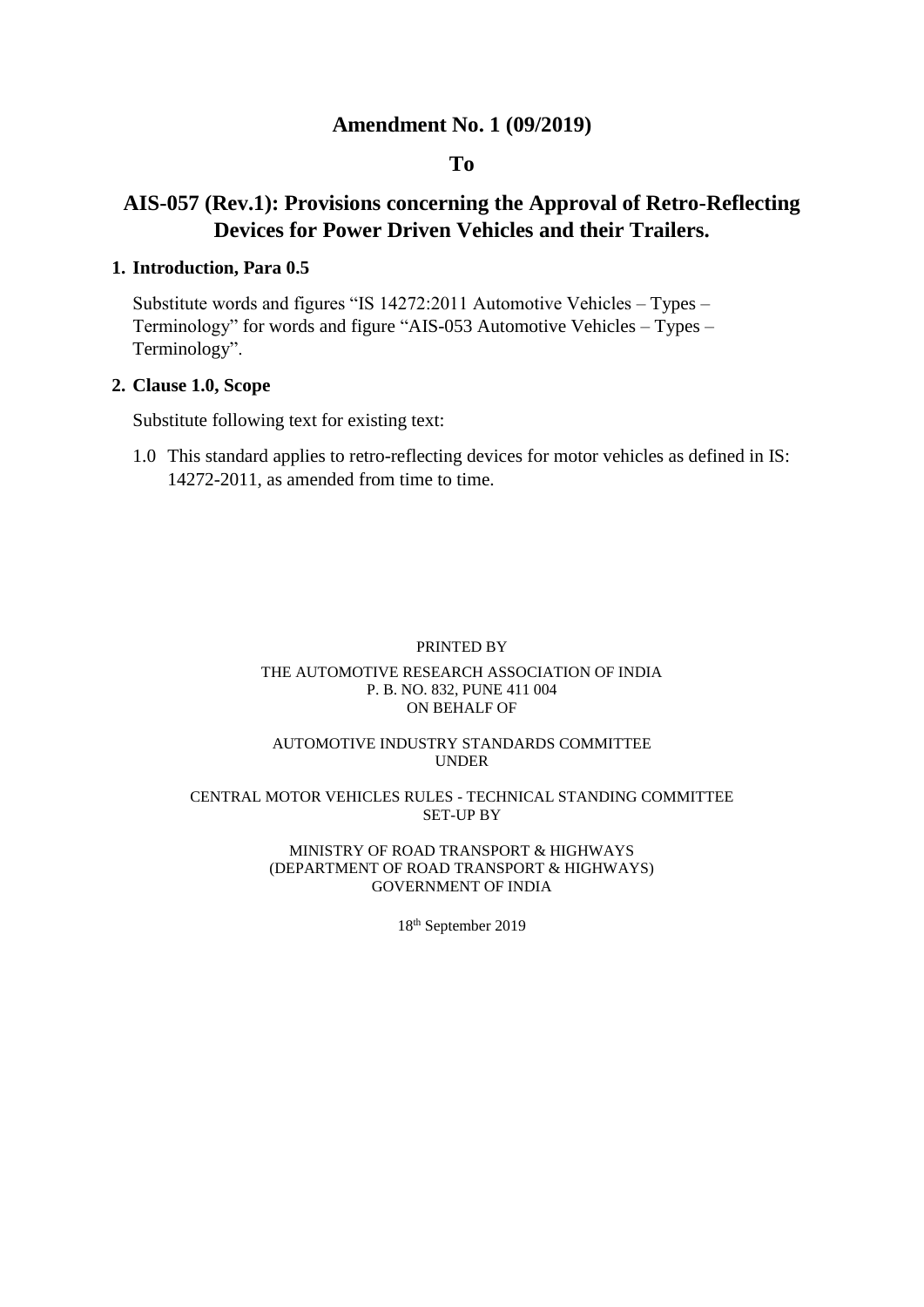# AUTOMOTIVE INDUSTRY STANDARD

# **Provisions concerning the Approval of Retro-Reflecting Devices for Power Driven Vehicles and their Trailers**

**(Revision 1)** 

PRINTED BY THE AUTOMOTIVE RESEARCH ASSOCIATION OF INDIA P.B. NO. 832, PUNE 411 004

ON BEHALF OF AUTOMOTIVE INDUSTRY STANDARDS COMMITTEE

UNDER CENTRAL MOTOR VEHICLE RULES – TECHNICAL STANDING COMMITTEE

> SET-UP BY MINISTRY OF ROAD TRANSPORT & HIGHWAYS (DEPARTMENT OF ROAD TRANSPORT & HIGHWAYS) GOVERNMENT OF INDIA

> > December 2010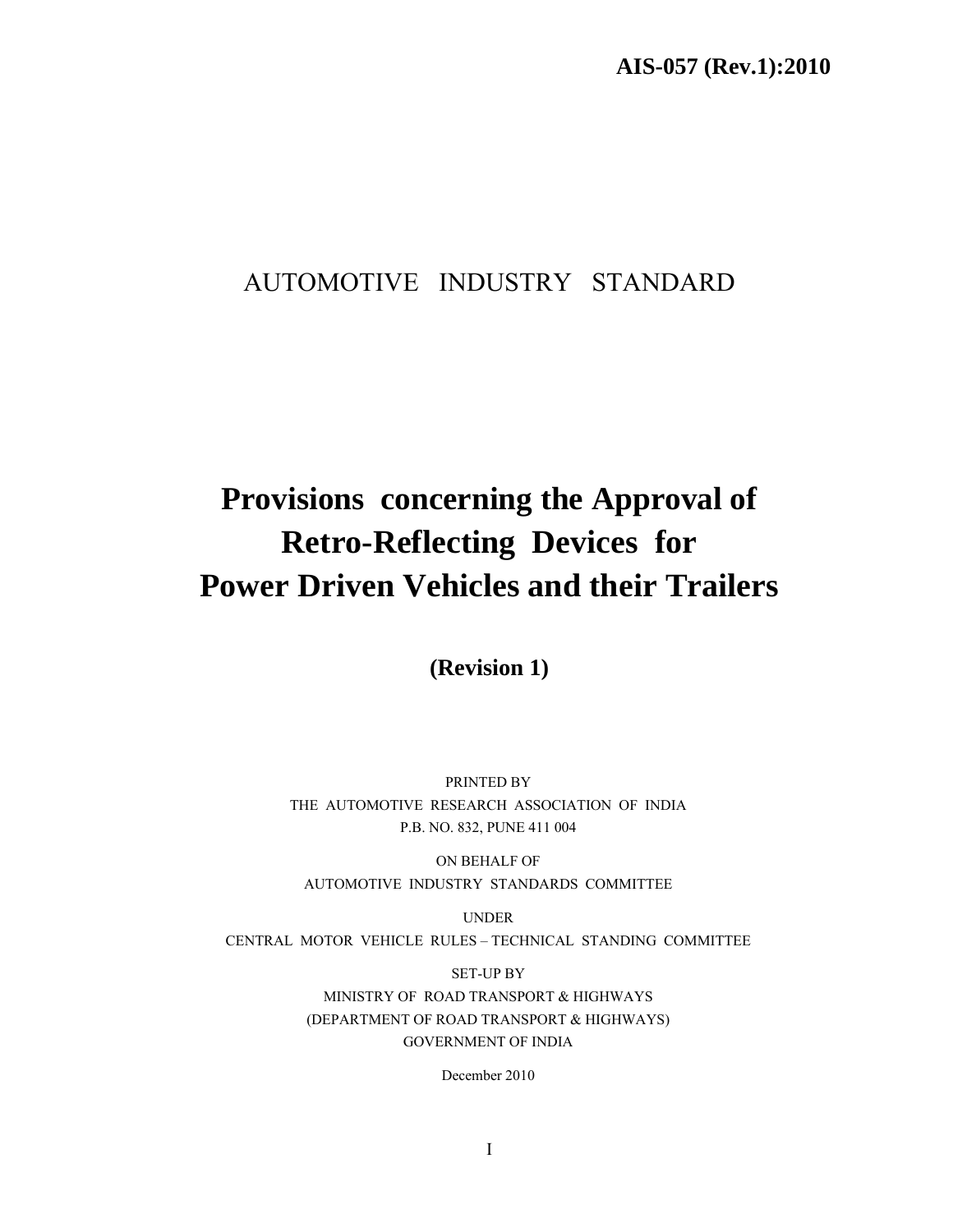| Sr.<br>No. |                         | Corrigenda.   Amendment | <b>Revision</b> | <b>Date</b> | <b>Remark</b> | Misc. |
|------------|-------------------------|-------------------------|-----------------|-------------|---------------|-------|
|            |                         |                         |                 |             |               |       |
|            |                         |                         |                 |             |               |       |
|            |                         |                         |                 |             |               |       |
|            |                         |                         |                 |             |               |       |
|            |                         |                         |                 |             |               |       |
|            |                         |                         |                 |             |               |       |
|            |                         |                         |                 |             |               |       |
|            |                         |                         |                 |             |               |       |
|            |                         |                         |                 |             |               |       |
|            |                         |                         |                 |             |               |       |
|            |                         |                         |                 |             |               |       |
|            |                         |                         |                 |             |               |       |
|            |                         |                         |                 |             |               |       |
|            |                         |                         |                 |             |               |       |
|            |                         |                         |                 |             |               |       |
|            |                         |                         |                 |             |               |       |
|            |                         |                         |                 |             |               |       |
|            | <b>General remarks:</b> |                         |                 |             |               |       |

# **Status chart of the standard to be used by the purchaser for updating the record**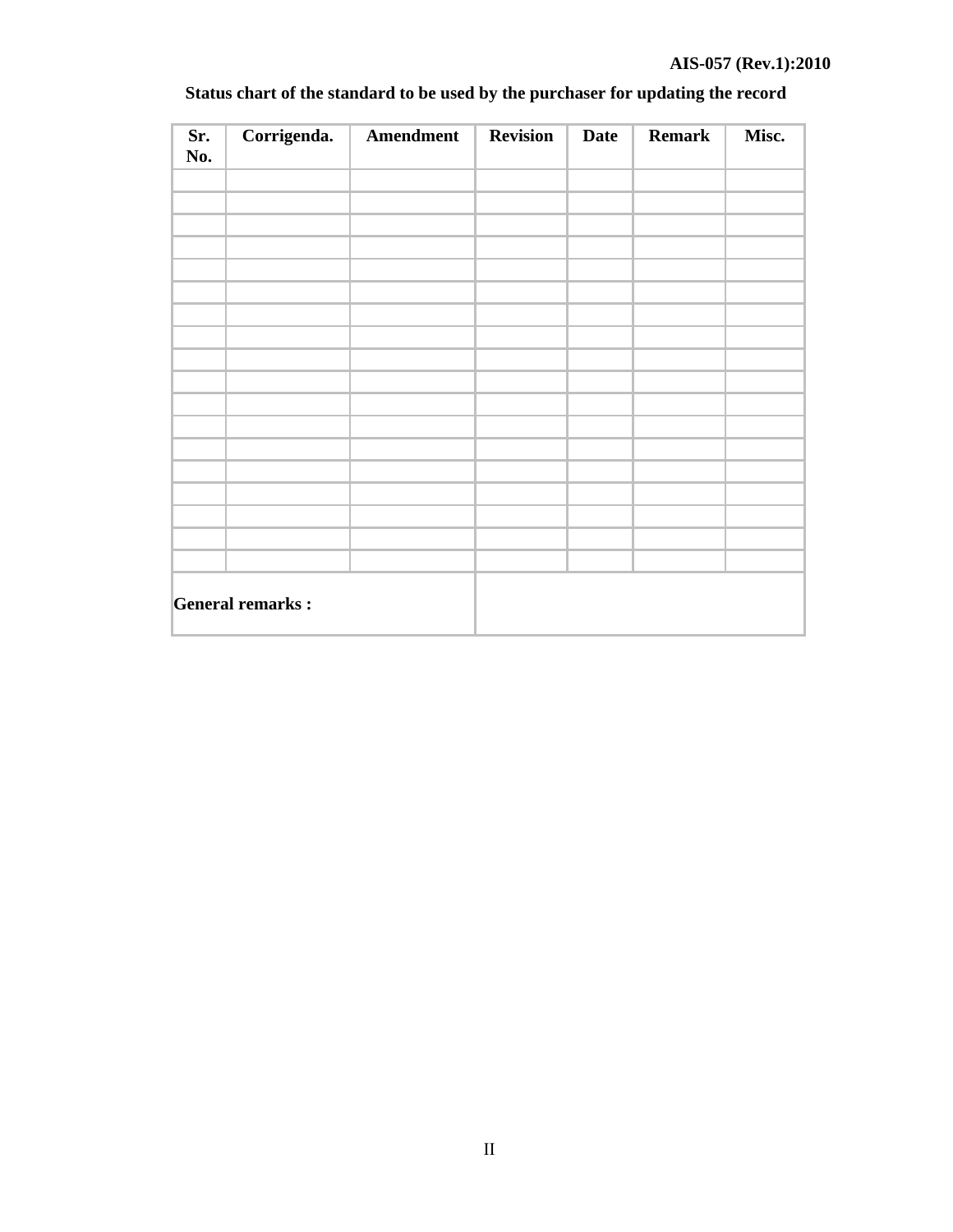#### **INTRODUCTION**

- 0 The Government of India felt the need for a permanent agency to expedite the publication of standards and development of test facilities in parallel when the work on the preparation of the standards is going on, as the development of improved safety critical parts can be undertaken only after the publication of the standard and commissioning of test facilities. To this end, the erstwhile Ministry of Surface Transport (MOST) has constituted a permanent Automotive Industry Standards Committee (AISC) vide order No. RT-11028/11/97-MVL dated September 15, 1997. The Standards prepared by AISC will be approved by the permanent CMVR Technical Standing Committee (CTSC). After approval, the Automotive Research Association of India, (ARAI), Pune, being the Secretariat of the AIS Committee, has published this Standard. For better dissemination of this information ARAI may publish this document on their Web site.
- 0.1 Accordingly AIS-057 covering mandatory requirements regarding performance of retro-reflecting devices for motor vehicles and their trailers has been published in 2004 and has been implemented thereafter in 2005.
- 0.2 With technological developments in lighting  $\&$  light signalling devices, AIS-057 was taken up for revision.
- 0.3 This part is based on ECE R3 Revision 3 Amendment 1 (Supplement 10 to the 02 series of amendments - Date of entry into force: 2 February 2007)
- 0.4 While preparing this standard attempts have been made to align with the above ECE regulation. However, certain changes were necessary in the Indian context.
- 0.5 The following standards contain provisions, which through reference in this text constitute provisions of the standard.

| AIS-008                            | Installation Requirements of Lighting<br>and<br>Light – Signalling Devices for Motor Vehicle having more<br>than Three Wheels, Trailer and Semi -Trailer excluding<br>Agricultural Tractor and Special Purpose Vehicle |
|------------------------------------|------------------------------------------------------------------------------------------------------------------------------------------------------------------------------------------------------------------------|
| AIS-009                            | Automotive Vehicles - Installation Requirements of<br>Lighting and Light - Signalling Devices for 2 and<br>3 Wheelers, their Trailers and Semi-Trailers                                                                |
| AIS-010 (Part 5)<br>(Rev. 1): 2010 | Requirements of Chromaticity co-ordinates of<br>light<br>emitted from Lighting and Light-Signalling Devices                                                                                                            |
| AIS-037                            | Procedure for Type Approval and Establishing Conformity<br>of Production for Safety Critical Components                                                                                                                |
| AIS-053                            | Automotive Vehicles – Types – Terminology                                                                                                                                                                              |
| AIS-057:2004,                      | Performance Requirements for Retro-Reflecting Devices<br>for Power-Driven Vehicles and their Trailers                                                                                                                  |
| IS 269:1989                        | Ordinary Portland Cement, 33 Grade - Specification                                                                                                                                                                     |
| <b>ASTM C 150-84</b>               | Standard specification for Portland cement                                                                                                                                                                             |
|                                    |                                                                                                                                                                                                                        |

0.6 The composition of AIS panel and AIS Committee responsible for preparation of this standard are given in Annex V and Annex W respectively.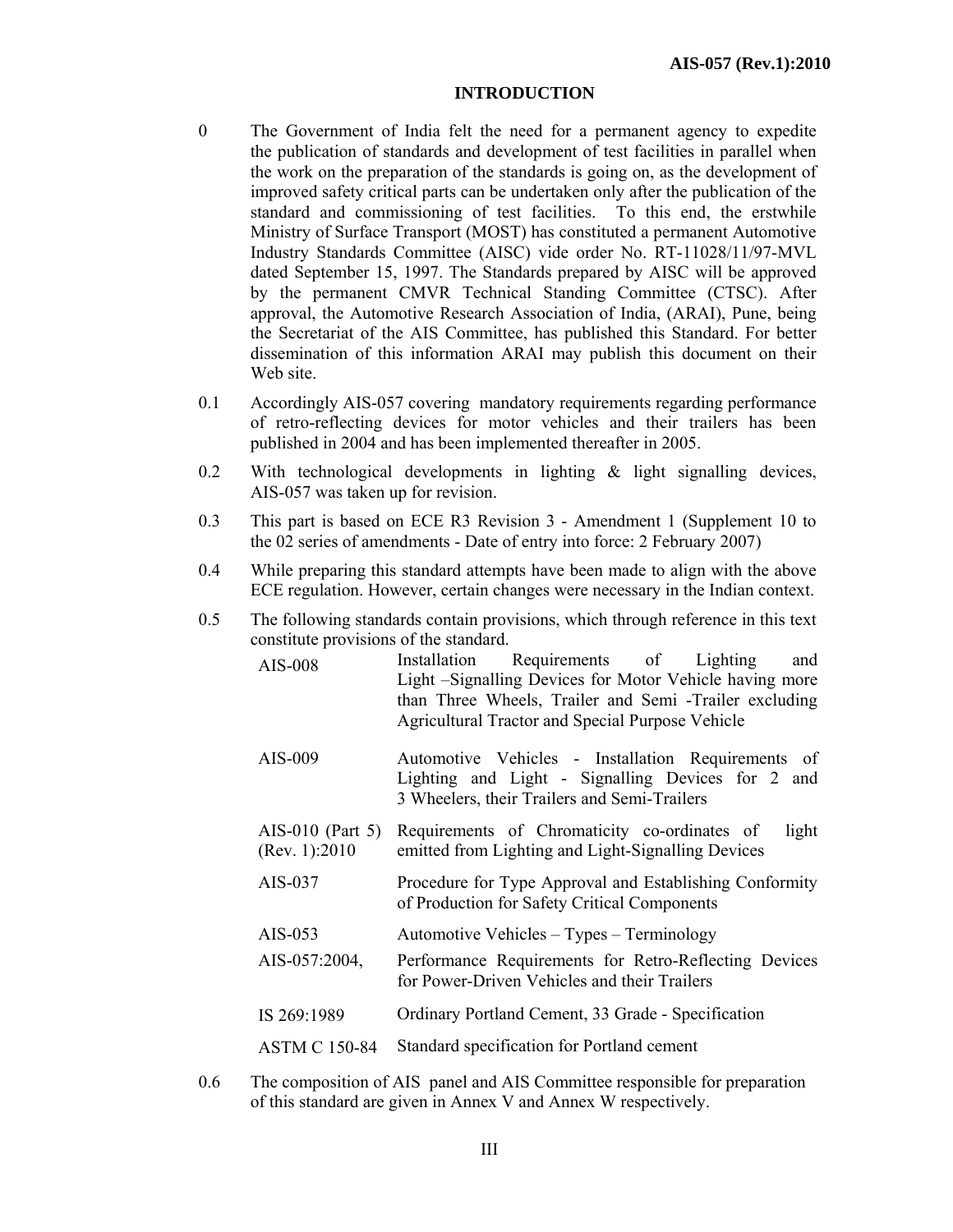# **Para. No. Contents Page No.**  1. Scope  $1/38$ 2.  $\left| \right|$  Definitions  $\left| \right|$  1/38 3. Application for approval  $2/38$ 4. Markings 2/38  $\frac{1}{3/38}$  Approval 6. General specifications 4/38 7. Special specifications (tests) 4/38 8. Conformity of production 5/38 9. Penalties for non-conformity of production 5/38 10. Reserved  $5/38$ 11. Reserved 5/38 12. Transitional provisions 5/38 13. Extension of type approval 6/38 14. Establishing compliance of "E"/"e" approved retro reflecting device to this standard. 6/38 15. Amendments to ECE regulations after the level described in 0.3 of Foreword. 7/38 **List of Annexes**  Annex A Retro-reflecting devices, Symbols and units 8/38 Annex B Information and samples to be submitted at the time of type approval. 10/38 Annex C Reserved 11/38 Annex D Test procedure - Class IA and Class IIIA 11/38 Annex E Specifications of shape and dimensions 12/38 Annex F Colorimetric specifications 14/38 Annex G Photometric specifications 15/38 Annex H Resistance to external agents 17/38 Annex J Reserved 21/38 Annex K Resistance to heat 21/38 Annex L Reserved 22/38 Annex M Chronological order of tests 22/38 Annex N Resistance to impact - Class IVA 24/38 Annex P Test procedure - Class IVA 25/38 Annex R Chronological order of tests for Class IVA  $26/38$ Annex S Test procedure for classes IB and IIIB devices 28/38 Annex T | Minimum requirements for conformity of production control procedures 29/38 Annex U Minimum requirements for sampling by testing agency 31/38

# **Provisions concerning the Approval of Retro-Reflecting Devices for Power Driven Vehicles and their Trailers**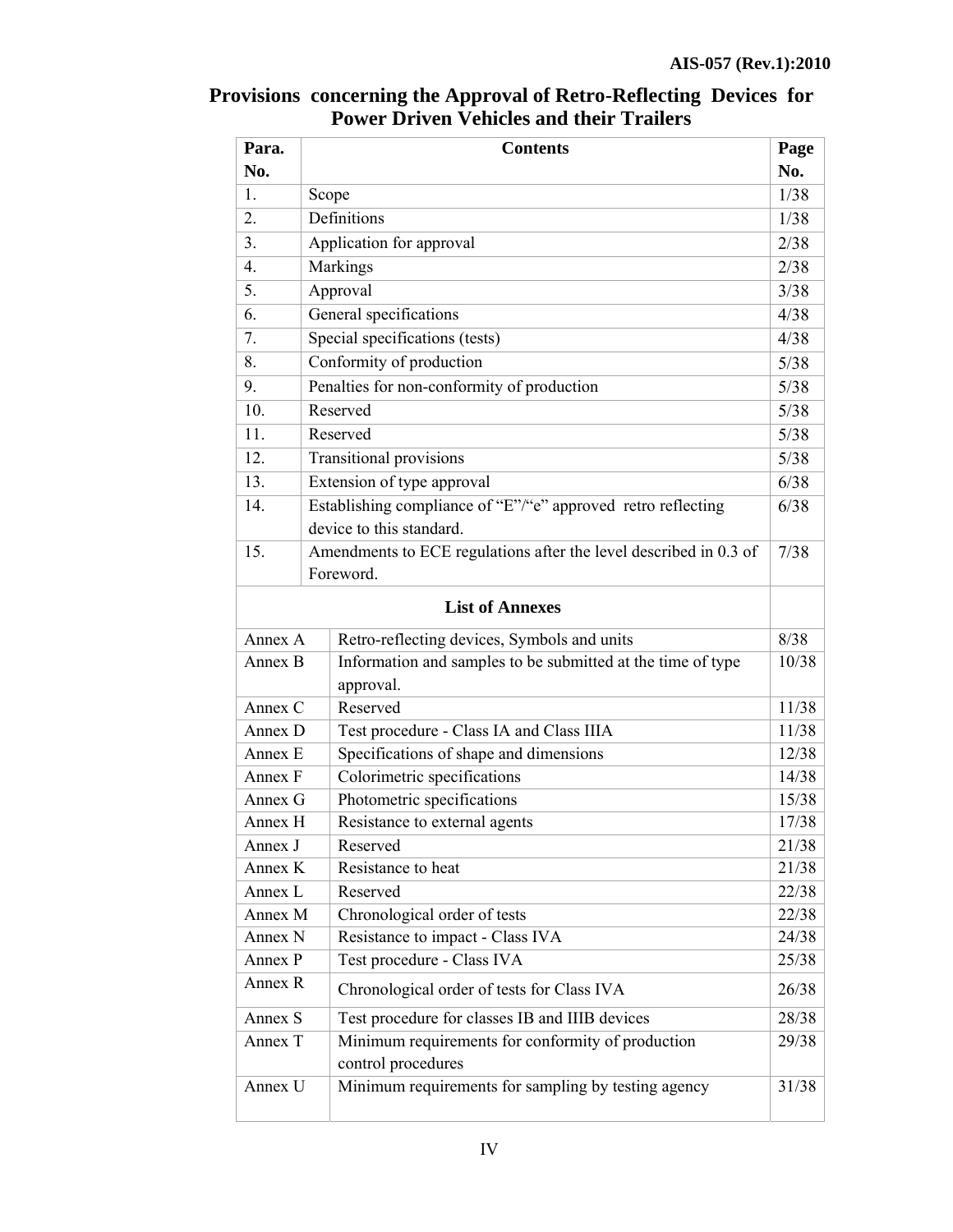# **Provisions concerning the Approval of Retro-Reflecting Devices for Power Driven Vehicles and their Trailers**

#### **1. SCOPE**

This standard applies to retro-reflecting devices for vehicles of categories L, M, N, A, and T as defined in AIS-053.

#### **2. DEFINITIONS**

For the purpose of this standard,

- 2.1. The definitions given in AIS-008 and AIS-009 and their amendments in force at the time of application for type approval shall apply to this standard.
- 2.2. "**Retro-reflection**" means the reflection in which light is reflected in directions close to the direction from which it came. This property is maintained over wide variations of the illumination angle.
- 2.3. "**Retro-reflecting optical unit**" means a combination of optical components producing retro-reflection.
- 2.4. "**Retro-reflecting device**" (also called "**Retro reflector**") means an assembly ready for use and comprising one or more retro-reflecting optical units.
- 2.5. "**Angle of divergence**" means the angle between the straight lines connecting the centre of reference to the centre of the receiver and to the centre of the source of illumination.
- 2.6. "**Illumination angle**" means the angle between the axis of reference and the straight line connecting the centre of reference to the centre of the source of illumination.
- 2.7. "**Angle of rotation**" means the angle through which the retro-reflecting device is rotated about its axis of reference starting from one given position.
- 2.8. "**Angular diameter of the retro-reflecting device**" means the angle subtended by the greatest dimension of the visible area of the illuminating surface, either at the centre of the source of illumination or at the centre of the receiver.
- 2.9. "**Illumination of the retro-reflecting device**" is the abbreviated expression used conventionally to designate the illumination measured in a plane perpendicular to the incident rays and passing through the centre of reference.
- 2.10. "**Coefficient of luminous intensity (CIL)**" means the quotient of the luminous intensity reflected in the direction considered, divided by the illumination of the retro-reflecting device for given angles of illumination, divergence and rotation.
- 2.11. The symbols and units used in this standard are given in Annex A to this standard
- 2.12. A type of "**retro-reflecting device**" is defined by the models and descriptive literature submitted with the application for approval. Retro-reflecting devices shall be considered as belonging to the same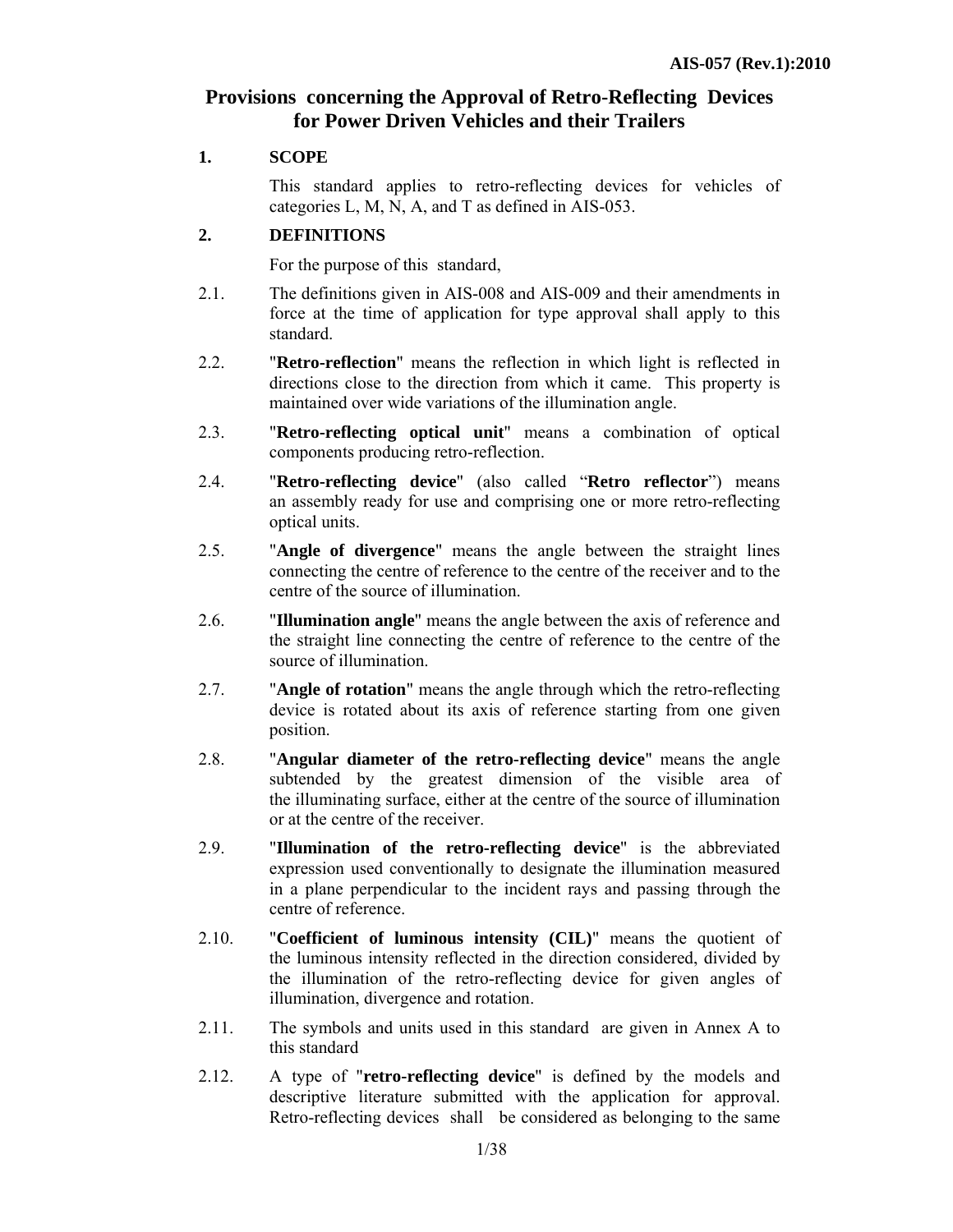type if they have one or more "retro-reflecting optical units" which are identical with those of the standard model, or if not identical are symmetrical and suitable for mounting one on the left and one on the right side of the vehicle, and if their other parts differ from those of the standard model only in ways not affecting the properties to which this standard applies.

- 2.13. Retro-reflecting devices are divided into three classes according to their photometric characteristics: Class IA or IB, Class IIIA or IIIB, and Class IVA.
- 2.14. Retro-reflecting devices of Class IB and IIIB are devices combined with other signal lamps which are not watertight according to H-1.1 of Annex H**,** and which are integrated into the body of a vehicle.

**Note:** The definitions of the technical terms (excluding the ones in AIS-008 and AIS-009) are those adopted by the International Commission on Illumination (CIE).

# **3. APPLICATION FOR APPROVAL**

3.1. Information to be submitted at the time of applying for type approval of retro reflecting device shall be as given in Annex B.

> At the choice of the applicant, it will specify that the device may be installed on a vehicle with different inclinations of the reference axis in respect to the vehicle reference planes and to the ground or, in the case of Class IA, IB and IVA retro-reflectors, rotate around its reference axis; these different conditions of installation shall be indicated in the test report. It shall be accompanied by:

- 3.1.1. Reserved.
- 3.1.2. Reserved.
- 3.1.3. samples of the retro-reflecting device of a colour specified by the manufacturer and, if necessary, the means of fixation; the number of samples to be submitted is specified in Annex D to this standard;
- 3.1.4 if necessary, two samples in other colour(s) for simultaneous or subsequent extension of the approval to devices in other colour(s);
- 3.1.5 in the case of devices of Class IVA: samples of the retro-reflecting device and, if necessary, the means of fixation; the number of samples to be submitted is specified in Annex P to this standard.

## **4. MARKINGS**

- 4.1. Every retro-reflecting device submitted for approval shall bear:
- 4.1.1. the trade name or mark of the device manufacturer;
- 4.1.2. the word "TOP" inscribed horizontally on the highest part of the illuminating surface, if such an indication is necessary to determine without ambiguity the angle or angles of rotation prescribed by the manufacturer.
- 4.2. A space of sufficient size to accommodate the approval mark shall be provided on every device. This space shall be shown on the drawings referred to in B-4.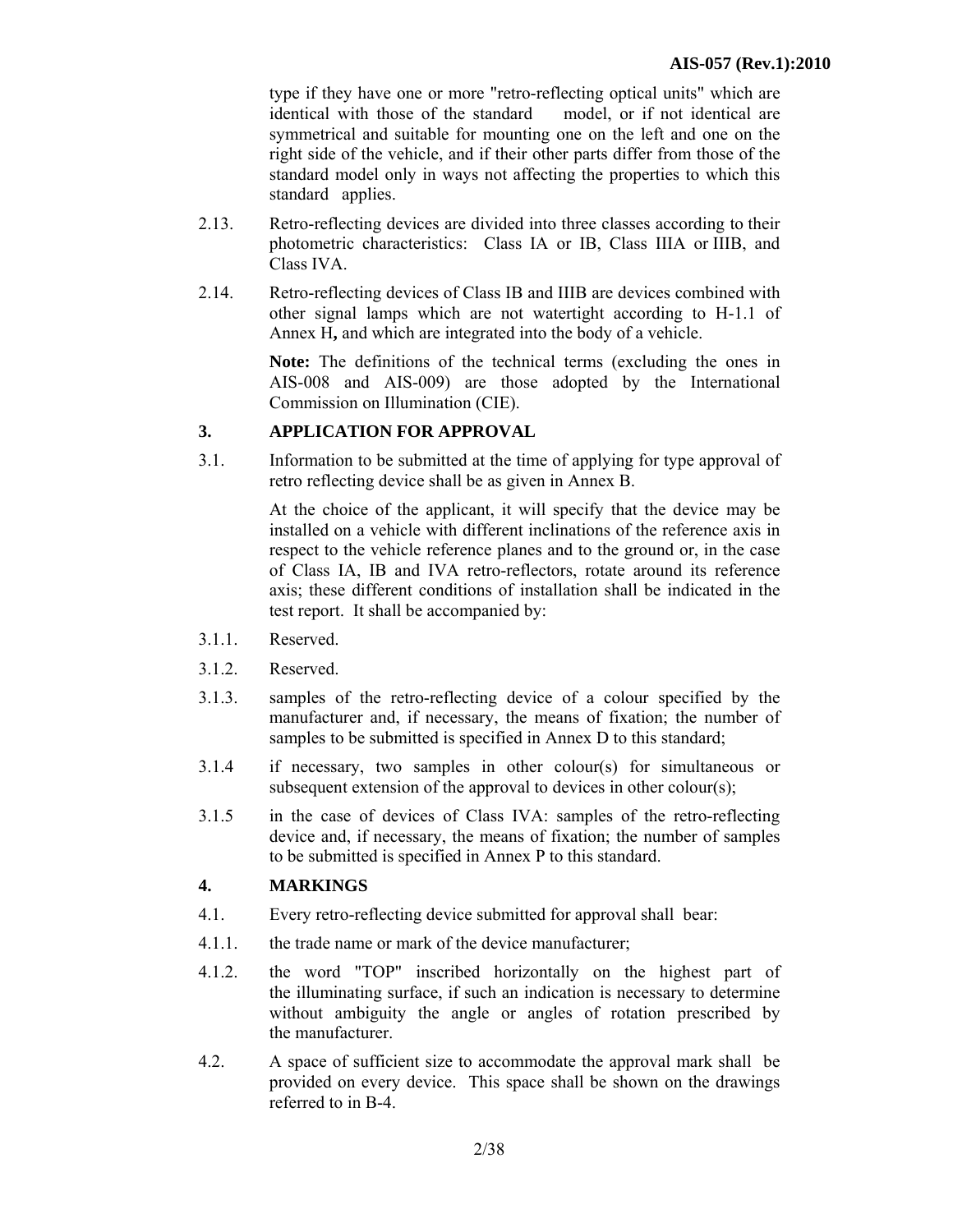- 4.3. The markings shall be applied on the illuminating surface, or on one of the illuminating surfaces, of the retro-reflecting device and shall be visible from the outside when the retro-reflecting device is fitted on the vehicle.
- 4.4. The markings shall be clearly legible and be indelible.
- 4.5 On the prototype for type approval, the markings may be provided by suitable temporary methods and need not necessary be obtained from the tools used for series production.

## **5. APPROVAL**

- 5.1. If all the samples submitted meet the requirements of this standard, approval shall be granted.
- 5.2. If the approval granted in respect of a retro-reflecting device is extended to other such devices differing only in colour, the two samples in any other colour submitted in conformity with 3.1.4 shall be required to meet only the colorimetric specifications (Annex F), the other tests no longer being required. 5.2 is not applicable to devices of Class IVA.
- 5.3. An approval number shall be assigned to each type approved device.
- 5.4 The approval number shall be as per AIS-037**.**
- 5.5. There shall be affixed to every retro-reflecting device conforming to a type approved under this standard , in the space referred to in 4.2. and in addition to the markings prescribed in 4.1.
- 5.5.1. The approval mark consisting of:
- 5.5.1.1. Reserved
- 5.5.1.2 The approval number as per 5.4;
- 5.5.1.3 a group of symbols IA, IB, IIIA**,** IIIB or IVA showing the class of the approved retro-reflecting device.
- 5.6. When two or more lamps are part of the same unit of grouped, combined or reciprocally incorporated lamps (including a retro-reflector), approval is granted only if each of these lamps satisfies the requirements of this standard or of another standard. Lamps not satisfying any one of those standards shall not be part of such a unit of grouped, combined or reciprocally incorporated lamps.
- 5.6.1. Where grouped, combined or reciprocally incorporated lamps comply with the requirements of several standard, a single approval mark may be applied, the approval number and, if necessary, the required arrow. This approval mark may be placed anywhere on the grouped, combined or reciprocally incorporated lamps provided that:
- 5.6.1.1. It is visible after their installation;
- 5.6.1.2. No part of the grouped, combined or reciprocally incorporated lamps that transmits light shall be removable without at the same time removing the approval mark.
- 5.6.2. The identification symbol for each lamp appropriate to each standard under which approval has been granted shall be marked.
- 5.6.2.1. Either on the appropriate light-emitting surface,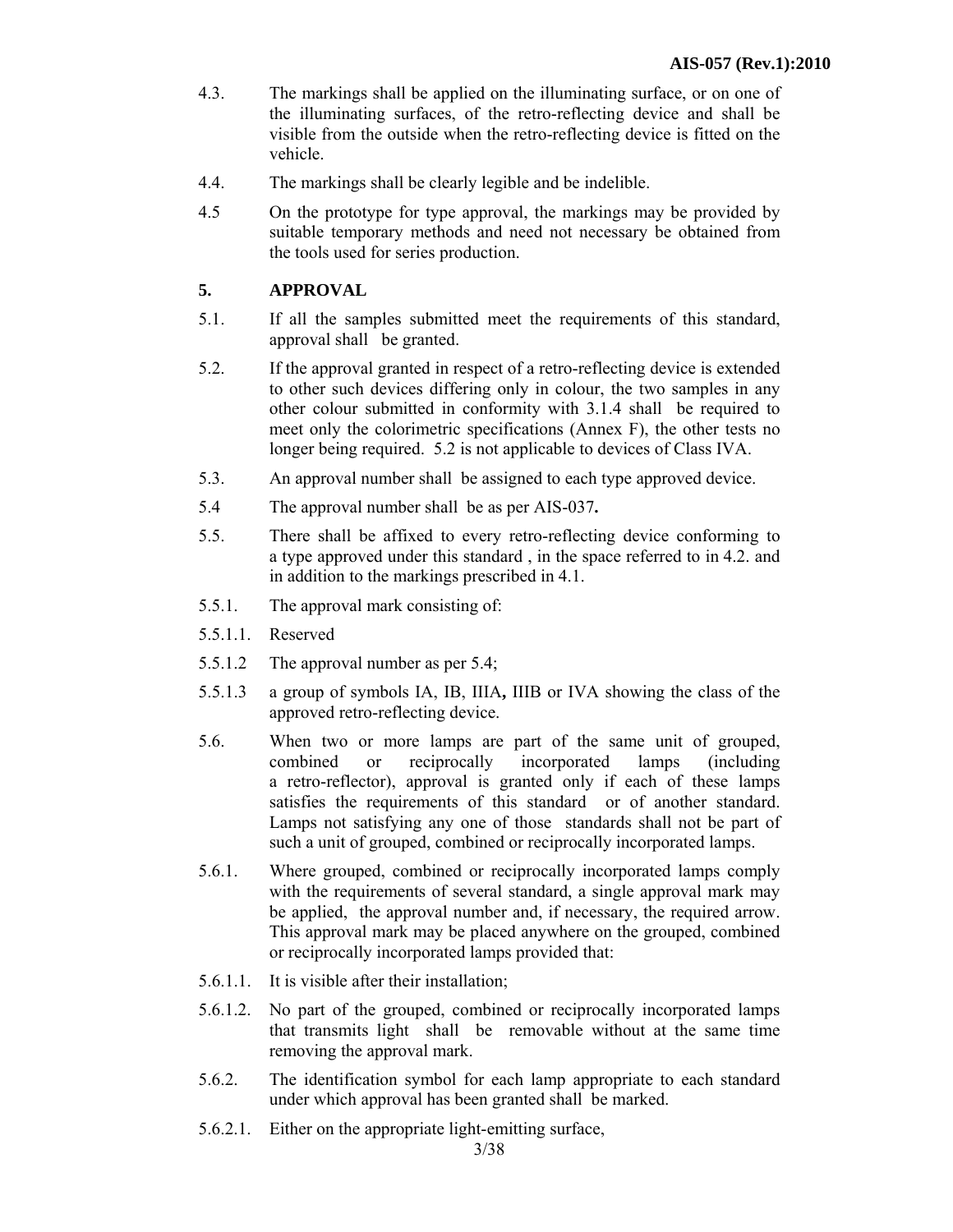- 5.6.2.2. Or in a group, in such a way that each lamp of the grouped, combined or reciprocally incorporated lamps may be clearly identified.
- 5.6.3. The size of the components of a single approval mark shall not be less than the minimum size required for the smallest of the individual marks by a standard under which approval has been granted.
- 5.6.4. An approval number shall be assigned to each type approved device as per AIS-037*.*
- 5.7. The approval mark shall be clearly legible and indelible.
- 5.8. Figure 1 of Annex 3 of the ECE R 3, Rev 3, and Amendment 1 (Supplement 10 to the 02 series of amendments) may be used for the relative location of approval marking and other marking for a single lamp and Figure 2 for grouped, combined or reciprocally incorporated lamps of same Annex with all the additional symbols referred to above.

#### **6. GENERAL SPECIFICATIONS**

6.1 Retro-reflecting devices shall be so constructed that they function satisfactorily and will continue to do so in normal use. In addition, they shall not have any defect in design or manufacture that is detrimental to their efficient operation or to their maintenance in good condition.

> **Note:** Requirements of 6.1 above are deemed to be satisfied, if requirements specified in this standard are complied with.

- 6.2. The components of retro-reflecting devices shall not be capable of being easily dismantled.
- 6.3. Retro-reflecting optical units may not be replaceable (See also  $E-2.5.1$ ).
- 6.4. The outer surface of retro-reflecting devices shall be easy to clean. Hence it shall not be a rough surface; any protuberances it may exhibit shall not prevent easy cleaning.
- 6.5. For devices of Class IVA their means of fixation shall be such that they allow a stable and durable connection between the device and the vehicle.
- 6.6. There shall be no access to the inner surface of the retro-reflectors when in normal use.

**Note:** Requirements of 6.2 to 6.6 above need be verified only by visual inspection.

# **7. SPECIAL SPECIFICATIONS (TESTS)**

- 7.1. Retro-reflecting devices shall also satisfy the conditions as to dimensions and shape, and the colorimetric, photometric, physical and mechanical requirements set forth in Annexes E, F, G, H, K and N as applicable to this standard. The test procedures are described in Annex-D (Class IA, IIIA), Annex P (Class IVA) and Annex S (Class IB, IIIB).
- 7.2. Depending on the nature of the materials of which the retro-reflecting devices and, in particular, their optical units, are made, the testing agency may omit certain unnecessary tests, subject to the express reservation that such omission shall be mentioned in the test report.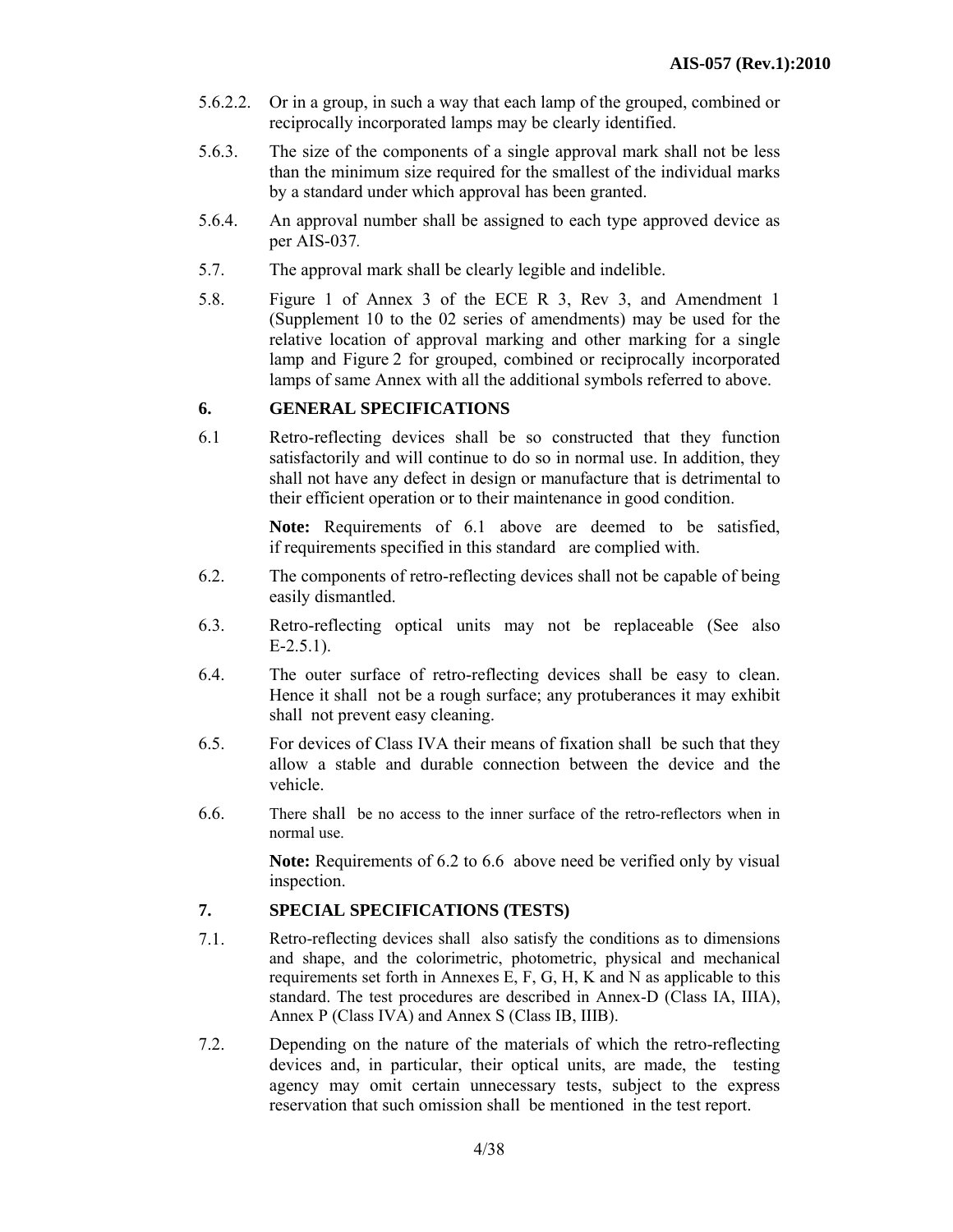# **8. CONFORMITY OF PRODUCTION**

The conformity of production procedures shall comply with those set out in AIS-037

- 8.1. Retro-reflectors approved under this standard shall be so manufactured as to conform to the type approved by meeting the requirements set forth in 6 and 7.
- 8.2. The minimum requirements for conformity of production control procedures set forth in Annex Tto this standard shall be complied with.
- 8.3. The minimum requirements for sampling by an inspector set forth in Annex U to this standard shall be complied with.
- 8.4. The normal frequency of these verifications shall be once every two years.

#### **9. PENALTIES FOR NON-CONFORMITY OF PRODUCTION**

- 9.1. Procedure for dealing with non-conformity of production shall be as prescribed in AIS-037.
- 9.2. Reserved.
- **10.** Reserved
- **11.** Reserved

#### **12. TRANSITIONAL PROVISIONS**

- 12.1 At the request of the applicant, type approvals for compliance to AIS-057 (Rev.1):2010, shall be granted by test agencies from  $27<sup>th</sup>$  October 2010 (date of adoption in CMVR-TSC). Such type approvals shall be deemed to be compliance to AIS-057:2004**.**
- 12.2 At the request of applicant, type approval to the compliance to AIS-057:2004 shall be granted up to the notified date of implementation of AIS-057 (Rev.1): 2010.
- 12.3 Type approvals issued for compliance to AIS-057:2004 shall be extended to approval of AIS-057 (Rev.1):2010 subject to satisfactory compliance of the following:
- 12.3.1 Markings as per 4.
- 12.3.2 In case of "E/e" approved devices, requirements specified in 14.
- 12.3.3 Resistance to Corrosion test as per H-2 for the retro reflecting devices with metallic parts.

**Note:** Additional verification for the above need not be carried out, if compliance to the above requirements has already been established during the type approval as per AIS-057:2004.

- 12.4 Extension of Approvals for engineering and administrative changes:
- 12.4.1 In the case of 12.1**,** extensions shall be granted subject to the conditions of AIS-057 (Rev.1):2010. Such extensions shall be deemed to be compliance to AIS-057:2004.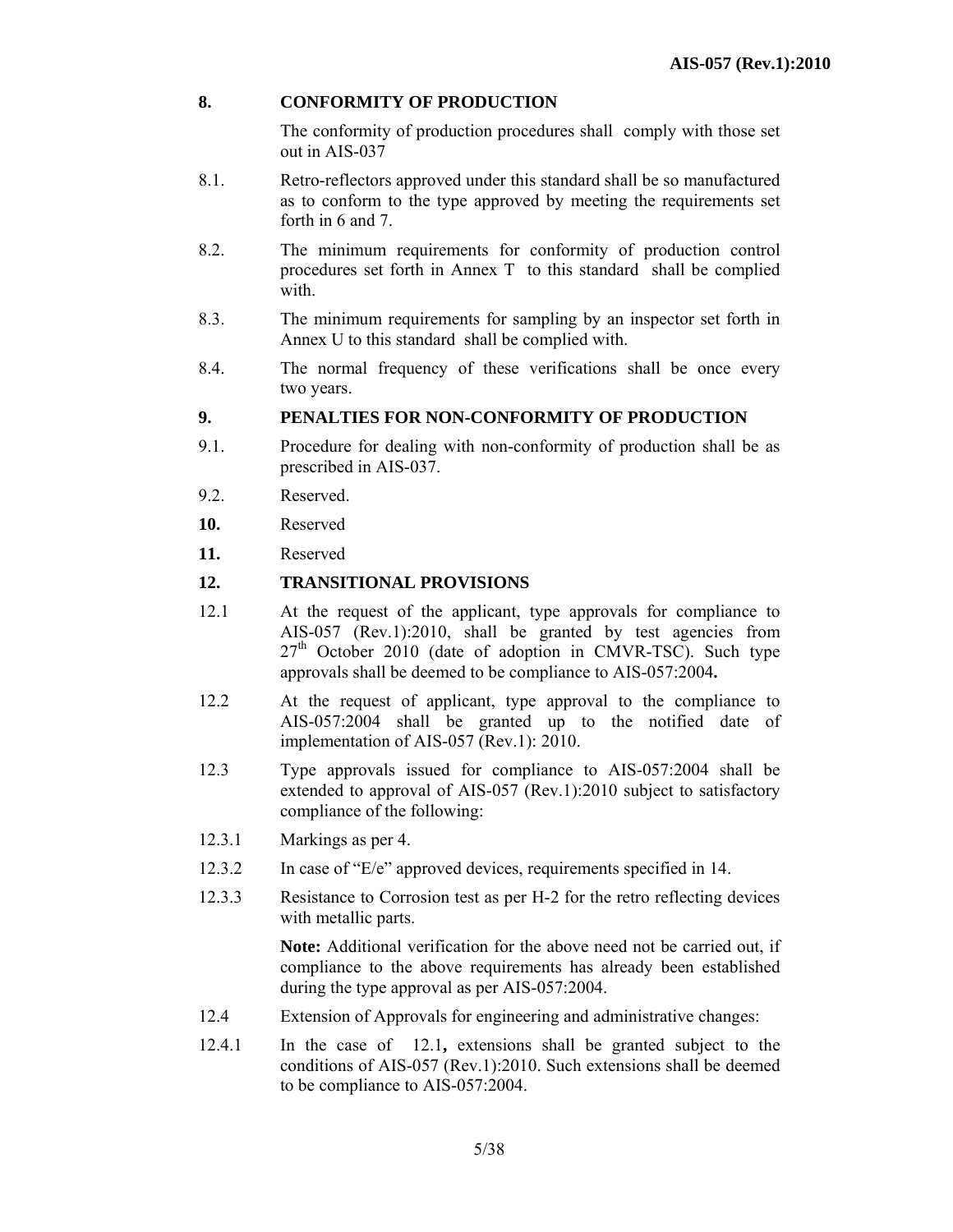- 12.4.2 In the case of 12.2, extensions shall be granted subject to conditions of AIS-057:2004 till the notified date of implementation of AIS-057 (Rev.1):2010.
- 12.5 Type approvals for compliance to AIS-037, already been granted, shall continue to be valid for AIS-057 (Rev.1):2010.

**Note** : Necessary corrections to the reference of verification reports as per this standard shall be incorporated while issueing the next COP certificate. In the meantime for issueing of vehicle certificate, test/verification report as per this standard shall deemed to be the proof of compliance of AIS-037.

## **13. EXTENSION OF TYPE APPROVAL**

13.1 Every modification pertaining to the information, even if the changes are not technical in nature declared in accordance with **3** shall be intimated by the manufacturer to the testing agency.

> If the changes are in parameters not related to the provisions, no further action need be taken.

> If the changes are in parameters related to the provisions, the testing agency, which has issued the certificate of compliance, shall then consider, whether,

- 13.1.1 the retro reflecting device with the changed specifications still complies with provisions, or
- 13.1.2 Any further verification is required to establish compliance.
- 13.2 For considering whether testing is required or not, guidelines given in 13.5 (Criteria for Extension of Approval) shall be used.
- 13.3 In case of 13.1.2, tests for only those parameters which are affected by the modifications need be carried out
- 13.4 In case of fulfilment of criterion of 13.1.1 or after results of further verification as per 13.1.2 are satisfactory, the approval of compliance shall be extended for the changes carried out.

#### 13.5 **Criteria for extension of approval**

 The Criteria shall be as agreed between the testing agency and applicant.

#### **14.0 ESTABLISHING COMPLIANCE OF "E"/"e" APPROVED RETRO REFLECTING DEVICE TO THIS STANDARD**

- 14.1 As an exception to 7.4 of AIS-037, (or related administrative decisions) for certifying compliance of "E"/"e" approved retroreflectors to this standard, the test for the following shall be carried out by testing agency
- 14.1.1 Photometric requirements specified in tables G-1 and G-2 of Annex G as applicable for an angle of divergence of 20' and an illumination angle  $V = H = 0^{\circ}$  or if necessary, in the position defined in G-4 and G-4.1 of Annex G. The CIL value shall not deviate from the prescribed values by more than 20% in the unfavourable direction
- 14.1.2 Colorimetric requirements as per Annex F.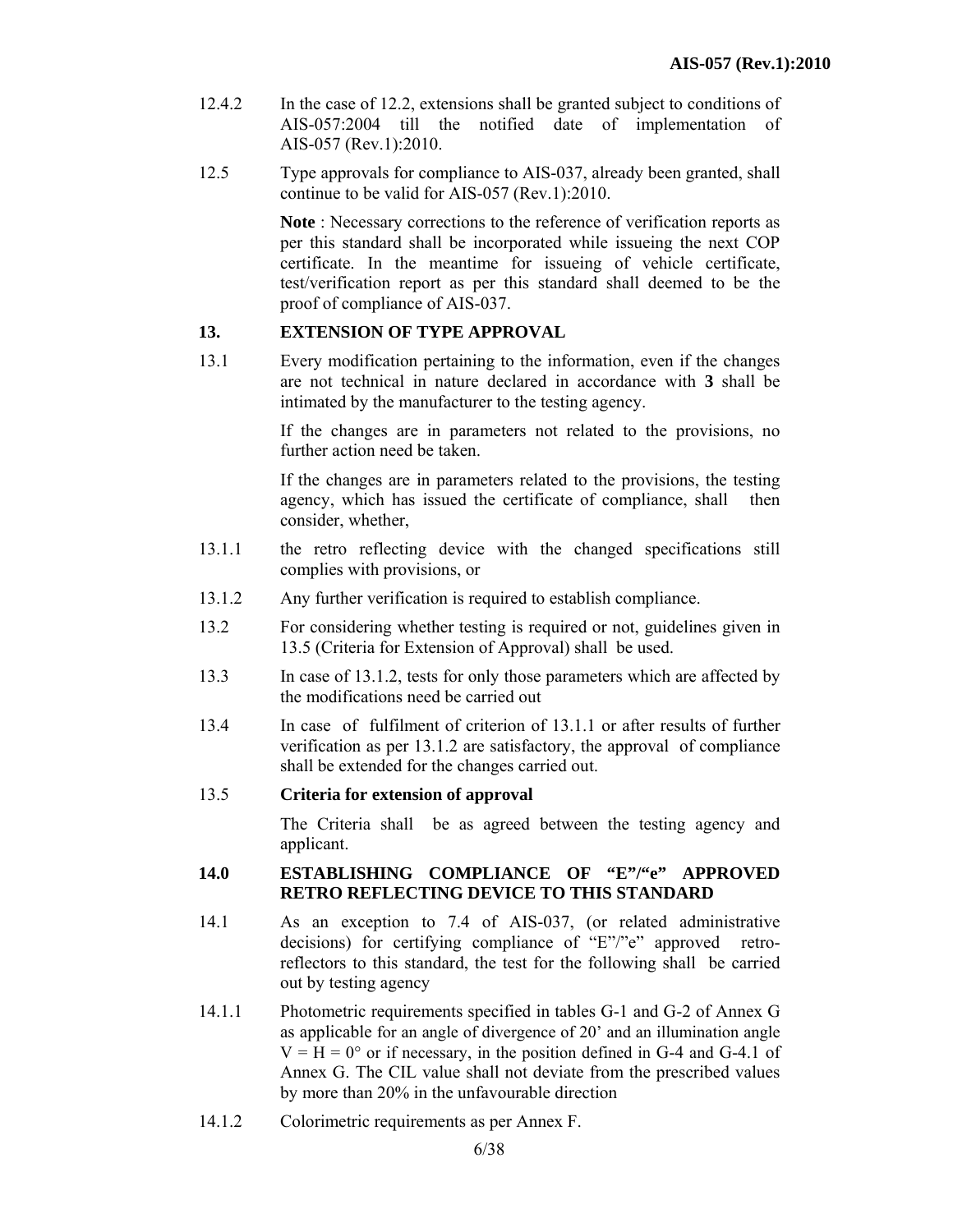- 14.1.3 Resistance To Water And Dirt Penetration as per H-1.1 or H1.2 of Annex H as applicable
- 14.1.4 Resistance to heat test as per Annex K.

## **15 AMENDMENTS TO ECE REGULATIONS AFTER THE LEVEL DESCRIBED IN 0.3 OF FOREWORD**

15.1 Supplements

In case of changes in ECE regulation, which are issued as supplements (Supplements do not affect the earlier type approvals) at the request of applicant, approval of compliance to this standard shall be issued taking into account the changes arising out of such supplement(s) to ECE regulation with approval from Chairman AISC.

This shall be incorporated in the test report.

**Note** : Such changes will be considered for inclusion in this standard at the time of its next amendment /revision.

15.2 Series of amendments

Changes in ECE regulation, which are issued as series of amendments (series of amendments may affect the earlier type approvals) will not be considered for issuing approval to this standard.

However, Chairman, AISC may, on a case to case basis, permit to accept latest series of amendments.

This shall be incorporated in the test report.

**Note :** Such changes will be considered for inclusion in this standard at the time of its next revision.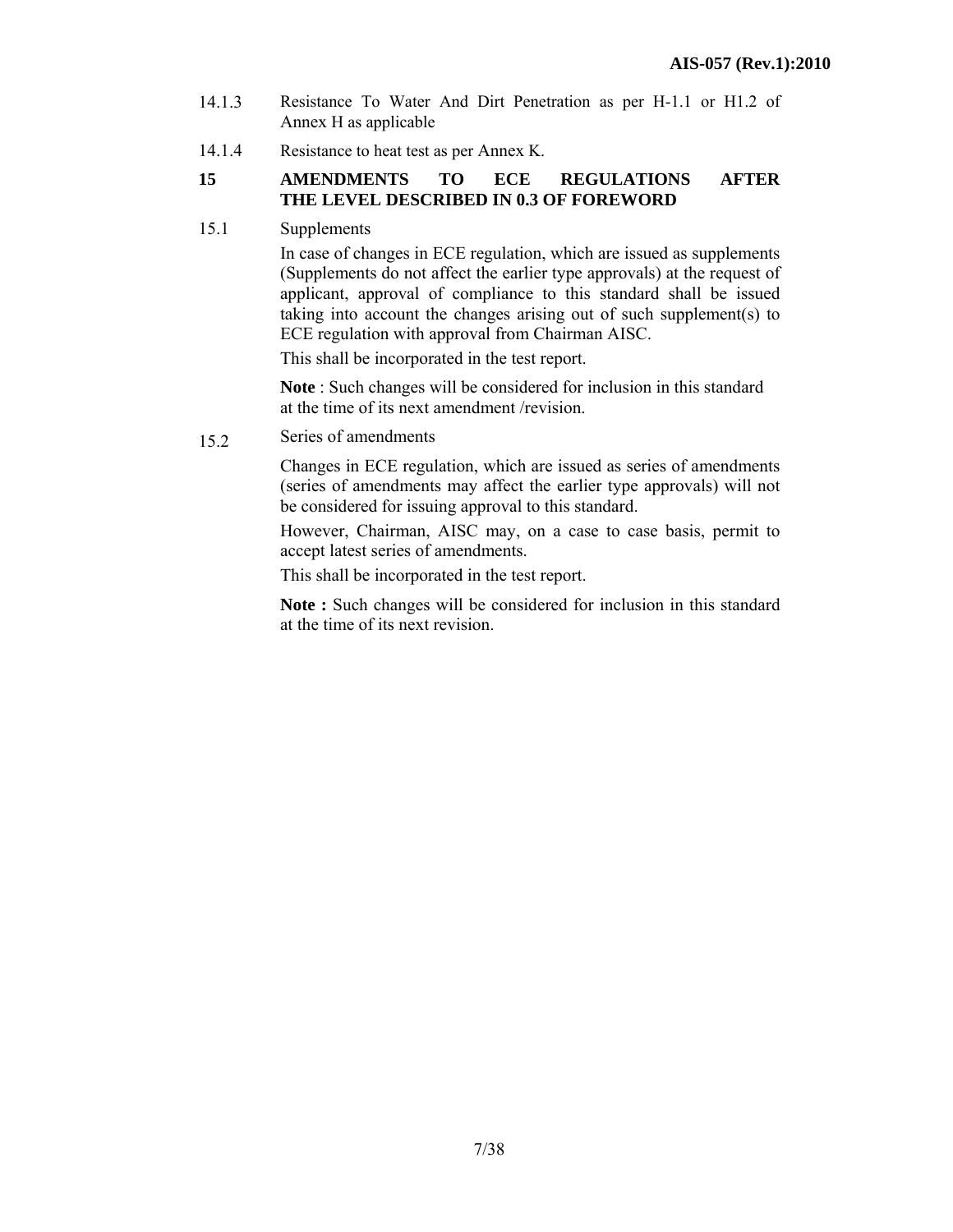#### **ANNEX A**

# (See 2.11)

# **RETRO-REFLECTING DEVICES**

# Symbols and units

| $=$ | Area of the illuminating surface of the retro-reflecting device $(cm2)$                                                                                                                                                                                                                                                                                                                                                                    |
|-----|--------------------------------------------------------------------------------------------------------------------------------------------------------------------------------------------------------------------------------------------------------------------------------------------------------------------------------------------------------------------------------------------------------------------------------------------|
| $=$ | Centre of reference                                                                                                                                                                                                                                                                                                                                                                                                                        |
| $=$ | Axis of reference                                                                                                                                                                                                                                                                                                                                                                                                                          |
| $=$ | Receiver, observer or measuring device                                                                                                                                                                                                                                                                                                                                                                                                     |
| $=$ | Centre of receiver                                                                                                                                                                                                                                                                                                                                                                                                                         |
| $=$ | Diameter of receiver Rr if circular (cm)                                                                                                                                                                                                                                                                                                                                                                                                   |
| $=$ | Source of illumination                                                                                                                                                                                                                                                                                                                                                                                                                     |
| $=$ | Centre of source of illumination                                                                                                                                                                                                                                                                                                                                                                                                           |
| $=$ | Diameter of source of illumination (cm)                                                                                                                                                                                                                                                                                                                                                                                                    |
| $=$ | Distance from centre $Cs$ to centre $C$ (m)                                                                                                                                                                                                                                                                                                                                                                                                |
| $=$ | Distance from centre $Cr$ to centre $C$ (m)                                                                                                                                                                                                                                                                                                                                                                                                |
|     | Note: In general, De and D'e are very nearly the same and under<br>normal conditions of observation it may be assumed that $De = D'e$ .                                                                                                                                                                                                                                                                                                    |
| $=$ | Observation distance from and from beyond which the illuminating<br>surface appears to be continuous.                                                                                                                                                                                                                                                                                                                                      |
| $=$ | Angle of divergence                                                                                                                                                                                                                                                                                                                                                                                                                        |
| $=$ | Illumination angle. With respect to the line CsC which is always<br>considered to be horizontal, this angle is prefixed by the signs -<br>$(left), + (right), + (up)$ or $- (down),$ according to the position of the<br>source Se in relation to the axis NC, as seen when looking towards<br>the retro-reflecting device. For any direction defined by two angles,<br>vertical and horizontal, the vertical angle is always given first. |
|     |                                                                                                                                                                                                                                                                                                                                                                                                                                            |

γ = Angular diameter of the measuring device Rr as seen from point C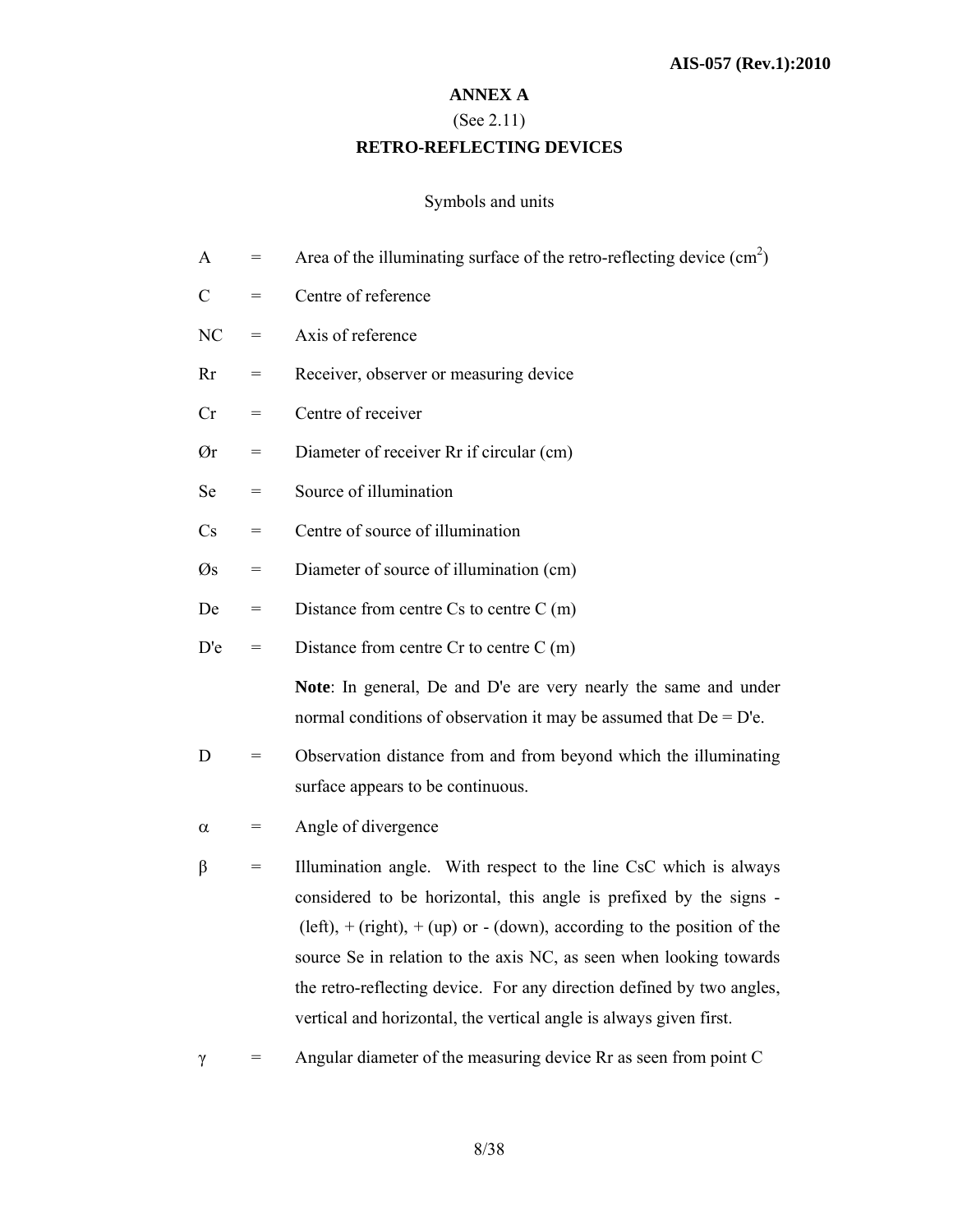- $\delta$  = Angular diameter of the source Se as seen from point C
- $\epsilon$  = Angle of rotation. This angle is positive when the rotation is clockwise as seen when looking towards the illuminating surface. If the retro-reflecting device is marked "TOP", the position thus indicated is taken as the origin.
- $E =$  Illumination of the retro-reflecting device (lux)
- CIL = Coefficient of luminous intensity (millicandelas/lux) Angles are expressed in degrees and minutes.



# RETRO-REFLECTORS

Symbols

ELEVATION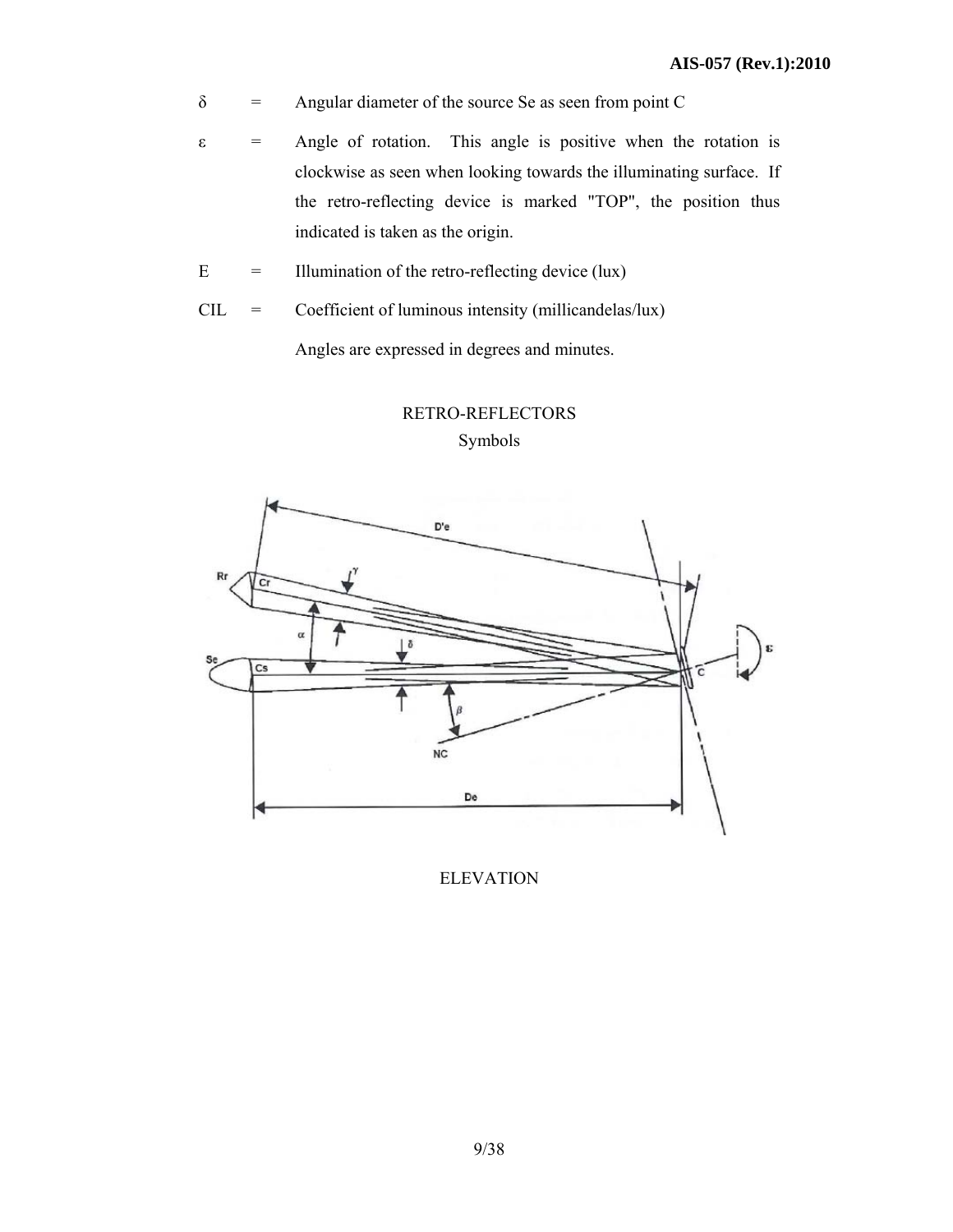#### **ANNEX B**

#### (See 3.1)

# **INFORMATION AND SAMPLES TO BE SUBMITEED AT THE TIME OF TYPE APPROVAL**

- **B-1** Details of the applicant
- B-1.1 Trade name or mark of the device
- B-1.2 Manufacturer's name for the type of device
- B-1.3 Manufacturer's name and address
- B-1.4 Telephone No
- B-1.5 FAX. No.
- B-1.6 E mail address
- B-1.7 Contact person
- B-1.8 If applicable, name and address of manufacturer's representative:
- **B-2** Plant/(s) of manufacture.
- **B-3** A brief description giving the technical specifications of the materials of which the retro-reflecting optical unit is made;
- **B-4** Drawings, in triplicate, in sufficient detail to permit identification of the type, showing geometrically the position(s) in which the retroreflecting device may be fitted to the vehicle, and in case of Class IB or IIIB retro-reflectors details of installation. The drawings shall show the position intended for class indicator in relation the approval mark;
- **B-5** Colour of light emitted: white/red/amber
- **B-6** Installation as an integral part of a lamp which is integrated into the body of a vehicle: yes/no
- **B-7** Geometric conditions of installation and relating variations, if any
- **B-8** Position of the approval mark:
- **B-9** Class of Retro reflector.
- **B-10** Effective area of Retro reflecting device for photometric measurement.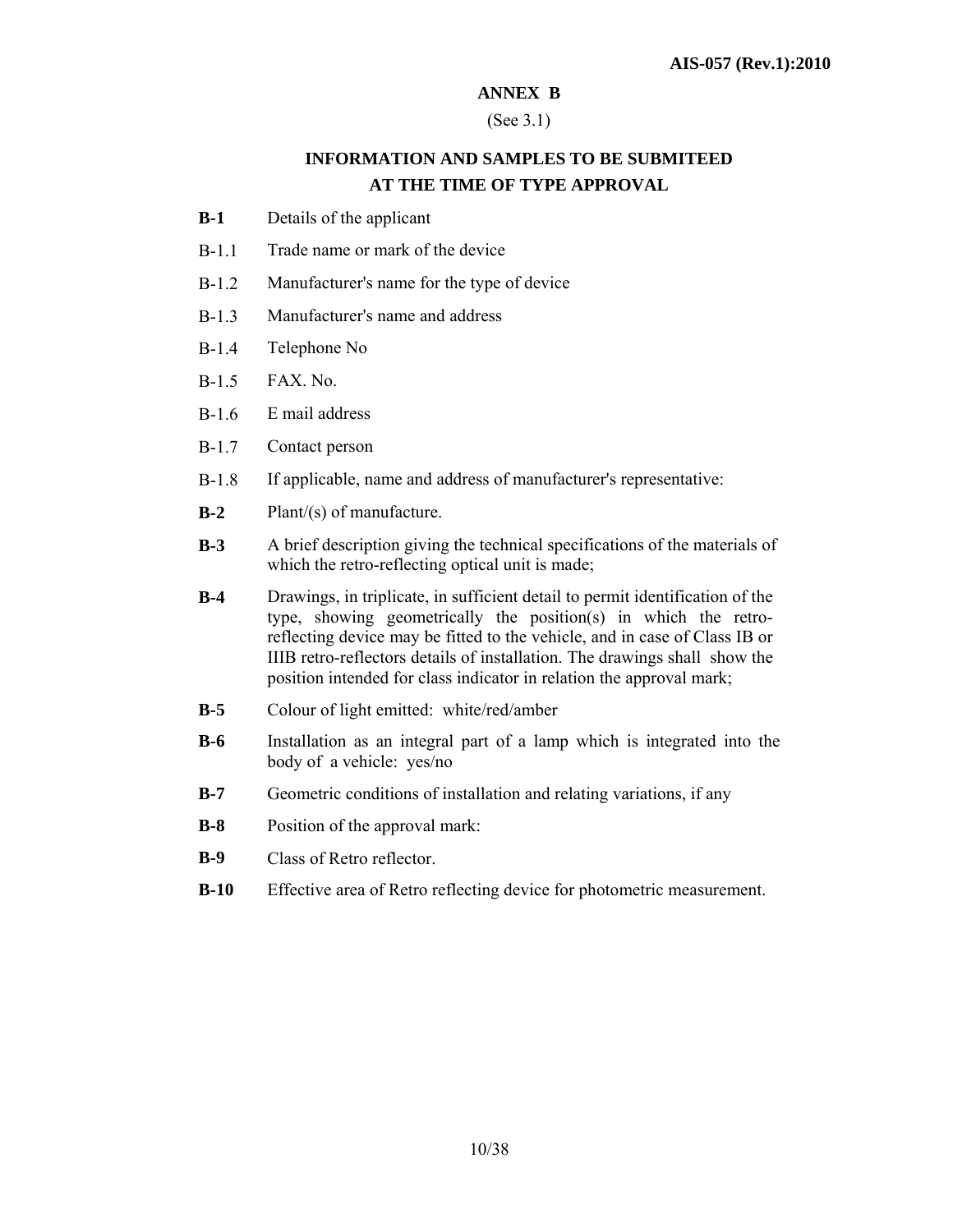#### **ANNEX C** (Reserved)

## **ANNEX D**

#### (See 3.1.3)

#### **TEST PROCEDURE - CLASS IA AND CLASS IIIA**

- **D-1.** The applicant shall submit for approval six samples which shall be tested in the chronological order indicated in Annex M.
- **D-2.** After verification of the general specifications as per 6 and the specifications of shape and dimensions as per Annex E, the six samples shall be subjected to the heat resistance test described in Annex K and at least one hour after this test examined as to their colorimetric characteristics as per Annex F and CIL (Annex G) for an angle of divergence of 20' and an illumination angle  $V = H = 0^{\circ}$  or if necessary, in the position defined in G-4. and G-4.1 of Annex G. The two retro-reflecting devices giving the minimum and maximum values shall then be fully tested as shown in Annex G. These two samples shall be kept by the laboratories for any further checks which may be found necessary. The other four samples shall be divided into two groups of two samples.
	- First group: The two samples shall be subjected successively to the water penetration test as per H-1.1 of Annex H and then, if this test is satisfactory, to the tests for resistance to fuels and lubricants as per H-3. and H-4 of Annex H. Second group: The two samples shall , if necessary, be subjected to the corrosion test as per H-2 of Annex H and then to the abrasive-strength test of the rear face of the retro-reflecting device as per H-5 of Annex H.
- **D-3.** After undergoing the tests referred to in the D-2, the retro-reflecting devices in each group shall have:
- D-3.1. a colour which satisfies the conditions laid down in Annex F. This shall be verified by a qualitative method and, in case of doubt, confirmed by a quantitative method.
- D-3.2. a CIL which satisfies the conditions laid down in Annex G. The verification shall be performed only for an angle of divergence of 20' and an illumination angle of  $V = H = 0^{\circ}$  or, if necessary, in the position specified in G-4 and G-4.1 of Annex G.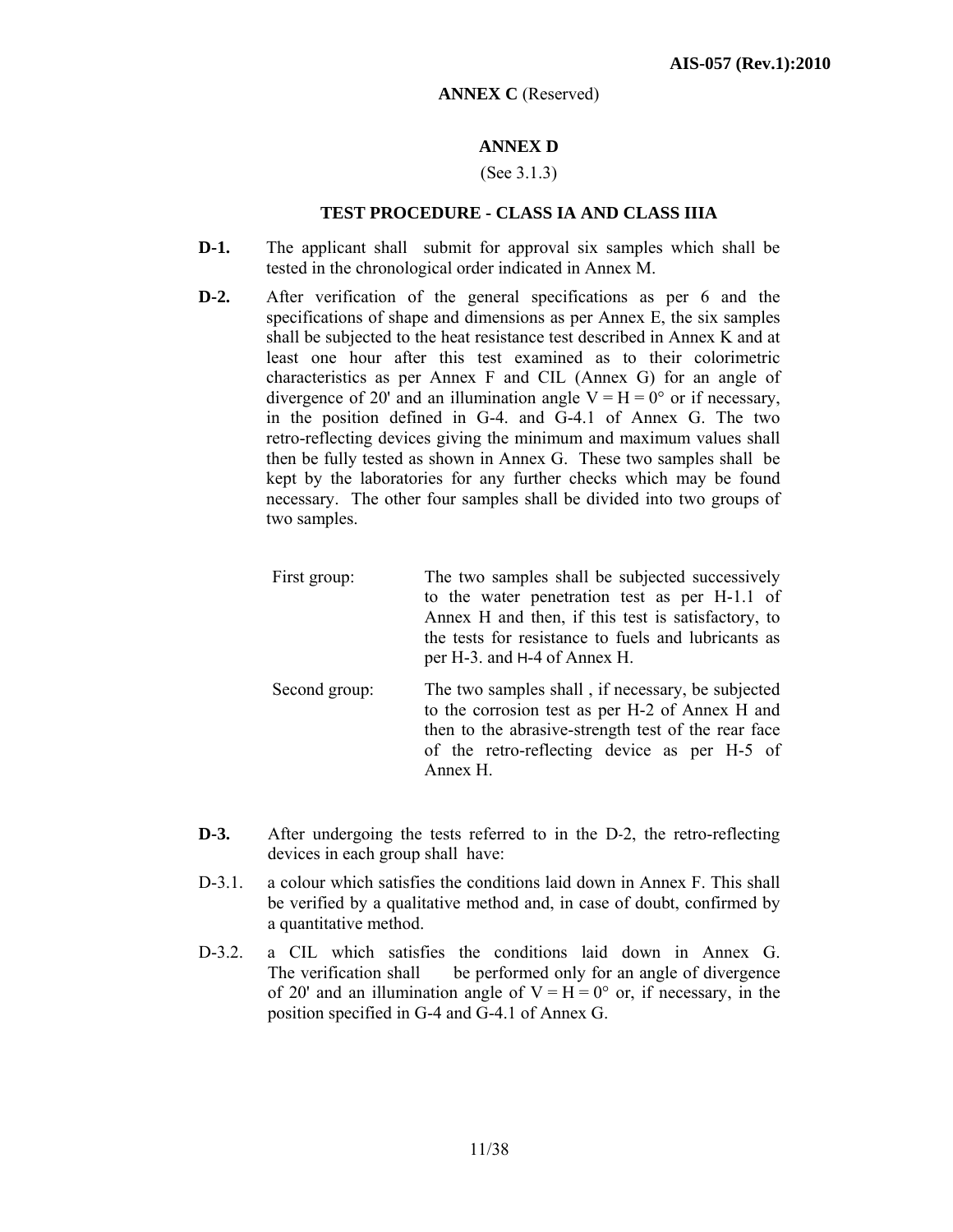#### **ANNEX E**

#### (See 7.1)

#### **SPECIFICATIONS OF SHAPE AND DIMENSIONS**

#### **E-1. Shape and dimensions of retro-reflecting devices in Class IA or IB**

- E-1.1. The shape of the illuminating surfaces shall be simple, and not easily confused at normal observation distances, with a letter, a digit or a triangle.
- E-1.2. The preceding notwithstanding, a shape resembling the letters or digits of simple form O, I, U or 8 is permissible.

#### **E-2. Shape and dimensions of retro-reflecting devices in Classes IIIA and IIIB:** (**see Figure E-1**)

- E-2.1. The illuminating surfaces of retro-reflecting devices in Classes IIIA and IIIB shall have the shape or an equilateral triangle. If the word "TOP" is inscribed in one corner, the apex of that corner shall be directed upwards.
- E-2.2. The illuminating surface may or may not have at its centre a triangular, non-retro-reflecting area, with sides parallel to those of the outer triangle.
- E-2.3. The illuminating surface may or may not be continuous. In any case, the shortest distance between two adjacent retro-reflecting optical units shall not exceed 15 mm.
- E-2.4. The illuminating surface of a retro-reflecting device shall be considered to be continuous if the edges of the illuminating surfaces of adjacent separate optical units are parallel and if the said optical units are evenly distributed over the whole solid surface of the triangle.
- E-2.5. If the illuminated surface is not continuous, the number of separate retro-reflecting optical units including the corner units shall not be less than four on each side of the triangle.
- E-2.5.1. The separate retro-reflecting optical units shall not be replaceable unless they consist of approved retro-reflecting devices in Class IA.
- E-2.6. The outside edges of the illuminating surfaces of triangular retro-reflecting devices in Classes IIIA and IIIB shall be between 150 and 200 mm long. In the case of devices of hollow-triangle type, the width of the sides, measured at right angles to the latter, shall be equal to at least 20 per cent of the effective length between the extremities of the illuminating surface.

#### **E-3. Shape and dimensions of retro-reflecting devices in Class IVA**

- E-3.1. The shape of the light emitting surfaces shall be simple and not easily confused at normal observation distances with a letter, a digit or a triangle. However, a shape resembling the letters and digits of simple form, O, I, U and 8 is permissible.
- E-3.2. The light emitting surface of the retro-reflecting device shall be at least  $25 \text{ cm}^2$ .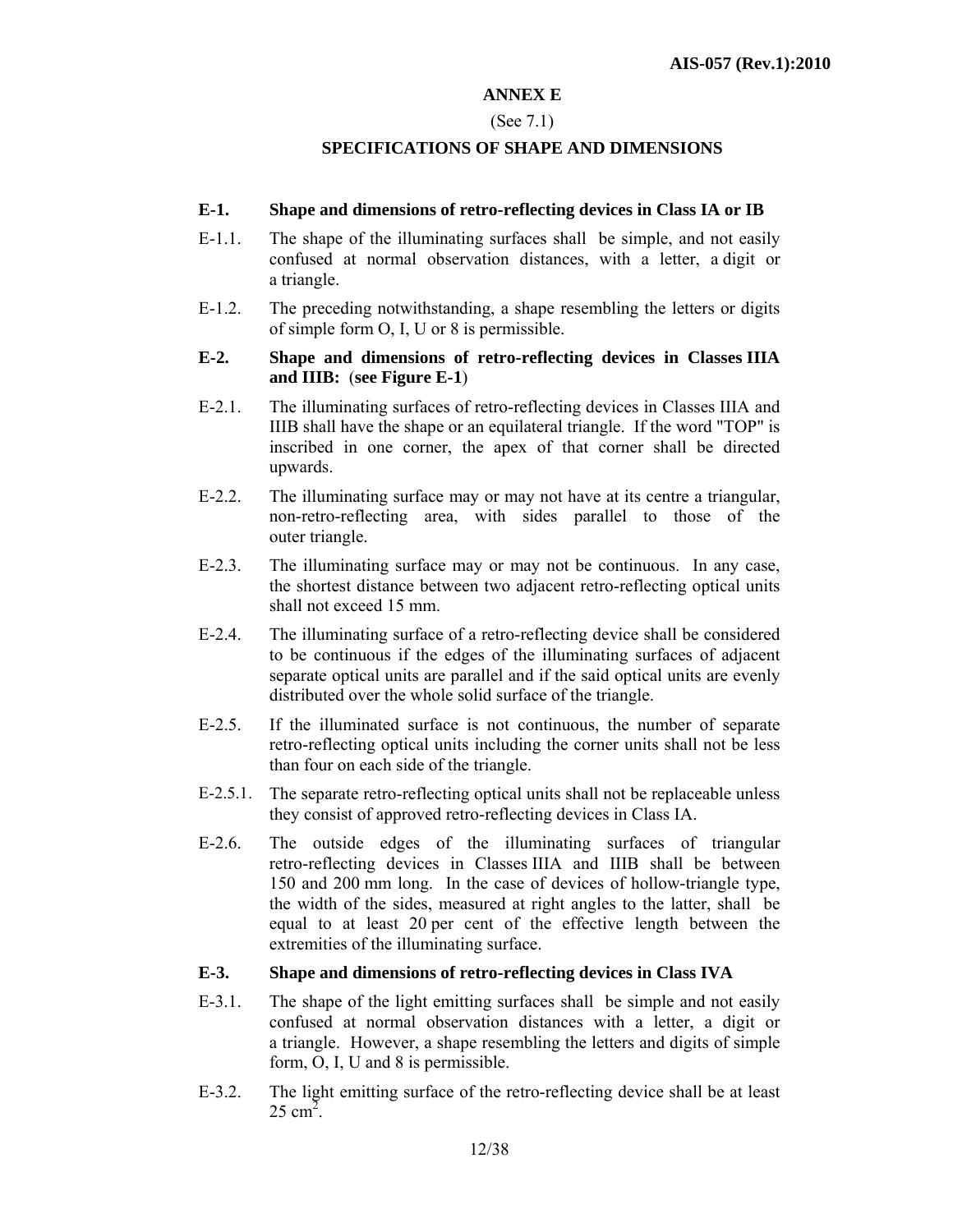**E-4.** Compliance to the requirements given in E-1 to E-3 shall be verified by visual inspection.

# **Figure E-1**  (See E-2)

# **RETRO-REFLECTORS FOR TRAILERS - CLASSES IIIA AND IIIB**



**Note**: These sketches are for illustration purposes only.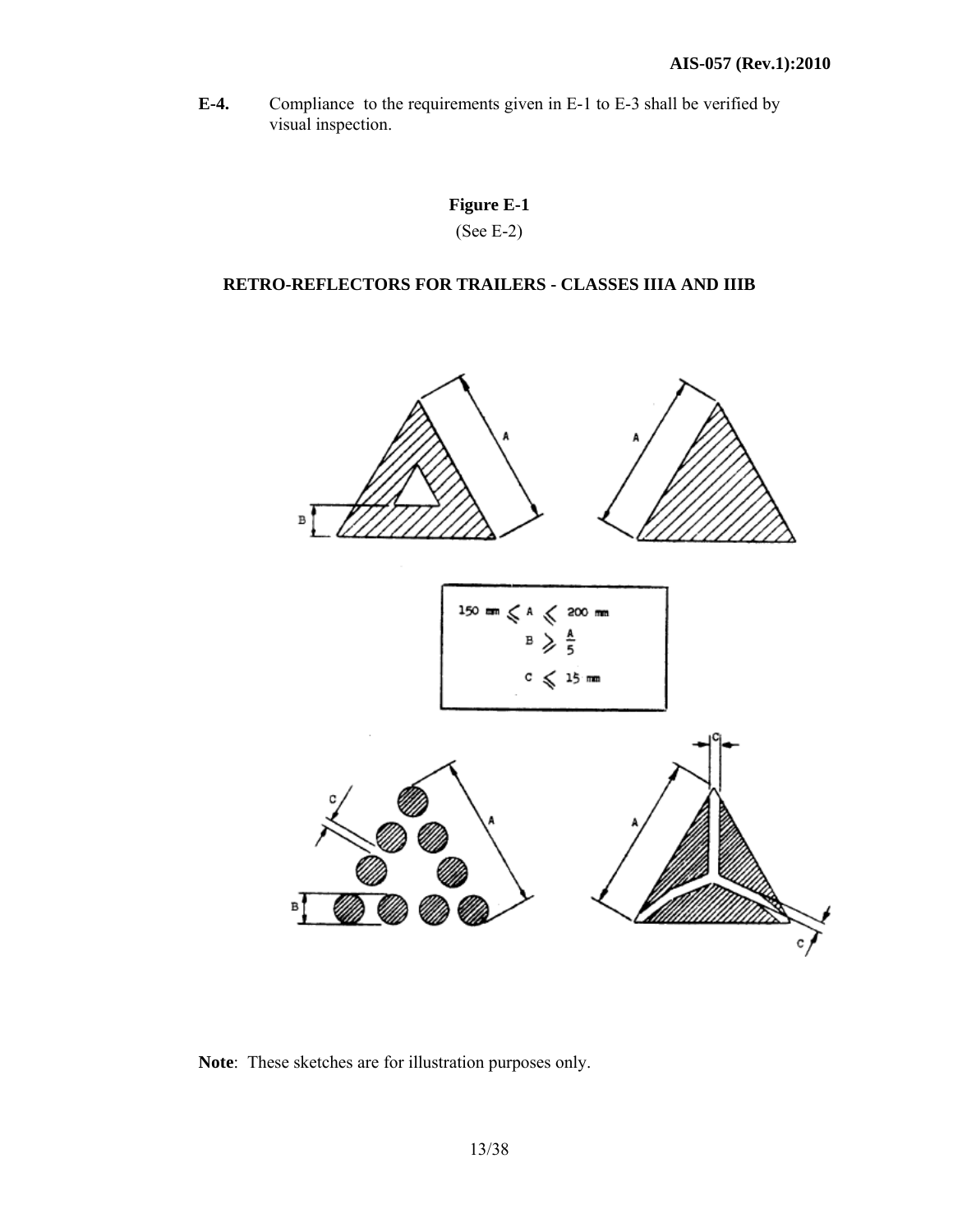#### **ANNEX F**

#### (See 7.1)

#### **COLORIMETRIC SPECIFICATIONS**

- **F-1**. These specifications shall apply only to white, red or amber retro-reflecting devices.
- F-1.1. Retro-reflecting devices may consist of a combined retro-reflecting optical unit and filter, which shall be so designed that it is not possible to separate them under normal conditions of use.
- F-1.2. The colouring of retro-reflecting optical units and filters by means of paint or varnish is not permitted.
- **F-2**. When the retro-reflecting device is illuminated by ICI standard illuminant A, with an angle of divergence of  $1/3^{\circ}$  and an illumination angle of  $V = H = 0^\circ$ , or, if this produces a colourless surface reflection, an angle  $V = \pm 5^{\circ}$ ,  $H = 0^{\circ}$ , the chromaticity coordinates of the reflected luminous flux shall be within the limits prescribed in AIS-010 (Part 5) (Rev.1):2010.
- F-2.1. In the case of red and amber, compliance with the colorimetric specifications shall be verified by a visual comparison test.
- F-2.2. If any doubt remains after this test, compliance with the colorimetric specifications shall be verified by determining the chromaticity coordinates of the most doubtful sample and shall be within limits prescribed in AIS-010 (Part 5) (Rev.1):2010.
- **F-3**. White retro-reflecting devices shall not produce a selective reflection, that is to say, the Chromaticity coordinates "x" and "y" of the standard illuminant "A" used to illuminate the retro-reflecting device shall not undergo a change of more than 0.01 after reflection by the retro-reflecting device.
- F-3.1. Requirement of F-3 shall be verified by the visual comparison test indicated, above, the control field being illuminated by a light source of which the Chromaticity coordinates differ by 0.01 from that of standard illuminant A.
- F-3.2. In case of doubt, the Chromaticity coordinates for the most selective sample shall be determined.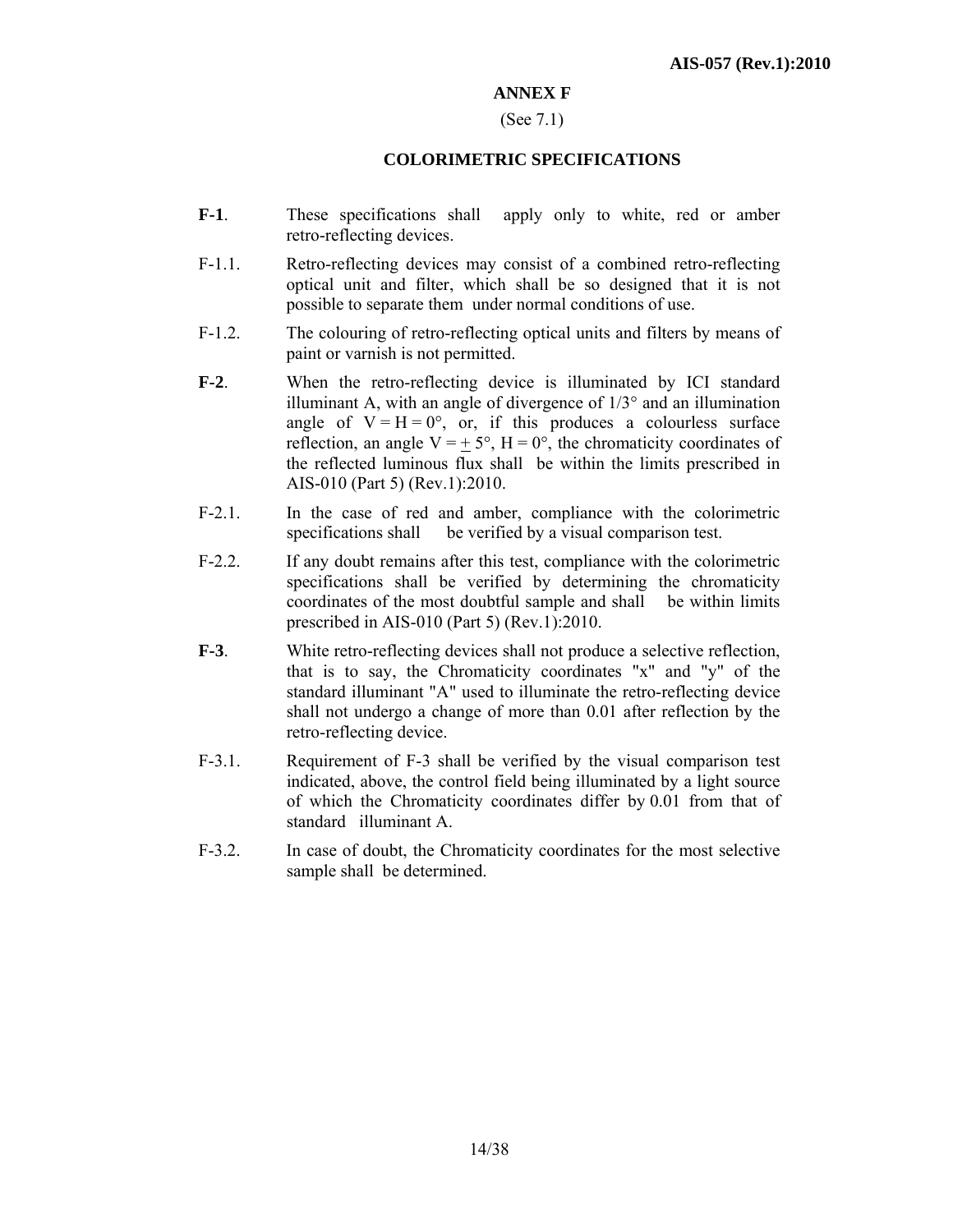#### **ANNEX G**

#### (See 7.1)

#### **PHOTOMETRIC SPECIFICATIONS**

**G-1.** When applying for approval, the applicant shall specify one or more or a range of axis of reference, corresponding to the illumination angle  $V = H = 0^\circ$  in the table of coefficients of luminous intensity (CIL).

> In the case where more than one or a range of different axis of reference are specified by the manufacturer, the photometric measurements shall be repeated making reference each time to a different axis of reference or to the extreme axis of reference of the range specified by the manufacturer.

**G-2.** For photometric measurements, only the illuminating surface defined by the planes contiguous to the outermost parts of the optical system of the retro-reflecting device as indicated by the manufacturer and contained within a circle of 200 mm diameter for Class IA or IB shall be considered, and the illuminating surface itself shall be limited to 100 cm<sup>2</sup> though the surfaces of the retro-reflecting optical units need not necessarily attain this area. The manufacturer shall specify the perimeter of the area to be used. In the case of Class IIIA, Class IIIB and Class IVA, the whole of the illuminating surfaces shall be considered without limitation as to size.

#### **G-3. CIL values**

- G-3.1. Class IA, Class IB, Class IIIA and Class IIIB
- G-3.1.1. The CIL values for red retro-reflecting devices shall be at least equal to those in the Table G1 expressed in millicandelas per lux, for the angles of divergence and illumination shown.

#### **Table G1**

(See G-3.1.1)

| Class      | Angle of<br>divergence $\alpha$ | Illumination angles (in degrees) |                            |                                 |                       |  |  |
|------------|---------------------------------|----------------------------------|----------------------------|---------------------------------|-----------------------|--|--|
|            |                                 | Vertical<br>V<br>Horizontal H    | $0^{\circ}$<br>$0^{\circ}$ | $\pm 10^{\circ}$<br>$0^{\circ}$ | $\pm$ 5°<br>$\pm$ 20° |  |  |
| IA, IB     | 20'<br>1°30'                    |                                  | 300<br>5                   | 200<br>2.8                      | 100<br>2.5            |  |  |
| IIIA, IIIB | 20'<br>1°30'                    |                                  | 450<br>12                  | 200<br>8                        | 150<br>8              |  |  |

**CIL values for red retro-reflecting devices** 

 CIL values lower than those shown in the last two columns of the table G1 are not permissible within the solid angle having the reference centre as its apex and bounded by the planes intersecting along the following lines:

$$
(V = \pm 10^{\circ}, H = 0^{\circ}), \qquad (V = \pm 5^{\circ}, H = \pm 20^{\circ}).
$$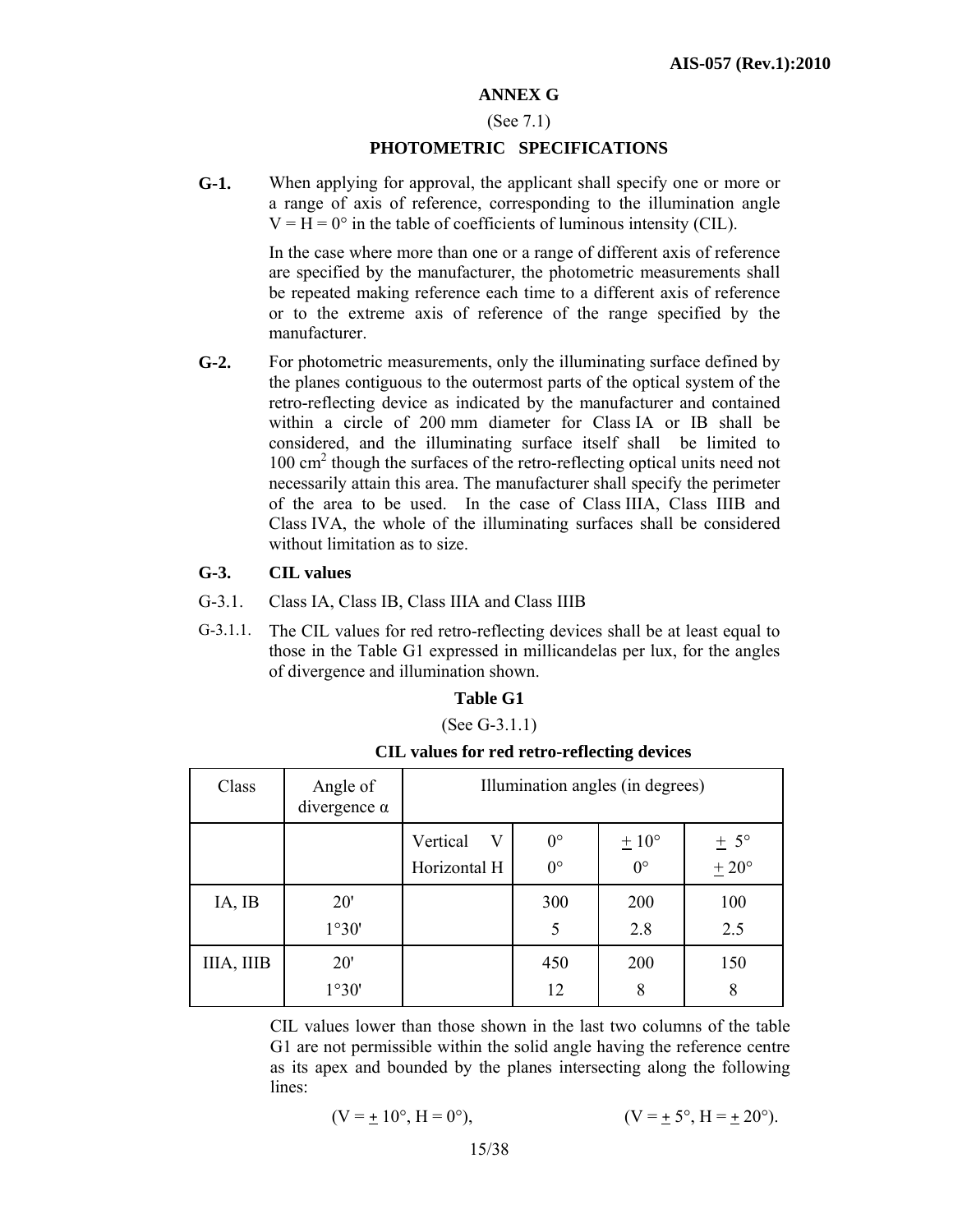- G-3.1.2. CIL values for amber retro-reflecting devices in Class IA or IB shall be at least equal to those in the table G-3.1.1*,* multiplied by the coefficient 2.5.
- G.3.1.3 CIL values for colourless retro-reflecting devices in Class IA or IB shall be at least equal to those in the table G-3.1.1*,* multiplied by the coefficient 4.
- G-3.2. For devices of Class IVA the CIL values shall be at least equal to those in the Table G-2*,*, expressed in millicandelas per lux, for the angles of divergence and illumination shown.

## **Table G-2**

#### (See G-3.2)

| Colour | Angle of<br>divergence $\alpha$ | Illumination angles (in degrees) |                  |          |          |          |                |          |
|--------|---------------------------------|----------------------------------|------------------|----------|----------|----------|----------------|----------|
|        |                                 | V<br>Vertical                    | $\boldsymbol{0}$ | ±10      | $\theta$ | $\theta$ | $\theta$       | $\theta$ |
|        |                                 | Horizontal H                     | $\boldsymbol{0}$ | $\theta$ | ± 20     | ± 30     | $±$ 40         | ± 50     |
| White  | 20'                             |                                  | 1,800            | 1,200    | 610      | 540      | 470            | 400      |
|        | 1°30'                           |                                  | 34               | 24       | 15       | 15       | 15             | 15       |
| Amber  | 20'                             |                                  | 1,125            | 750      | 380      | 335      | 290            | 250      |
|        | 1°30'                           |                                  | 21               | 15       | 10       | 10       | 10             | 10       |
| Red    | 20'                             |                                  | 450              | 300      | 150      | 135      | 115            | 100      |
|        | 1°30'                           |                                  | 9                | 6        | 4        | 4        | $\overline{4}$ | 4        |

#### **CIL values for class IVA**

- **G-4.** When the CIL of a retro-reflecting device is measured for an angle β of  $V = H = 0^{\circ}$ , it shall be ascertained whether any mirror effect is produced by slightly turning the device. If there is any such effect, a reading shall be taken with an angle β of  $V = \pm 5^{\circ}$ ,  $H = 0^{\circ}$ . The position adopted shall be that corresponding to the minimum CIL for one of these positions.
- G-4.1. With an illumination angle  $\beta$  of  $V = H = 0^\circ$ , or the angle specified in G-4 and an angle of divergence of 20', retro-reflecting devices which are not marked "TOP" shall be rotated about their axes of reference to the position of minimum CIL, which shall conform to the value specified in G*-*3. When the CIL is measured for the other angles of illumination and divergence, the retro-reflecting device shall be placed in the position corresponding to this value of ε. If the specified values are not attained, the device may be rotated about its axis of reference  $\pm$  5° from that position.
- G-4.2. With an illumination angle  $\beta$  of  $V = H = 0^{\circ}$ , or the angle specified in 4 and an angle of divergence of 20', retro-reflecting devices marked "TOP" shall be rotated about their axes *+* 5°. The CIL shall not fall below the prescribed value in any position assumed by the device during this rotation.
- G-4.3. If for the direction  $V = H = 0^{\circ}$ , and for  $\varepsilon = 0^{\circ}$  the CIL exceeds the specified value by 50 per cent or more, all measurements for all angles of illumination and divergence shall be made for  $\varepsilon = 0^{\circ}$ .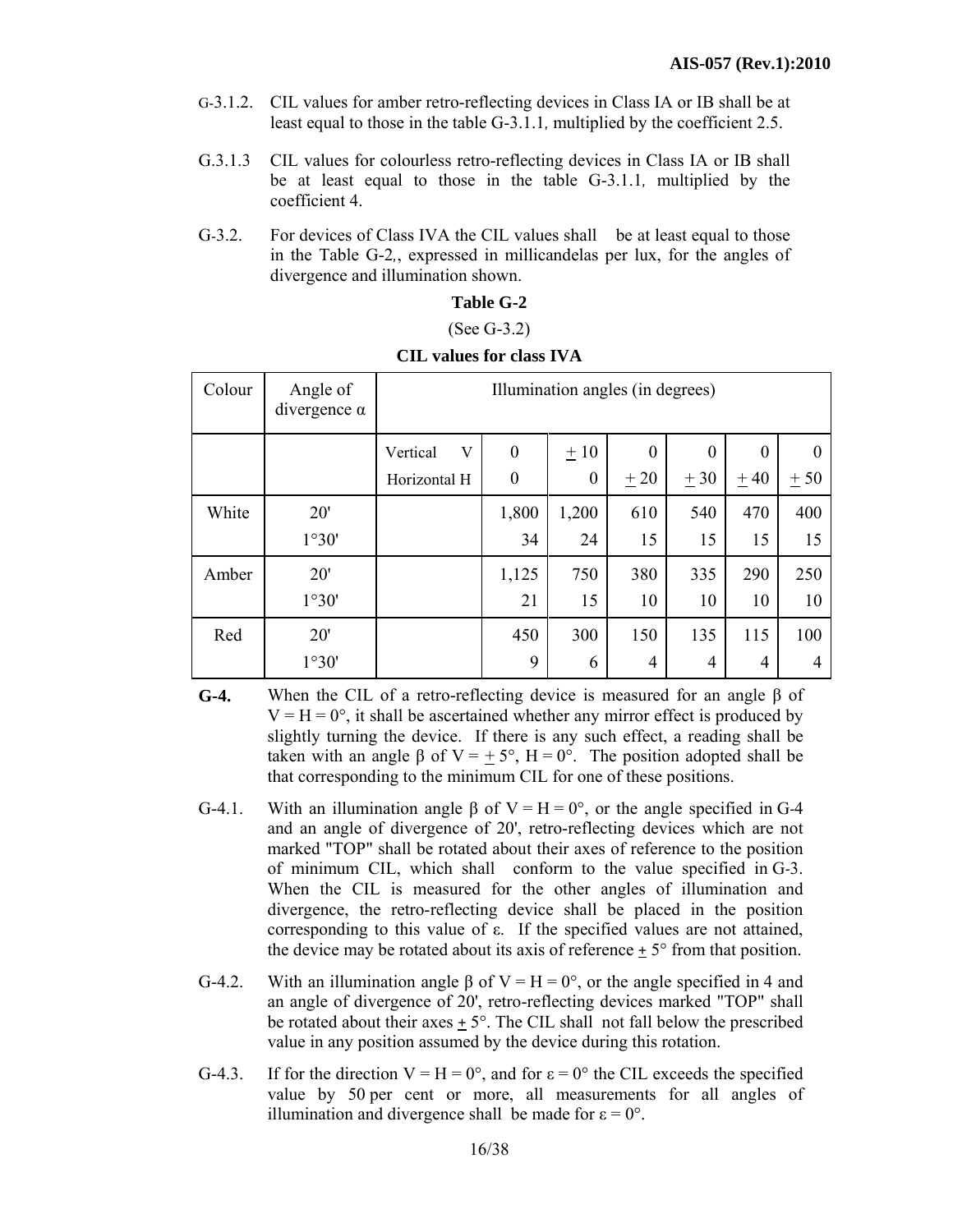## **ANNEX H**

#### (See 7.1)

#### **RESISTANCE TO EXTERNAL AGENTS**

#### **H-1. Resistance to water and dirt penetration**

#### H-1.1. **Water submersion test**

- H-1.1.1. Retro-reflecting devices whether part of a lamp or not, shall be stripped of all removable parts and immersed for 10 minutes in water at a temperature of  $50 \pm 5$  °C, the highest point of the upper part of the illuminating surface being 20 mm below the surface of the water. This test shall be repeated after turning the retro-reflecting device through 180°, so that the illuminating surface is at the bottom and the rear face is covered by about 20 mm of water. These optical units shall then be immediately immersed in the same conditions in water at a temperature of  $25 + 5$  °C.
- H-1.1.2. No water shall penetrate to the reflecting surface of the retro-reflecting optical unit. If visual inspection clearly reveals the presence of water, the device shall not be considered to have passed the test.
- H-1.1.3. If visual inspection does not reveal the presence of water or in case of doubt, the CIL shall be measured by the method described in D-3.2 of Annex D, or, P-4.2 of Annex P the retro-reflecting device being first lightly shaken to remove excess water from the outside.

#### H-1.2. **Alternative test procedure for Classes IB and IIIB devices**

As an alternative, at the request of the manufacturer, the following test (moisture and dust test) shall be applied instead of the submersion-test specified in H-1.1.

#### H-1.2.1. **Moisture test**

The test evaluates the ability of the sample device to resist moisture penetration from a water spray and determines the drainage capability of those devices with drain holes or other exposed openings in the device.

#### H-1.2.1.1. **Water spray test equipment**

A water spray cabinet with the following characteristics shall be used:

H-1.2.1.1.1. Cabinet

The cabinet shall be equipped with a nozzle(s) which provides a solid cone water spray of sufficient angle to completely cover the sample device. The centreline of the nozzle(s) shall be directed downward at an angle of  $45^{\circ}$  +  $5^{\circ}$  to the vertical axis of a rotating test platform.

H-1.2.1.1.2. Rotating test platform

The rotating test platform shall have a minimum diameter of 140 mm and rotate about a vertical axis in the centre of the cabinet.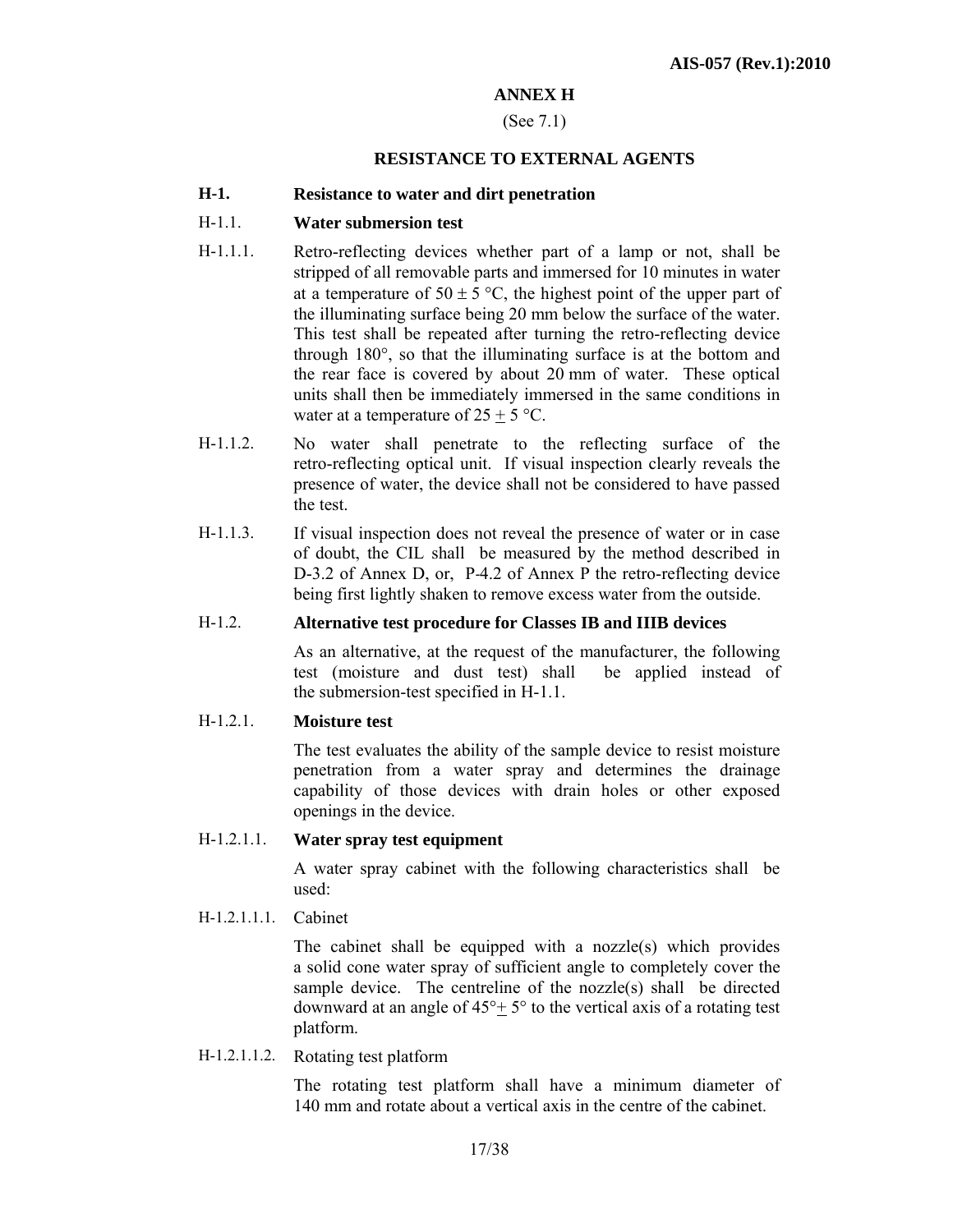#### H-1.2.1.1.3. Precipitation rate

The precipitation rate of the water spray at the device shall be 2.5 (+ 1.6/-0) mm/min as measured with a vertical cylindrical collector centred on the vertical axis of the rotating test platform. The height of the collector shall be 100 mm and the inside diameter shall be a minimum of 140 mm.

#### H-1.2.1.2. **Water spray test procedure**

A sample device mounted on a test fixture, with initial CIL measured and recorded shall be subjected to a water spray as follows:

H-1.2.1.2.1. Device openings

All drain holes and other openings shall remain open. Drain wicks, when used, shall be tested in the device.

H-1.2.1.2.2. Rotational speed

The device shall be rotated about its vertical axis at a rate of  $4.0 + 0.5$  min<sup>-1</sup>.

- H-1.2.1.2.3. If the retro-reflector is reciprocally incorporated or grouped with signalling or lighting functions, these functions shall be operated at design voltage according to a cycle of 5 min ON (in flashing mode, where appropriate), 55 min OFF.
- H-1.2.1.2.4. Test duration

The water spray test shall last 12 h (12 cycles of 5/55 min).

H-1.2.1.2.5. Drain period

The rotation and the water spray shall be turned OFF and the device allowed to drain for 1 h with the cabinet door closed.

H-1.2.1.2.6. Sample evaluation

Upon completion of the drain period.The interior of the device shall be observed for moisture accumulation.No standing pool of water shall be allowed to be formed, or which may be formed by tapping or tilting the device. The CIL shall be measured according to the method specified in D-3.2 of Annex D after having dried the exterior of the device with a dry cotton cloth.

#### H-1.2.2. **Dust exposure test**

This test evaluates the ability of the sample device to resist dust penetration which could significantly affect the photometric output of the retro-reflector.

#### H-1.2.2.1. **Dust exposure test equipment**

The following equipment shall be used to test for dust exposure:

H-1.2.2.1.1. Dust exposure test chamber

The interior of the test chamber shall be cubical in shape in size 0.9 to 1.5 m per side. The bottom may be "hopper shaped" to aid in collecting the dust. The internal chamber volume, not including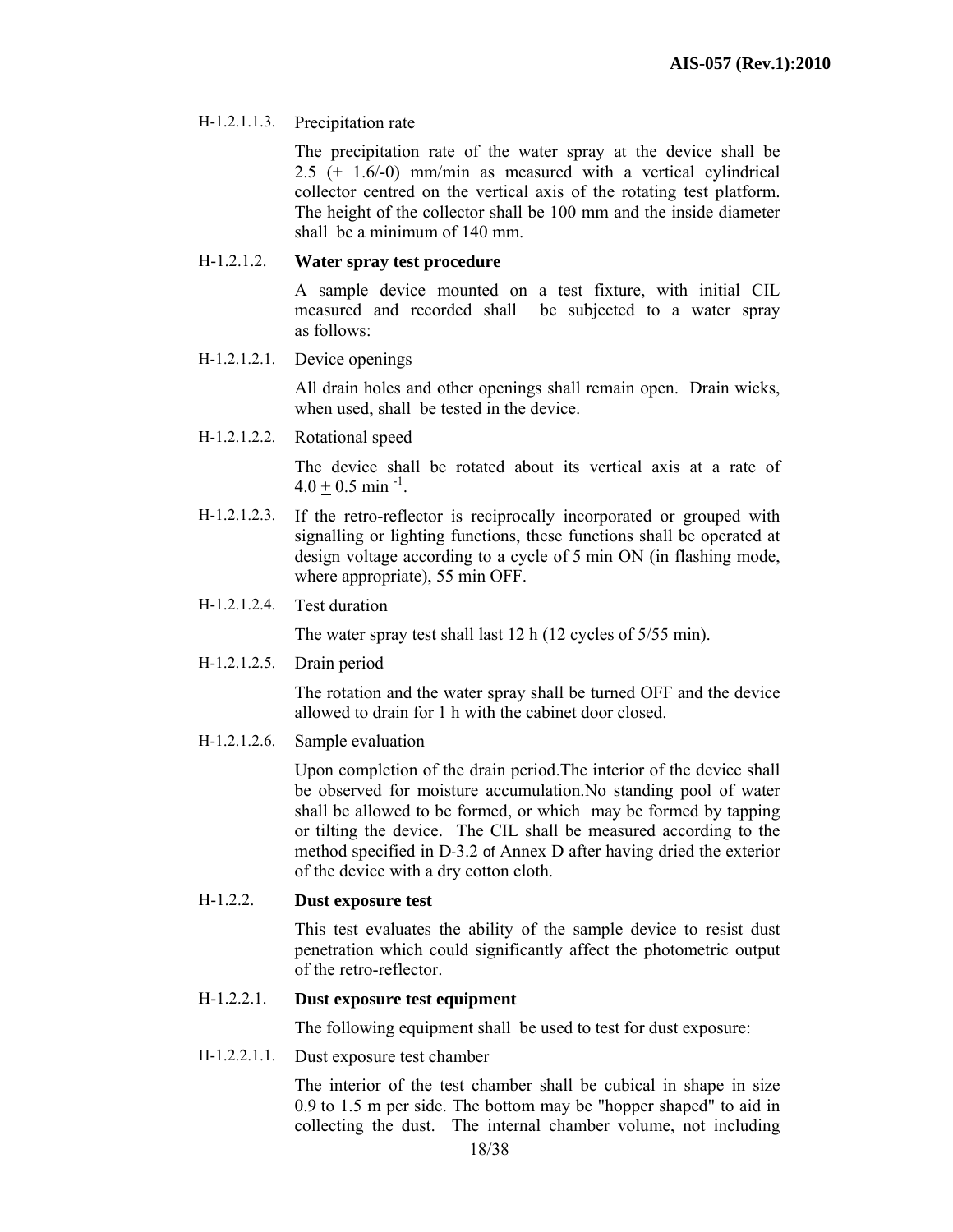a "hopper shaped" bottom shall be  $2 \text{ m}^3$  maximum and shall be charged with 3 to 5 kg of the test dust. The chamber shall have the capability of agitating the test dust by means of compressed air or blower fans in such a way that the dust is diffused throughout the chamber.

H*-*1.2.2.1.2. The dust

The test dust used shall be fine powdered cement in accordance with standard ASTM C 150-84.

Alternatively, medium heat Portland cement according IS 269:1989 may be used.

#### H-1.2.2.2. **Dust exposure test procedure**

A sample device, mounted on a test fixture, with the initial CIL measured and recorded, shall be exposed to dust as follows:

H-1.2.2.2.1. Device openings

All drain holes and other openings shall remain open. Drain wicks, when used, shall be tested in the device.

H-1.2.2.2.2. Dust exposure

The mounted device shall be placed in the dust chamber no closer than 150 mm from a wall. Devices with a length exceeding 600 mm shall be horizontally centred in the test chamber.The test dust shall be agitated as completely as possible by compressed air or blower(s) at intervals of 15 min for a period of 2 to 15 s for the duration of 5 hours. The dust shall be allowed to settle between the agitation periods.

H-1.2.2.2.3. Measured sample evaluation

Upon completion of the dust exposure test, the exterior of the device shall be cleaned and dried with a dry cotton cloth and the CIL measured according to the method specified in D-3.2 of Annex D.

#### **H-2. Resistance to corrosion**

- H-2.1. Retro-reflecting devices shall be so designed that they retain the prescribed photometric and colorimetric characteristics despite the humidity and corrosive influences to which they are normally exposed. The resistance of the front surface to tarnishing and of the protection of the rear face to deterioration shall be checked, particularly when an essential metal component seems liable to be attacked.
- H-2.2. The retro-reflecting device, or the lamp if the device is combined with a light, shall be stripped of all removable parts and subjected to the action of a saline mist for a period of 50 hours, comprising two periods of exposure of 24 hours each, separated by an interval of two hours during which the sample is allowed to dry.
- H-2.3. The saline mist shall be produced by atomizing, at a temperature of  $35^{\circ} + 2^{\circ}$ C, a saline solution obtained by dissolving  $20 + 2$  parts by weight of sodium chloride in 80 parts of distilled water containing not more than 0.02 per cent of impurities.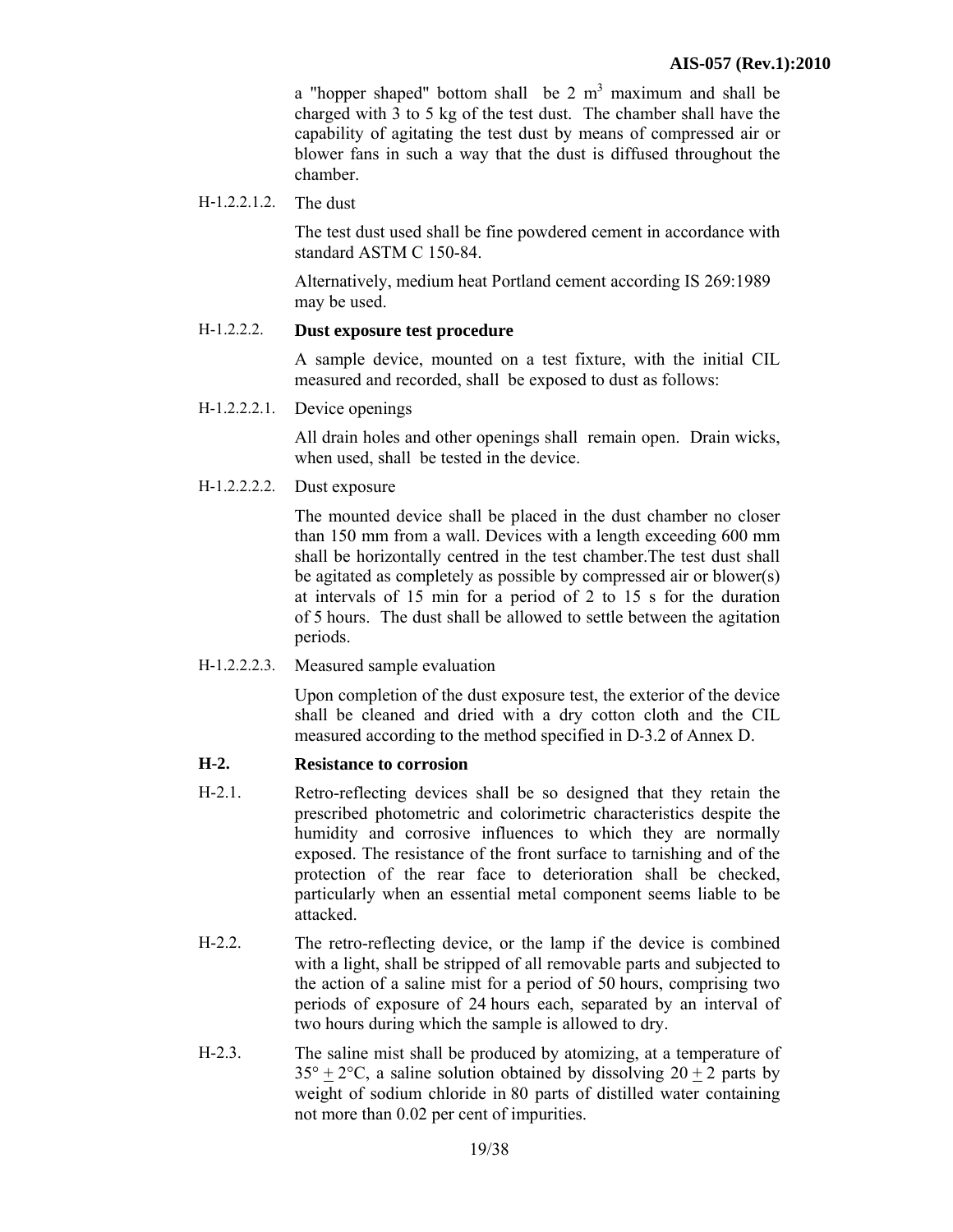H-2.4. Immediately after completion of the test, the sample shall not show signs of excessive corrosion liable to impair the efficiency of the device.

## **H-3. Resistance to fuels**

The outer surface of the retro-reflecting device and, in particular, of the illuminating surface, shall be lightly wiped with a cotton cloth soaked in a mixture of 70 vol. per cent of n-heptane and 30 vol. per cent of toluol.After about five minutes, the surface shall be inspected visually. It shall not show any apparent surface changes, except that slight surface cracks will not be objected to.

## **H-4. Resistance to lubricating oils**

The outer surface of the retro-reflecting device and, in particular, the illuminating surface, shall be lightly wiped with a cotton cloth soaked in a detergent lubricating oil. After about 5 minutes, the surface shall be cleaned. The CIL shall then be measured (D-3.2 of Annex D or P-4.2 of Annex P).

#### **H-5. Resistance of the accessible rear face of mirror-backed retro-reflecting devices**

- H-5.1. After having brushed the rear face of the retro-reflecting device with a hard nylon brush, a cotton cloth soaked in the mixture, defined in H-3 shall be applied to the said rear face for one minute. The cotton cloth is then removed and the retro-reflecting device left to dry.
- H-5.2. As soon as evaporation is completed, an abrasion test shall be made by brushing the rear face with the same nylon brush as before.
- H-5.3. The CIL shall then be measured (D-3.2 of Annex D. or P-4.2 of Annex P) after the whole surface of the mirror-backed rear face has been covered with Indian ink.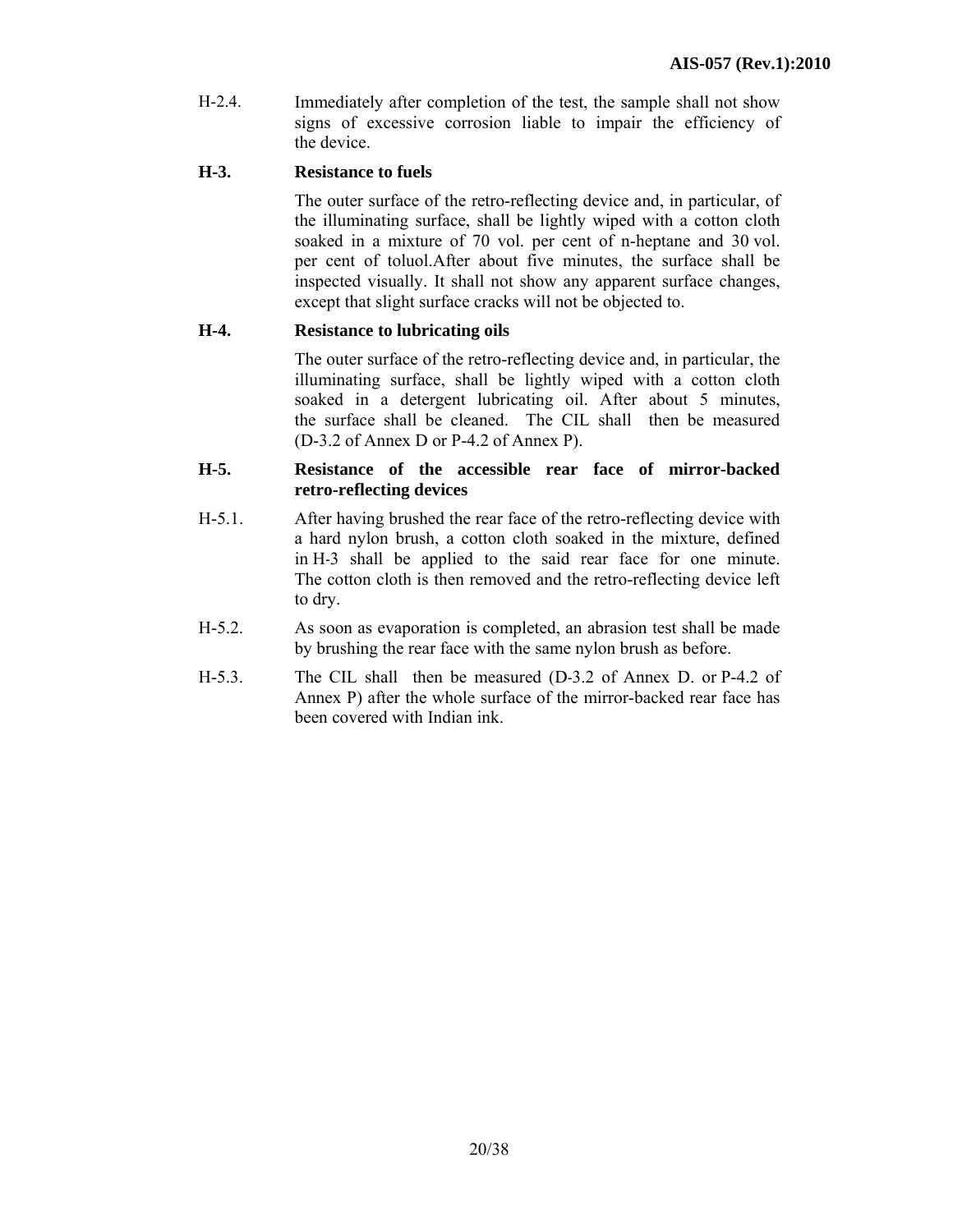# **ANNEX J (**Reserved)

# **ANNEX K**

(See 7.1)

## **RESISTANCE TO HEAT**

- **K-1.** The retro-reflecting device shall be kept for 48 consecutive hours in a dry atmosphere at a temperature of  $65 \pm 2$ °C.
- **K-2.** After this test, no cracking or appreciable distortion of the retro-reflecting device and, in particular, of its optical component shall be visible.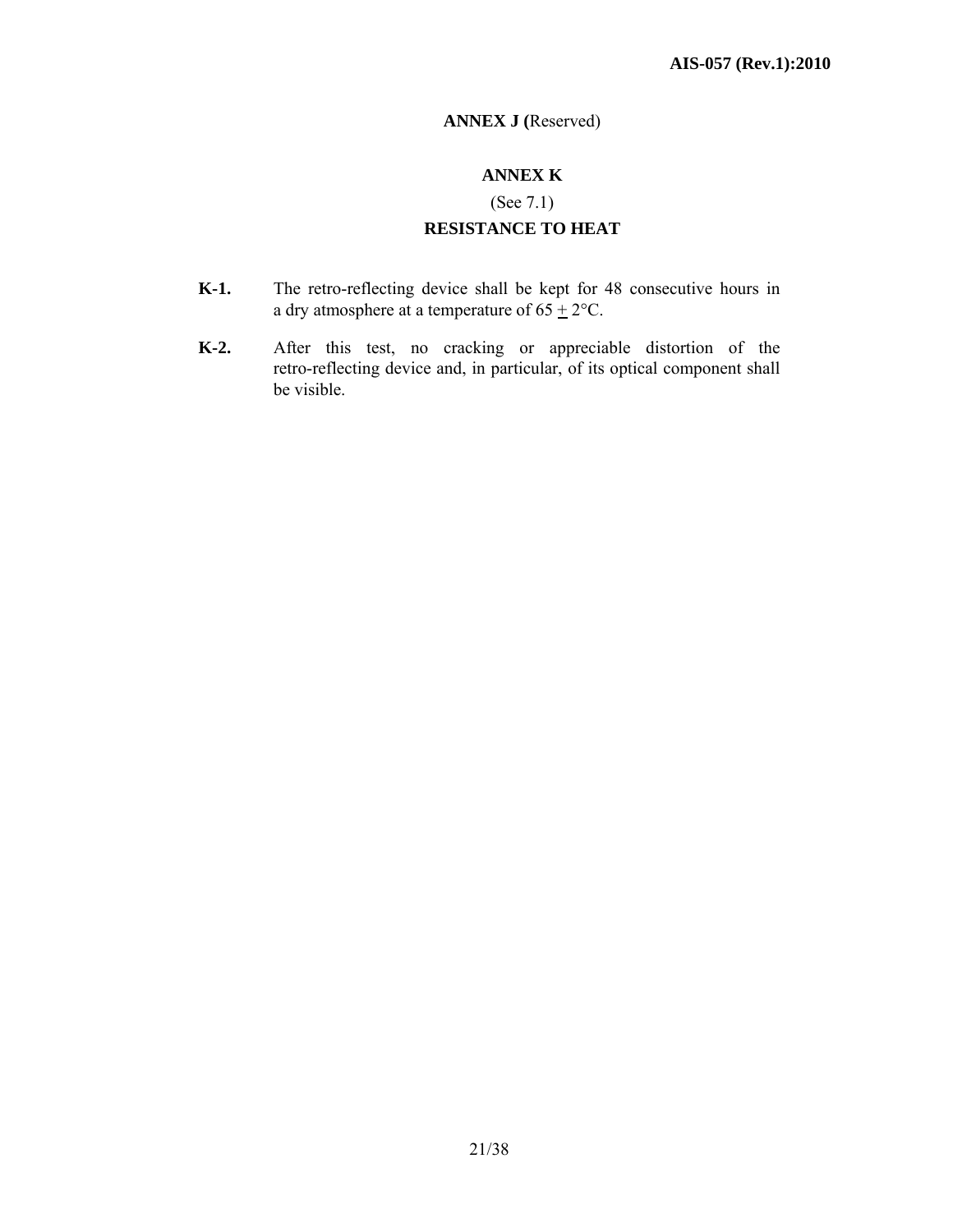# **ANNEX L** (Reserved)

# **ANNEX M**

# (See D-1) **CHRONOLOGICAL ORDER OF TESTS**

| Number<br>of the<br>Annex | Number of<br>paragraph       | <b>TESTS</b>                                                                | <b>SAMPLES</b>   |                  |                                 |                             |                            |                            |
|---------------------------|------------------------------|-----------------------------------------------------------------------------|------------------|------------------|---------------------------------|-----------------------------|----------------------------|----------------------------|
|                           |                              |                                                                             | a                | b                | $\mathbf c$                     | d                           | e                          | f                          |
|                           | 6 of this<br>standard        | General specifications: visual inspection                                   | $\mathbf{x}$     | $\mathbf{x}$     | $\mathbf X$                     | $\mathbf X$                 | $\mathbf X$                | $\mathbf{x}$               |
| E                         | $\blacksquare$               | Shapes and dimensions: visual inspection                                    | $\mathbf X$      | $\mathbf X$      | X                               | X                           | X                          | $\mathbf X$                |
| K                         |                              | Heat: 48 h at $65^{\circ}$ $\pm$ 2°C<br>Visual inspection for distortion    | $\mathbf X$<br>X | $\mathbf X$<br>X | $\mathbf X$<br>X                | $\mathbf X$<br>$\mathbf{x}$ | $\mathbf X$<br>X           | X<br>X                     |
| $\mathbf{F}$              | $\overline{\phantom{a}}$     | Colorimetry: visual inspection<br>Chromaticity coordinates in case of doubt | $\mathbf X$      | $\mathbf X$      | $\mathbf X$                     | $\mathbf X$                 | $\mathbf X$                | $\mathbf X$                |
| G                         | $\qquad \qquad \blacksquare$ | Photometry: limited to 20' and $V = H = 0^{\circ}$                          | $\mathbf X$      | $\mathbf X$      | $\mathbf X$                     | $\mathbf X$                 | $\mathbf X$                | X                          |
| G                         | $G-3$ .                      | Complete photometry                                                         | $\mathbf X$      | $\mathbf X$      |                                 |                             |                            |                            |
| H                         | $H-1.$                       | Water: 10 min. in normal position                                           |                  |                  |                                 |                             | X                          | $\mathbf X$                |
|                           |                              | 10 min. in inverted position<br>visual inspection                           |                  |                  |                                 |                             | $\mathbf X$<br>$\mathbf X$ | $\mathbf X$<br>$\mathbf X$ |
| D                         | $D-3.1.$                     | Colorimetry: visual inspection<br>Chromaticity coordinates in case of doubt |                  |                  |                                 |                             | $\mathbf X$<br>$\mathbf X$ | X<br>$\mathbf X$           |
| D                         | $D-3.2.$                     | Photometry: limited to 20' and $V = H = 0^{\circ}$                          |                  |                  |                                 |                             | $\mathbf X$                | $\mathbf X$                |
| H                         | $H-3$ .                      | Motor fuels:<br>5 min.<br>visual inspection                                 |                  |                  |                                 |                             | X<br>X                     | X<br>$\mathbf X$           |
| H                         | $H-4.$                       | Oils:<br>5 min.<br>visual inspection                                        |                  |                  |                                 |                             | $\mathbf X$<br>X           | $\mathbf X$<br>$\mathbf X$ |
| D                         | $D-3.1.$                     | Colorimetry: visual inspection<br>Chromaticity coordinates in case of doubt |                  |                  |                                 |                             | $\mathbf X$                | $\mathbf X$                |
| $\mathbf D$               | $D-3.2.$                     | Photometry: limited to 20' and $V = H = 0^{\circ}$                          |                  |                  |                                 |                             | $\mathbf X$                | $\mathbf X$                |
| H                         | $H-2$ .                      | Corrosion:<br>24 hours<br>2 hours interval<br>24 hours                      |                  |                  | $\mathbf X$<br>X<br>$\mathbf X$ | X<br>X<br>$\mathbf X$       |                            |                            |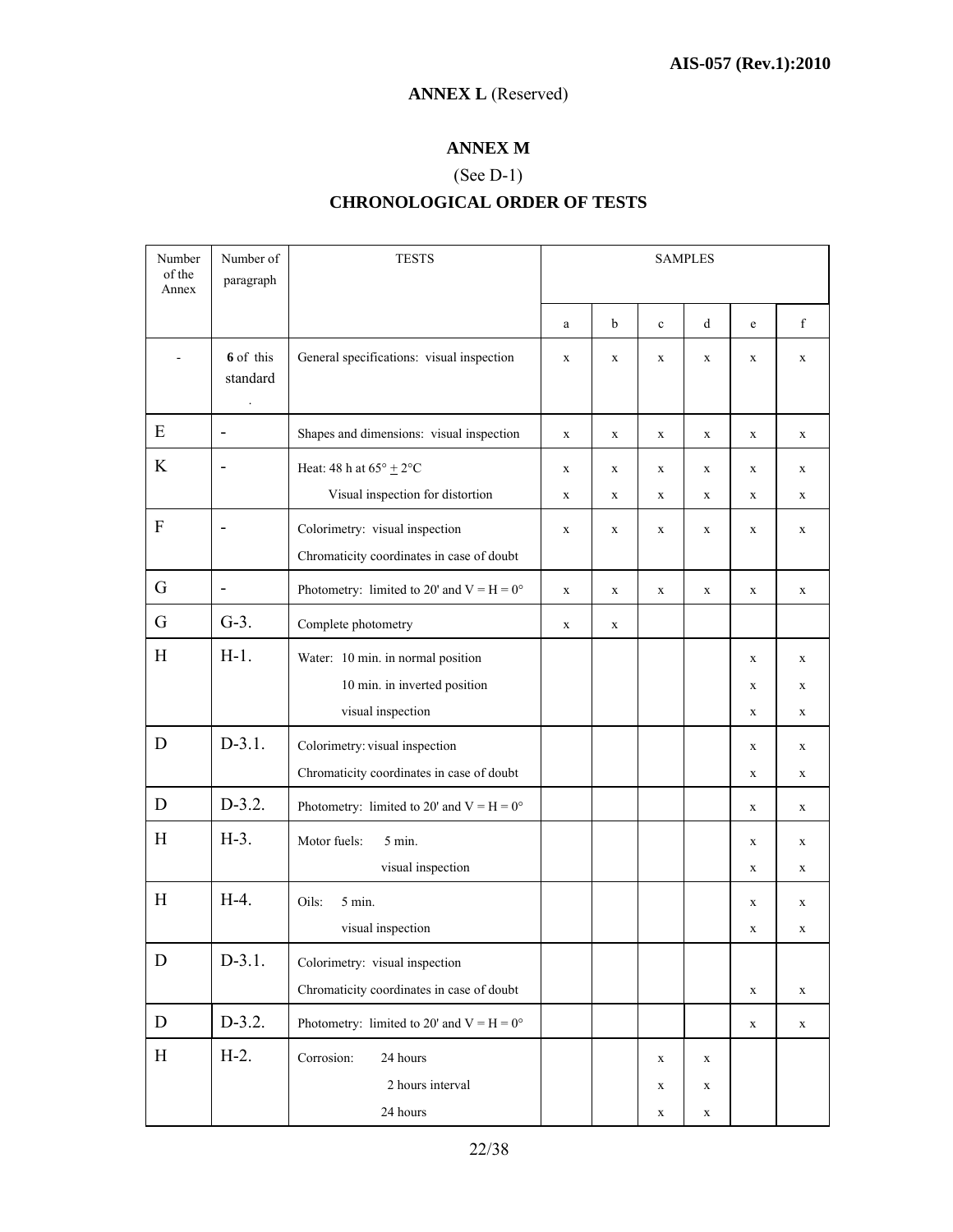# **AIS-057 (Rev.1):2010**

| Number<br>of the<br>Annex | Number of<br>paragraph | <b>TESTS</b>                                       | <b>SAMPLES</b> |   |              |              |   |   |
|---------------------------|------------------------|----------------------------------------------------|----------------|---|--------------|--------------|---|---|
|                           |                        |                                                    | a              | b | $\mathbf{c}$ | d            | e | f |
|                           |                        | visual inspection                                  |                |   | X            | X            |   |   |
| H                         | $H-5$ .                | Rear face:<br>$1$ min.                             |                |   | X            | X            |   |   |
|                           |                        | visual inspection                                  |                |   | X            | X            |   |   |
| D                         | $D-3.1.$               | Colorimetry: visual inspection                     |                |   | X            | $\mathbf{x}$ |   |   |
|                           |                        | Chromaticity coordinates in case of doubt          |                |   | X            | X            |   |   |
| D                         | $D-3.2.$               | Photometry: limited to 20' and $V = H = 0^{\circ}$ |                |   | X            | X            |   |   |

**Note**: The details given in the column "TESTS" are for general description.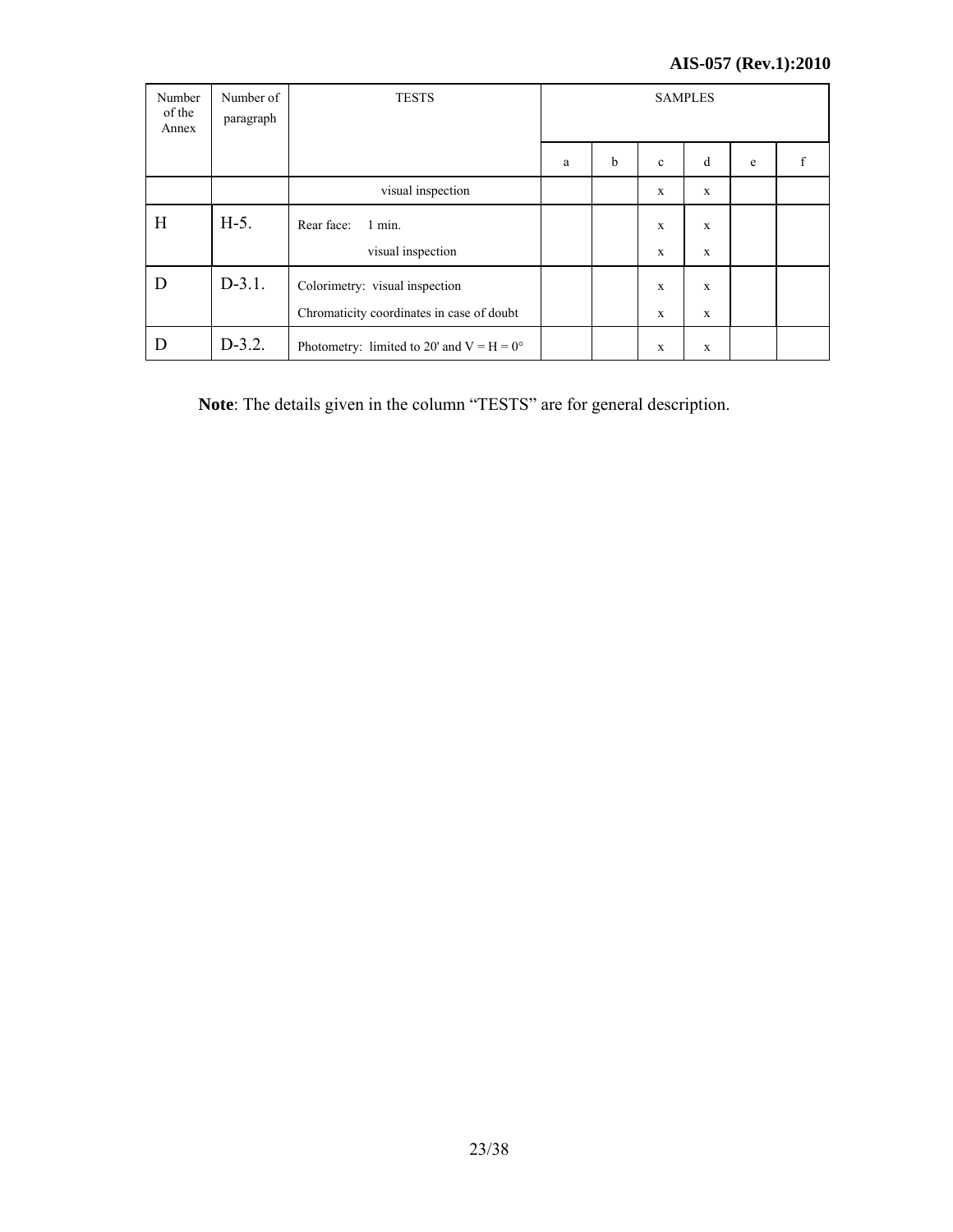## **ANNEX N**

## (See 7.1)

## **RESISTANCE TO IMPACT - CLASS IVA**

- **N-1.** The retro-reflecting device shall be mounted in a manner similar to the way in which it is mounted on the vehicle, but with the lens faced horizontal and directed upwards.
- **N-2.** Drop a 13 mm diameter polished solid steel ball, once, vertically onto the central part of the lens from a height of 0.76 m. The ball may be guided but not restricted in free fall.
- **N-3.** When a retro-reflecting device is tested at room temperature with this method, the lens shall not crack.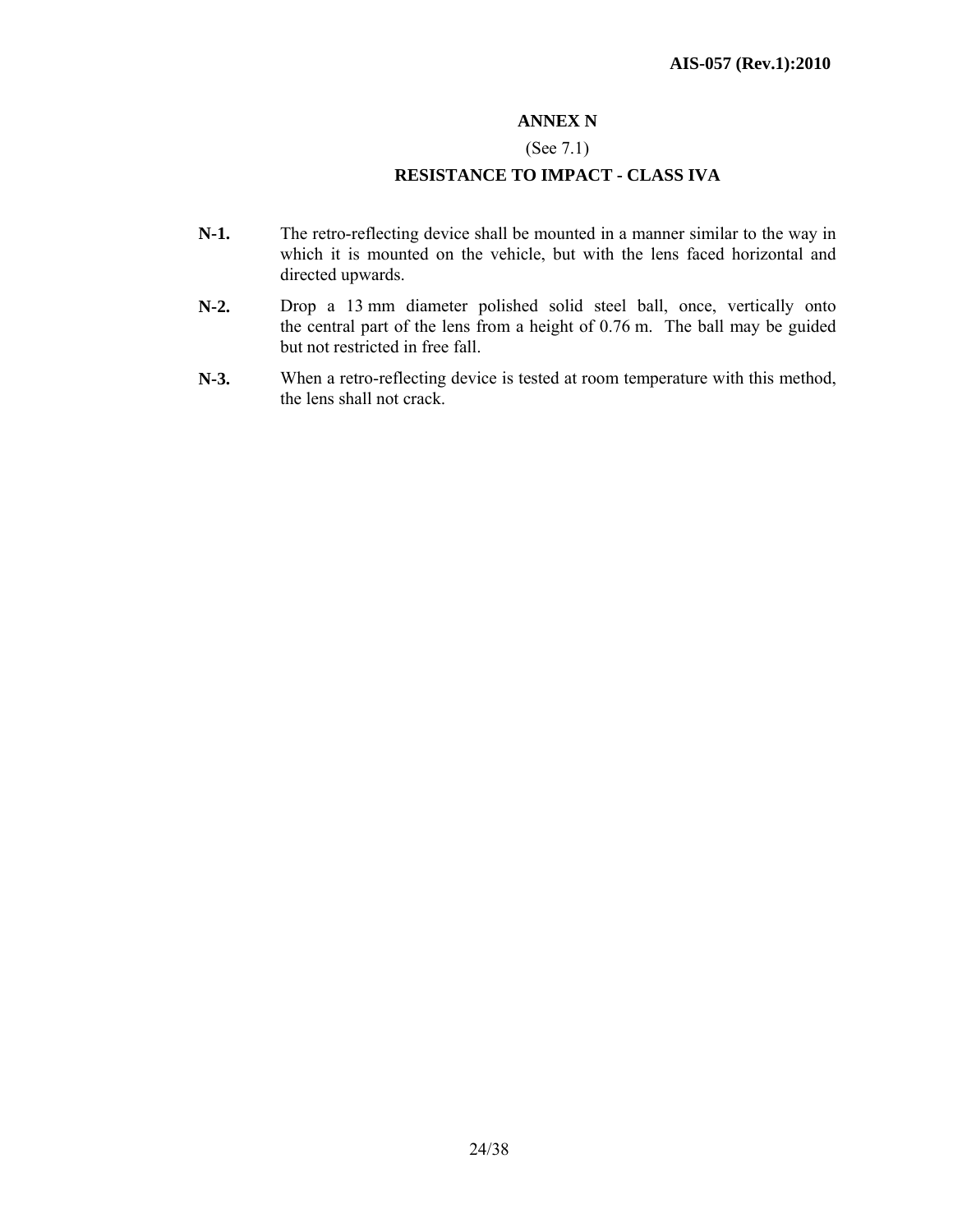#### **ANNEX P**

#### (See 7.1)

#### **TEST PROCEDURE - CLASS IVA**

- **P-1.** The applicant shall submit for approval six samples which shall be tested in the chronological order indicated in Annex R.
- **P-2.** After verification of the specifications in 6.1. to 6.5 and the specifications of shape and dimensions (Annex E), the six samples shall be subjected to the heat resistance test (Annex K) and one hour minimum after this test examined as to their colorimetric characteristics (Annex F) and CIL (Annex G) for an angle of divergence of 20' and an illumination angle  $V = H = 0^{\circ}$  or, if necessary, in the positions defined in Annex G. The two retro-reflecting devices giving the minimum and maximum values shall then be fully tested as shown in Annex G. These two samples shall be kept by the laboratories for any further checks which may be found necessary.
- **P-3.** Four samples out of the remaining four samples shall be selected at random and divided into two groups of two in each group.

First group:

The two samples shall be subjected successively to the water-penetration resistance test (H*-*1 of Annex H.) and then, if this test is satisfactory, to the tests for resistance to fuels and lubricating oils (H*-*3. and H*-*4 of Annex H).

Second group:

The two samples shall, if relevant, be subjected to the corrosion test (H*-*2 of Annex H), and then to the abrasive-strength test of the rear face of the retro-reflecting device (H*-*5 of Annex H,). These two samples shall also be subjected to the impact test (Annex N).

- **P-4.** After undergoing the tests referred to in P-3, the retro-reflecting devices in each group shall have:
- P-4.1. A colour which satisfies the conditions laid down in Annex F. This shall be verified by a qualitative method and, in case of doubt, confirmed by a quantitative method;
- P-4.2. A CIL which satisfies the conditions laid down in Annex G. Verification shall be performed only for an angle of divergence of 20' and an illumination angle of  $V = H = 0^{\circ}$  or, if necessary, in the positions specified in Annex G.
- **P-5.** The four remaining samples may be utilized, if necessary, for any other purpose.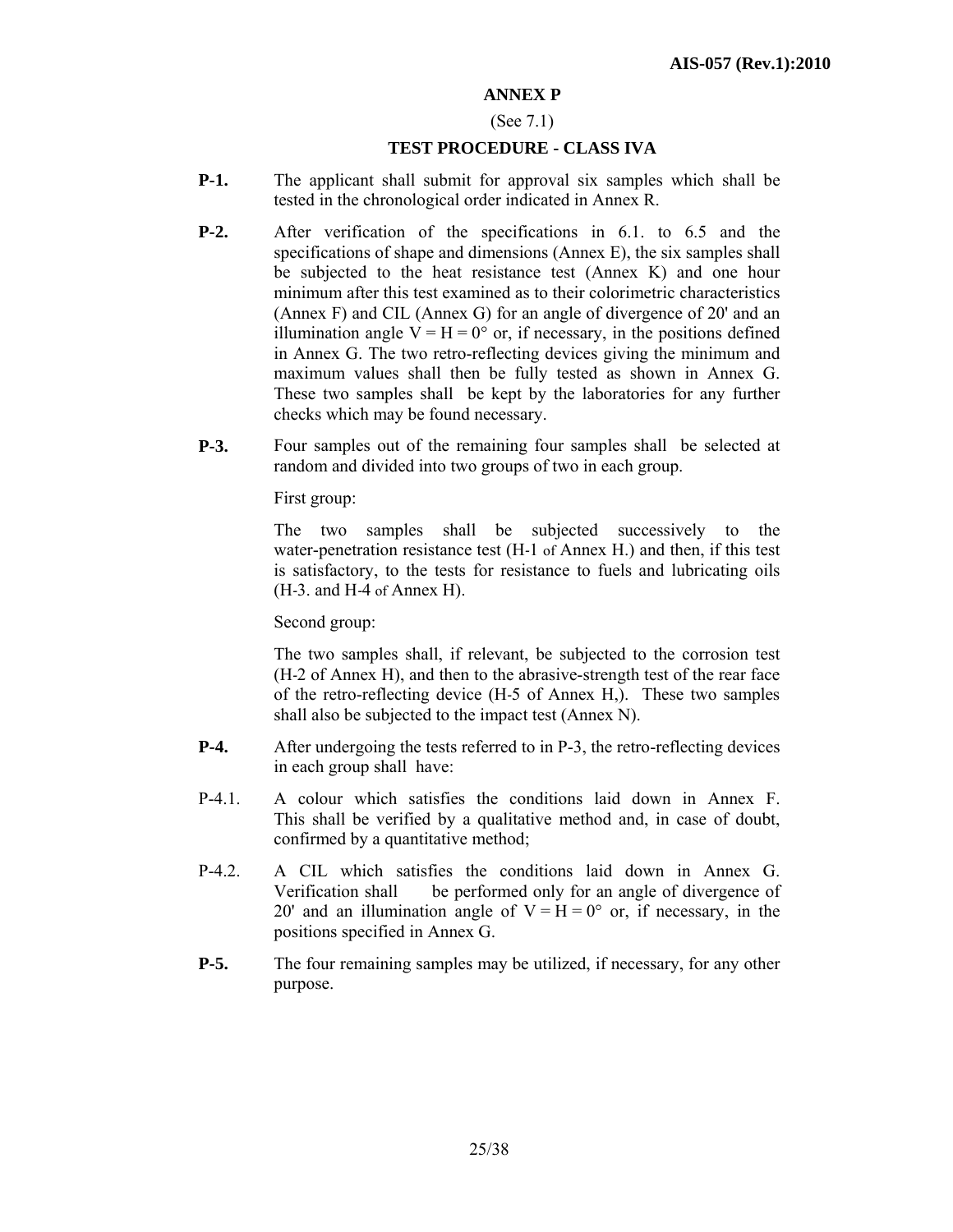#### **ANNEX R**

# (See P-1)

| Number<br>of the<br>Annex | Number of<br>paragraph   | <b>TESTS</b>                                                                                 | <b>SAMPLES</b> |        |                       |             |                                                          |                                      |
|---------------------------|--------------------------|----------------------------------------------------------------------------------------------|----------------|--------|-----------------------|-------------|----------------------------------------------------------|--------------------------------------|
|                           |                          |                                                                                              | a              | b      | $\mathbf c$           | d           | $\rm e$                                                  | $\mathbf f$                          |
|                           | 6 of this<br>standard    | General specifications: visual inspection                                                    | $\mathbf X$    | X      | X                     | X           | X                                                        | $\mathbf X$                          |
| E                         | $\overline{\phantom{0}}$ | Shape and dimensions: visual inspection                                                      | $\mathbf X$    | X      | $\mathbf X$           | $\mathbf X$ | $\mathbf X$                                              | $\mathbf X$                          |
| K                         | $\overline{\phantom{0}}$ | 48 h at $65^{\circ}$ $\pm20^{\circ} \mathrm{C}$<br>Heat:<br>Visual inspection for distortion | X<br>X         | X<br>X | X<br>$\mathbf X$      | X<br>X      | $\mathbf X$<br>$\mathbf X$                               | X<br>$\mathbf X$                     |
| ${\bf F}$                 |                          | Colorimetry: visual inspection<br>Chromaticity coordinates in case of doubt                  | X              | X<br>X | $\mathbf X$           | X           | $\mathbf X$                                              | X                                    |
| G                         | -                        | Photometry: limited to 20' and $V = H = 0^{\circ}$                                           | $\mathbf X$    | X      | $\mathbf X$           | $\mathbf X$ | $\mathbf X$                                              | $\mathbf X$                          |
| G                         | -                        | Complete photometry                                                                          | X              | X      |                       |             |                                                          |                                      |
| H                         | $H - 1$ .                | Water:<br>10 min. in normal position<br>10 min. in inverted position<br>visual inspection    |                |        | X<br>X<br>$\mathbf X$ | X<br>X<br>X |                                                          |                                      |
| H                         | $H - 3$ .                | Motor fuels:<br>5 min.<br>visual inspection                                                  |                |        | X<br>$\mathbf X$      | X<br>X      |                                                          |                                      |
| H                         | $H -4.$                  | 5 min.<br>Oils:<br>visual inspection                                                         |                |        | X<br>$\mathbf X$      | X<br>X      |                                                          |                                      |
| F                         |                          | Colorimetry: visual inspection<br>Chromaticity coordinates in case of doubt                  |                |        | X<br>X                | X<br>X      |                                                          |                                      |
| G                         |                          | Photometry: limited to 20' and $V = H = 0^{\circ}$                                           |                |        | X                     | $\mathbf X$ |                                                          |                                      |
| H                         | $H - 2$ .                | 24 hours<br>Corrosion:<br>2 hours' interval<br>24 hours<br>visual inspection                 |                |        |                       |             | $\mathbf X$<br>$\mathbf X$<br>$\mathbf X$<br>$\mathbf X$ | $\mathbf X$<br>$\mathbf X$<br>X<br>X |
| H                         | $H - 5$ .                | Rear face:<br>1 min.<br>visual inspection                                                    |                |        |                       |             | X<br>$\mathbf X$                                         | X<br>X                               |
| ${\bf N}$                 | -                        | Impact<br>visual inspection                                                                  |                |        |                       |             | X<br>$\mathbf X$                                         | X<br>X                               |
| F                         | -                        | Colorimetry: visual inspection                                                               |                |        |                       |             | X                                                        | $\mathbf X$                          |

# **CHRONOLOGICAL ORDER OF TESTS FOR CLASS IVA**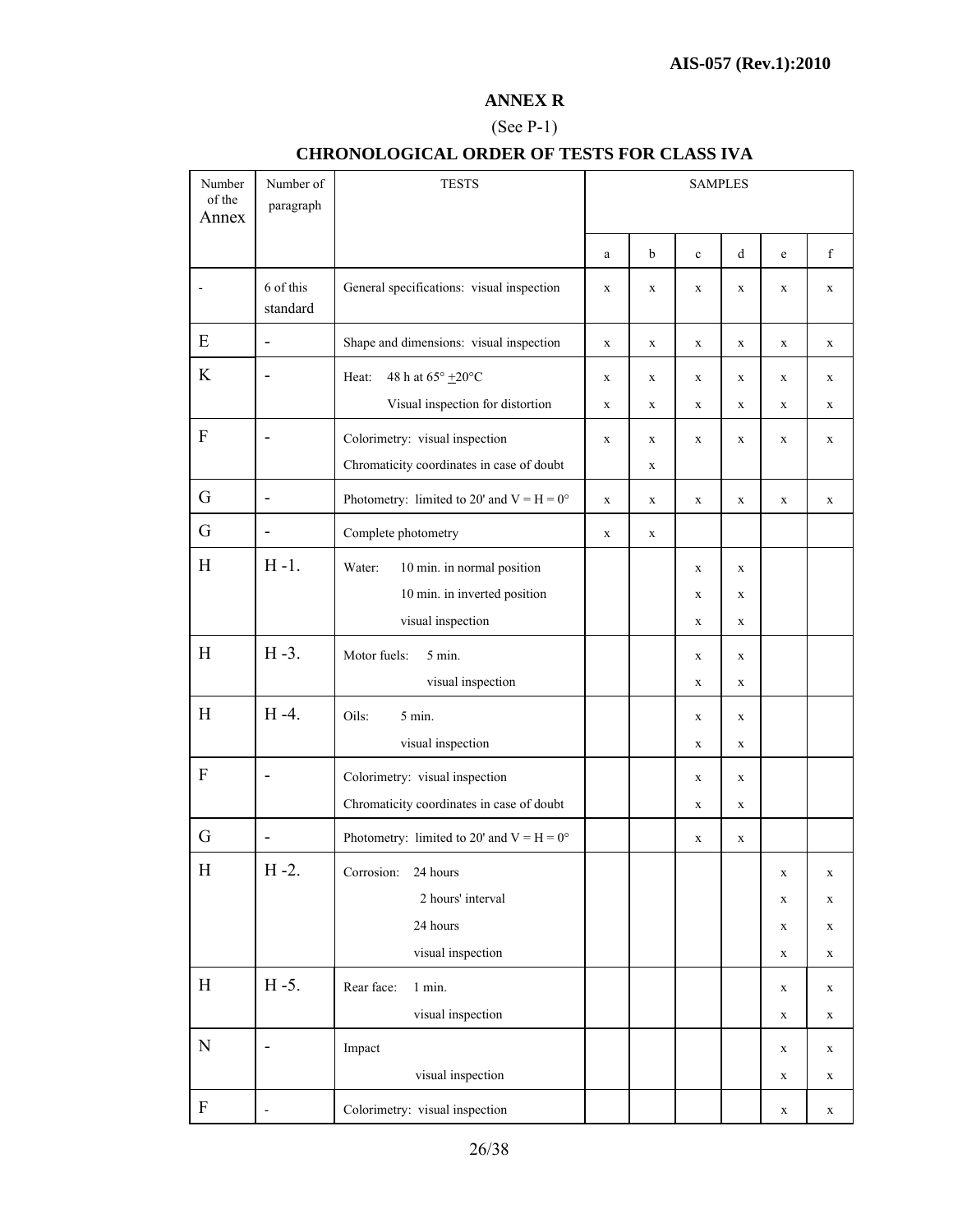# **AIS-057 (Rev.1):2010**

| Number<br>of the<br>Annex | Number of<br>paragraph | <b>TESTS</b>                                       |   | <b>SAMPLES</b> |   |   |   |   |
|---------------------------|------------------------|----------------------------------------------------|---|----------------|---|---|---|---|
|                           |                        |                                                    | a | b              | c | d | e |   |
|                           |                        | Chromaticity coordinates in case of doubt          |   |                |   |   | X | X |
|                           |                        | Photometry: limited to 20' and $V = H = 0^{\circ}$ |   |                |   |   | x | X |

**Note**: The details given in the column "TESTS" are for general description.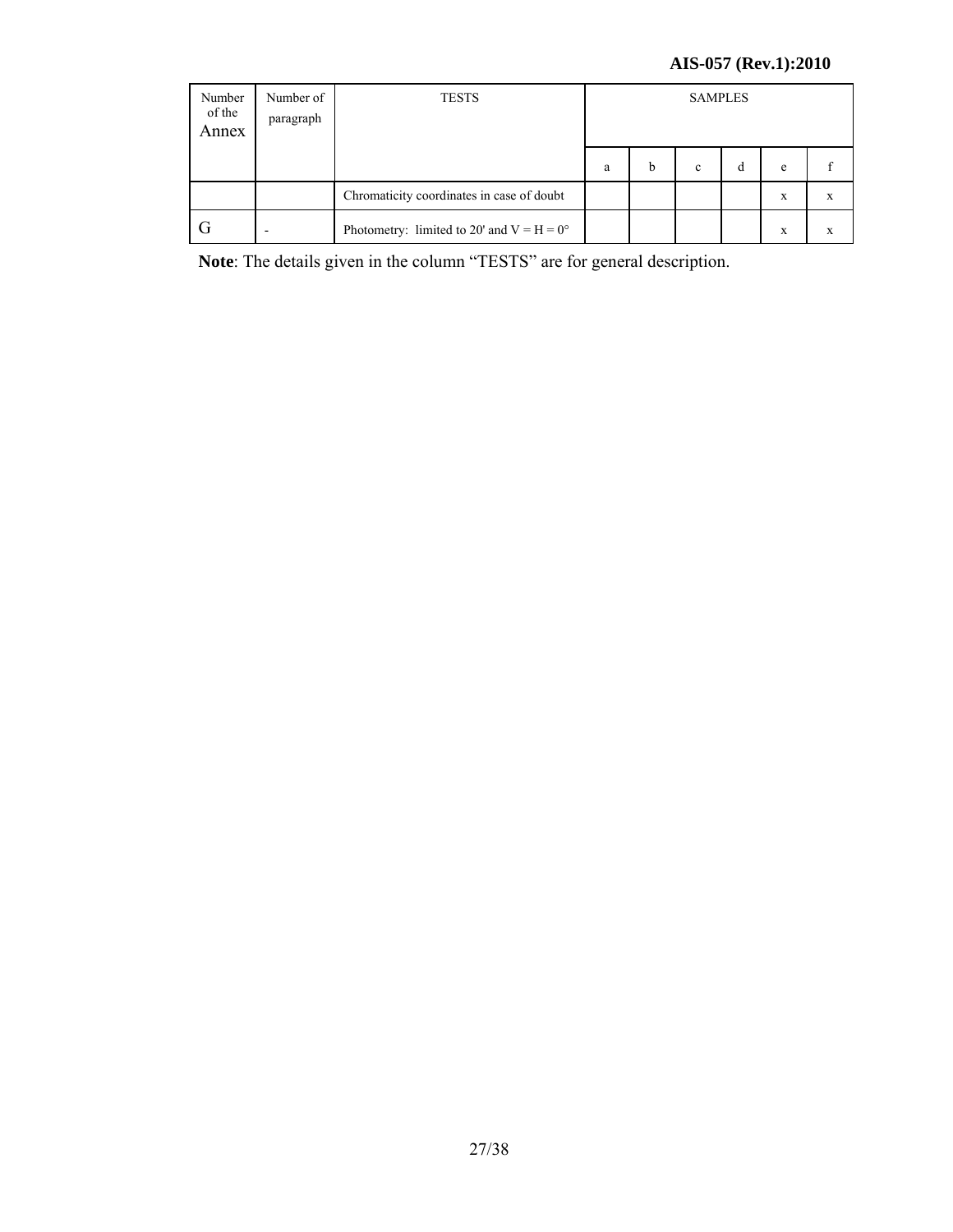#### **ANNEX S**

#### (See 7.1)

#### **TEST PROCEDURE FOR CLASSES IB AND IIIB DEVICES**

**S-1.** Retro-reflecting devices of Classes IB and IIIB shall be tested according to the test procedures specified in Annex D, following the chronological order of tests given in Annex M, with the exception of the test according to H*-*1 of Annex H., which for Classes IB and IIIB devices may be replaced by the test specified in, H-1.2 of Annex H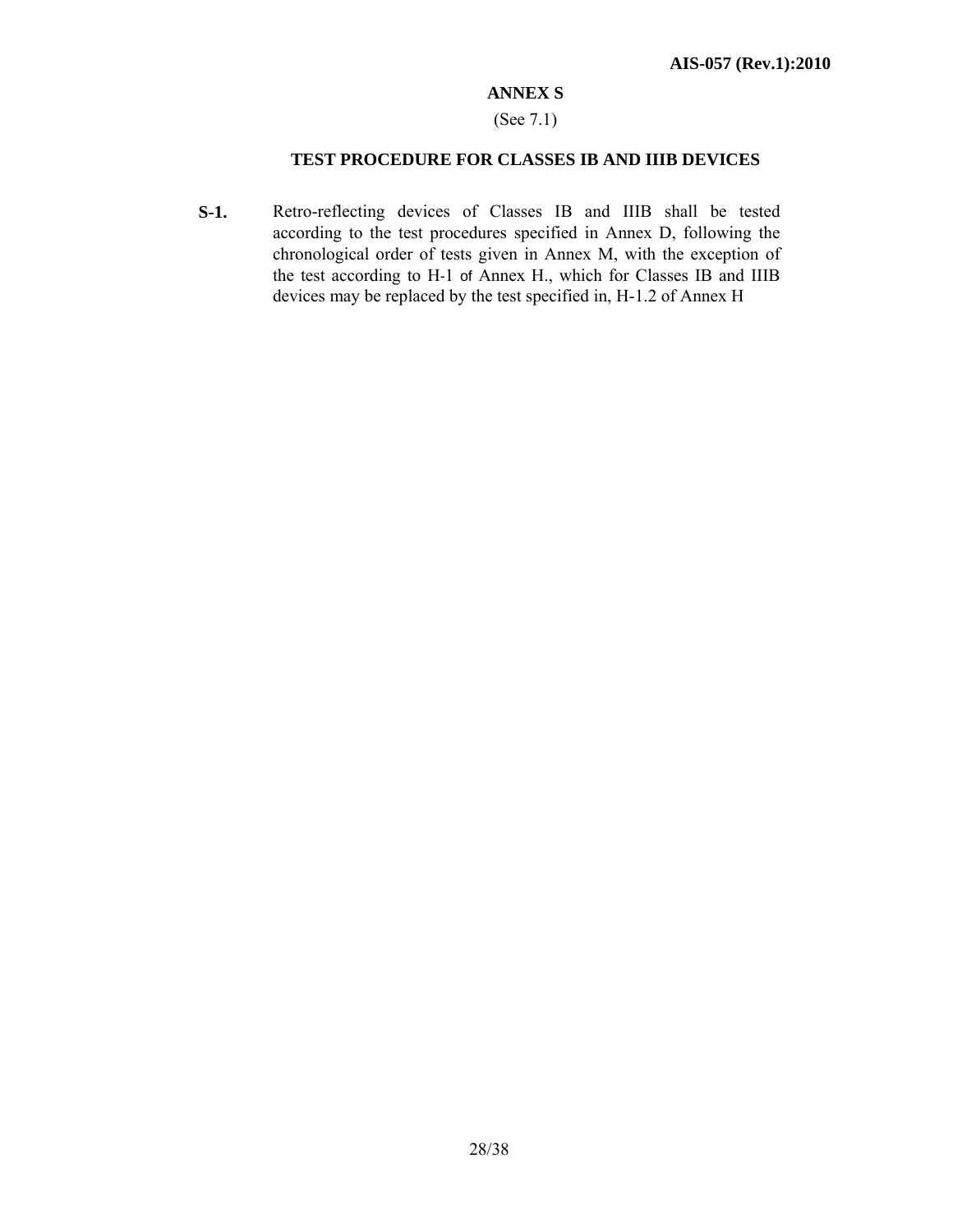#### **ANNEX T**

#### (See 8.2)

#### **MINIMUM REQUIREMENTS FOR CONFORMITY OF PRODUCTION CONTROL PROCEDURES**

#### **T-1. General**

- T-1.1. The conformity requirements shall be considered satisfied from a mechanical and geometric standpoint, if the differences do not exceed inevitable manufacturing deviations within the requirements of this standard.
- T-1.2. With respect to photometric performances, the conformity of mass-produced retro-reflectors shall not be contested if, when testing photometric performances of any retro-reflector chosen at random no measured value deviates unfavourably by more than 20 per cent from the minimum values prescribed in this standard .
- T-1.3. The chromaticity coordinates shall be complied with.

#### **T-2. Minimum requirement for verification of conformity by the manufacturer**

For each type of retro-reflector the holder of the approval mark shall carry out at least the following tests, at appropriate intervals. The tests shall be carried out in accordance with the provisions of this standard .

If any sampling shows non-conformity with regard to the type of test concerned, further samples shall be taken and tested. The manufacturer shall take steps to ensure the conformity of the production concerned.

#### T-2.1. **Nature of tests**

 Tests of conformity in this standard shall cover the photometric and colorimetric characteristics and the resistance to penetration of water.

#### T-2.2. **Methods used in tests**

- T-2.2.1. Tests shall generally be carried out in accordance with the methods set out in this standard .
- T-2.2.2. In any test of conformity carried out by the manufacturer, equivalent methods may be used with the consent of the testing agency responsible for approval tests. The manufacturer is responsible for proving that the applied methods are equivalent to those laid down in this standard.
- T-2.2.3. The application of T*-*2.2.1 and T-2.2.2. requires regular calibration of test apparatus and its correlation with measurements made by a testing agency.
- T-2.2.4. In all cases the reference methods shall be those of this standard, particularly for the purpose of administrative verification and sampling.

## T-2.3. **Nature of sampling**

Samples of retro-reflectors shall be selected at random from the production of a uniform batch. A uniform batch means a set of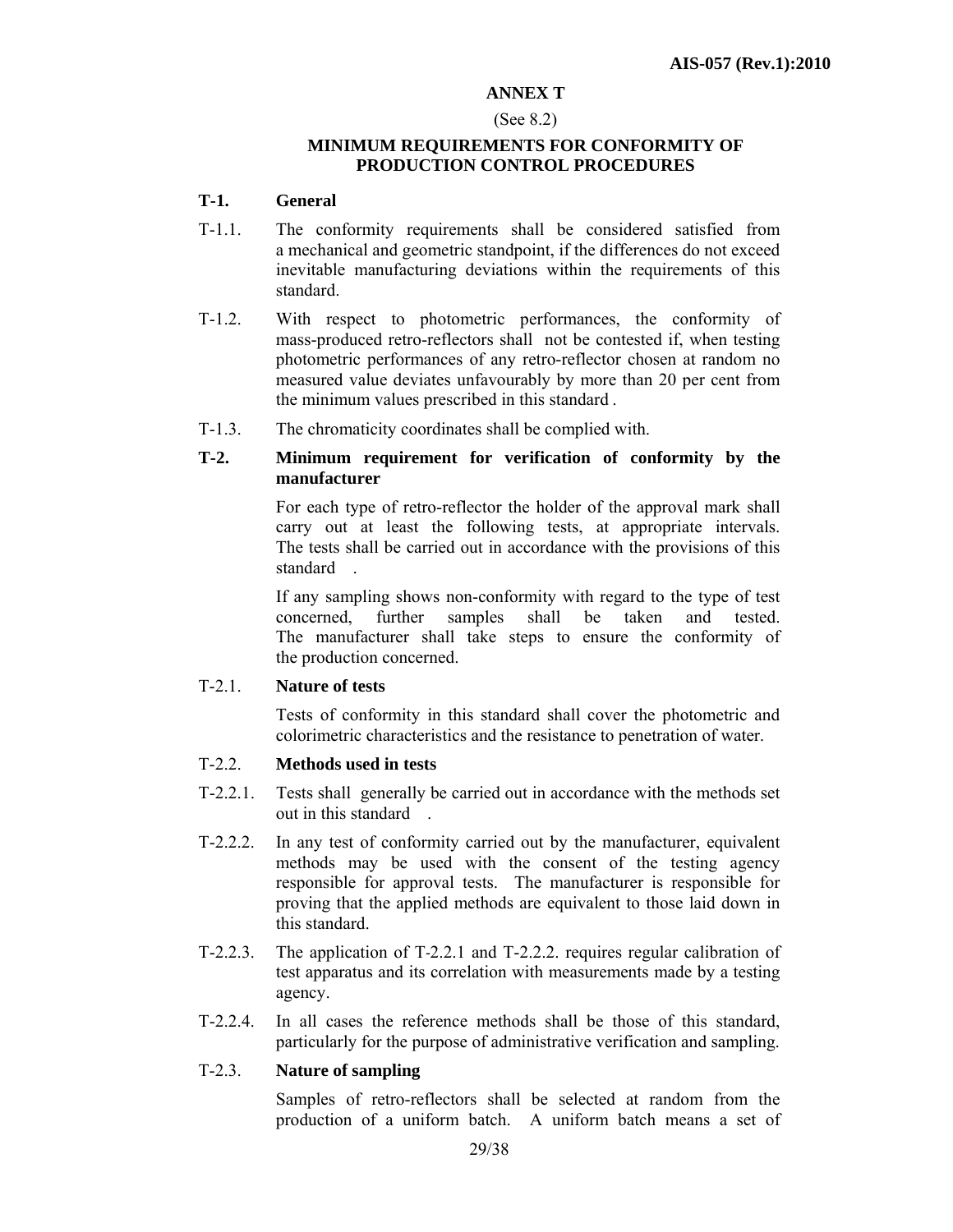retro-reflectors of the same type, defined according to the production methods of the manufacturer.

The assessment shall in general cover series production from individual factories. However, a manufacturer may group together records concerning the same type from several factories, provided these operate under the same quality system and quality management.

#### T-2.4. **Measured and recorded photometric characteristics**

 The sampled retro-reflector shall be subjected to photometric measurements at the points and the chromaticity coordinates provided for in the standard.

## T-2.5. **Criteria governing acceptability**

The manufacturer is responsible for carrying out a statistical study of the test results and for defining, in agreement with the testing agency, criteria governing the acceptability of his products in order to meet the specifications laid down for the verification of conformity of products in 8.1.

The criteria governing the acceptability shall be such that, with a confidence level of 95 per cent, the minimum probability of passing a spot check in accordance with Annex U (first sampling) would be 0.95.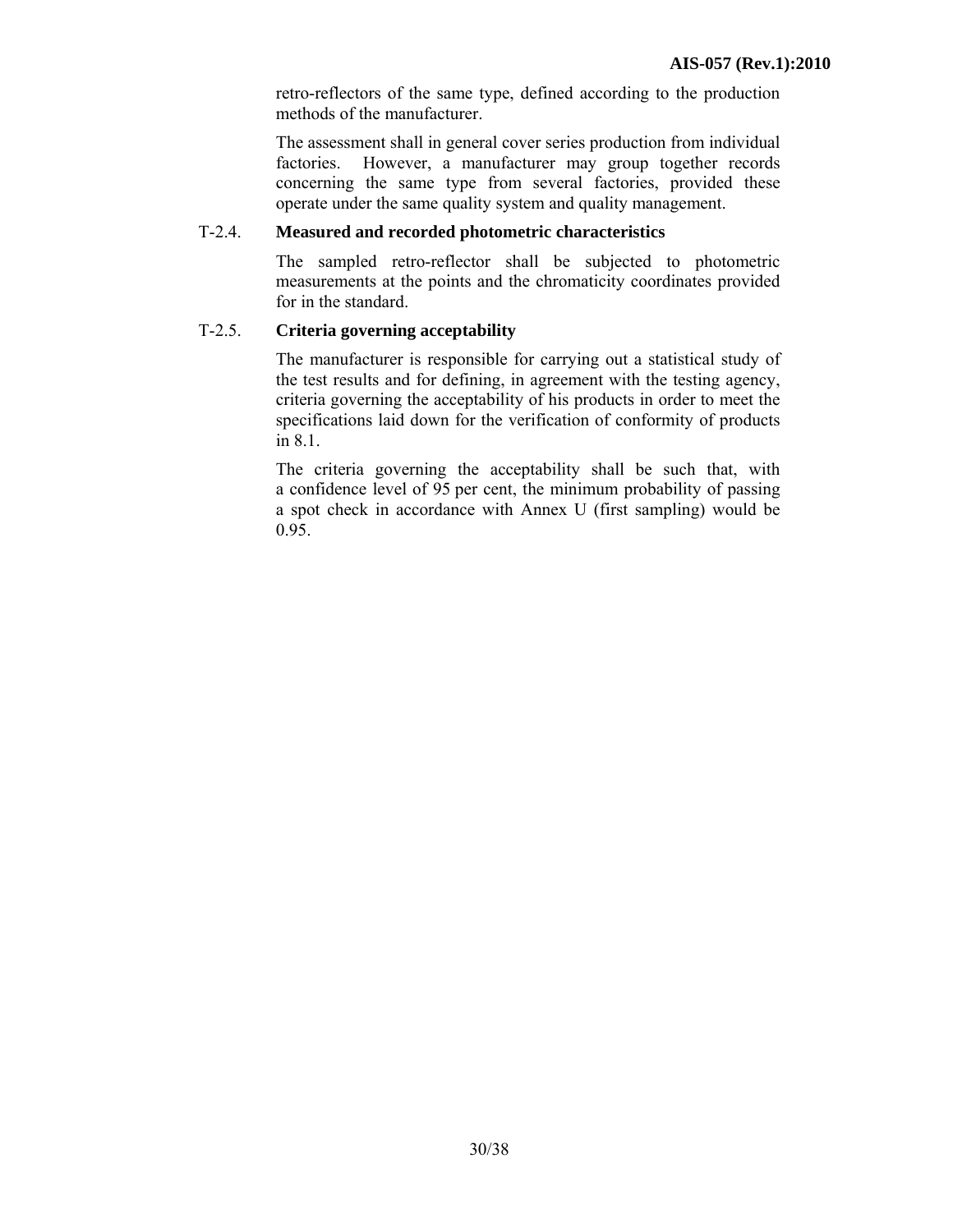#### **ANNEX U**

#### (See 8.3)

# **MINIMUM REQUIREMENTS FOR SAMPLING BY TESTING AGENCY**

#### **U-1. General**

- U-1.1. The conformity requirements shall be considered satisfied from a mechanical and a geometric standpoint, in accordance with the requirements of this standard, if any, if the differences do not exceed inevitable manufacturing deviations.
- U-1.2. With respect to photometric performance, the conformity of massproduced retro-reflectors shall not be contested if, when testing photometric performances of any retro-reflector chosen at random:
- U-1.2.1. no measured value deviates unfavourably by more than 20 per cent from the minimum values prescribed in this standard.
- U-1.2.2. Retro-reflectors with apparent defects are disregarded.
- U-1.3. The chromaticity coordinates shall be complied with.

#### **U-2. First sampling**

In the first sampling four retro-reflectors are selected at random. The first sample of two is marked A, the second sample of two is marked B.

### U-2.1. **The conformity is not contested**

- U-2.1.1. Following the sampling procedure shown in Figure U-1 of this Annex the conformity of mass-produced retro-reflectors shall not be contested if the deviation of the measured values of the retro-reflectors in the unfavourable directions are:
- U-2.1.1.1. sample A

| $\mathbf{A}1$ one retro-reflector   | 0 per cent  |
|-------------------------------------|-------------|
| one retro-reflector not more than   | 20 per cent |
| A2: both retro-reflectors more than | 0 per cent  |
| but not more than                   | 20 per cent |
| go to sample B                      |             |

U-2.1.1.2. sample B

B1: both retro-reflectors 0 per cent

#### U-2.2. **The conformity is contested**

U-2.2.1. Following the sampling procedure shown in Figure U-1 of this Annex the conformity of mass-produced retro-reflectors shall be contested and the manufacturer requested to make his production meet the requirements (alignment) if the deviations of the measured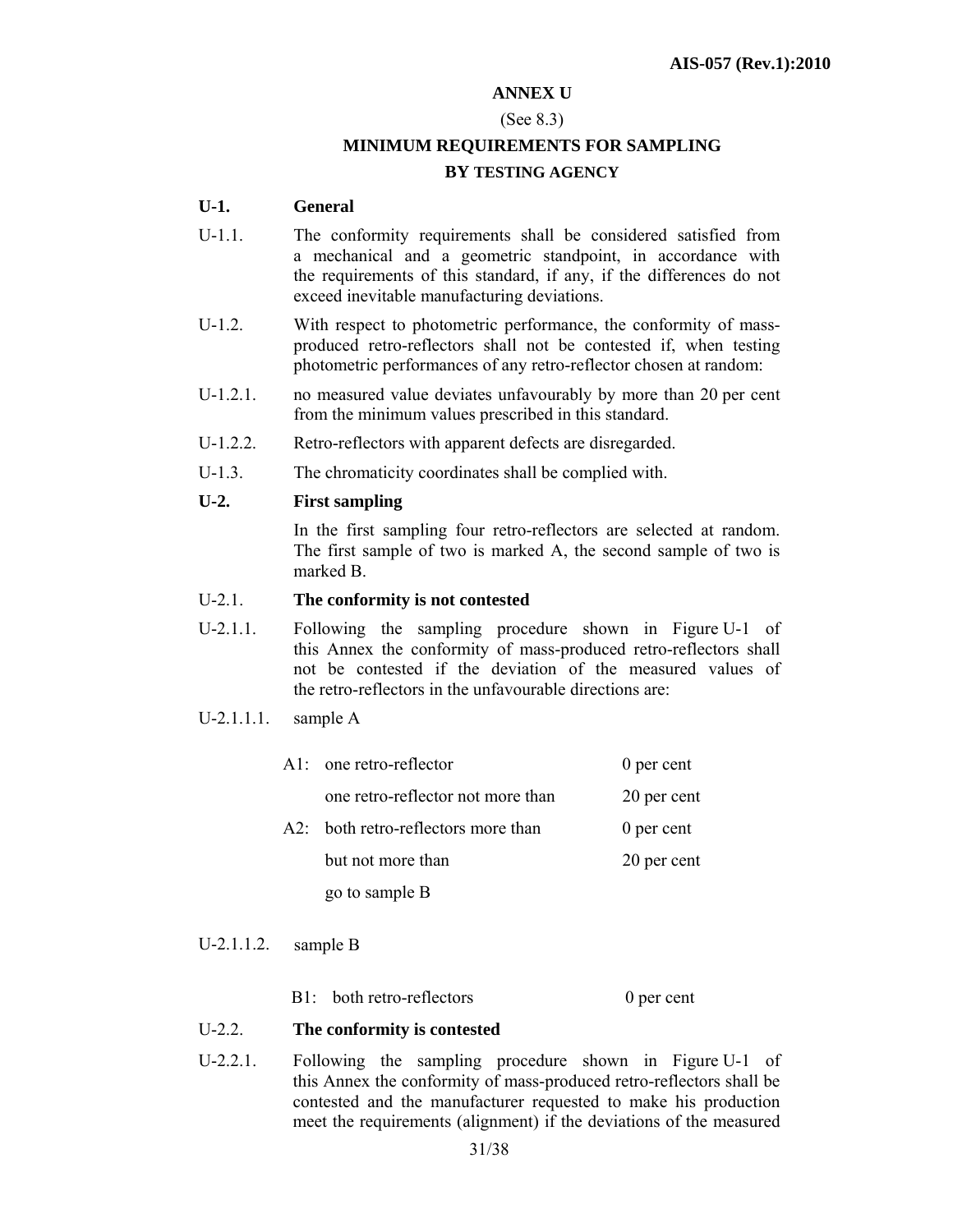values of the retro-reflectors are:

| $U-2.2.1.1.$ |                            | sample A                                                                                                                                                                                               |              |  |  |  |  |
|--------------|----------------------------|--------------------------------------------------------------------------------------------------------------------------------------------------------------------------------------------------------|--------------|--|--|--|--|
|              | A3:                        | one retro-reflector not more than                                                                                                                                                                      | 20 per cent  |  |  |  |  |
|              |                            | one retro-reflector more than                                                                                                                                                                          | 20 per cent  |  |  |  |  |
|              |                            | but not more than                                                                                                                                                                                      | 30 per cent  |  |  |  |  |
| $U-2.2.1.2.$ | sample B                   |                                                                                                                                                                                                        |              |  |  |  |  |
|              |                            | B2: in the case of A2                                                                                                                                                                                  |              |  |  |  |  |
|              |                            | one retro-reflector more than                                                                                                                                                                          | $0$ per cent |  |  |  |  |
|              |                            | but not more than                                                                                                                                                                                      | 20 per cent  |  |  |  |  |
|              |                            | one retro-reflector not more than                                                                                                                                                                      | 20 per cent  |  |  |  |  |
|              |                            | B3: in the case of A2                                                                                                                                                                                  |              |  |  |  |  |
|              |                            | one retro-reflector                                                                                                                                                                                    | $0$ per cent |  |  |  |  |
|              |                            | one retro-reflector more than                                                                                                                                                                          | 20 per cent  |  |  |  |  |
|              |                            | but not more than                                                                                                                                                                                      | 30 per cent  |  |  |  |  |
| $U-2.3.$     | Non conformity established |                                                                                                                                                                                                        |              |  |  |  |  |
|              |                            | Conformity shall be contested and requirements of 9 applied if,<br>following the sampling procedure in Figure U-1 of this Annex,<br>the deviations of the measured values of the retro-reflectors are: |              |  |  |  |  |
| $U-2.3.1$    |                            | sample A                                                                                                                                                                                               |              |  |  |  |  |
|              |                            | A4: one retro-reflector not more than                                                                                                                                                                  | 20 per cent  |  |  |  |  |
|              |                            | one retro-reflector more than                                                                                                                                                                          | 30 per cent  |  |  |  |  |
|              |                            | A5: both retro-reflectors more than                                                                                                                                                                    | 20 per cent  |  |  |  |  |
| $U-2.3.2.$   |                            | sample B                                                                                                                                                                                               |              |  |  |  |  |
|              |                            | B4: in the case of A2                                                                                                                                                                                  |              |  |  |  |  |
|              |                            | one retro-reflector more than                                                                                                                                                                          | $0$ per cent |  |  |  |  |
|              |                            | but not more than                                                                                                                                                                                      | 20 per cent  |  |  |  |  |
|              |                            | one retro-reflector more than                                                                                                                                                                          | 20 per cent  |  |  |  |  |
|              | B5:                        | in the case of A2                                                                                                                                                                                      |              |  |  |  |  |
|              |                            | both retro-reflectors more than                                                                                                                                                                        | 20 per cent  |  |  |  |  |
|              | <b>B6:</b>                 | in the case of A2                                                                                                                                                                                      |              |  |  |  |  |
|              |                            | one retro-reflector                                                                                                                                                                                    | 0 per cent   |  |  |  |  |
|              |                            | one retro-reflector more than                                                                                                                                                                          | 30 per cent  |  |  |  |  |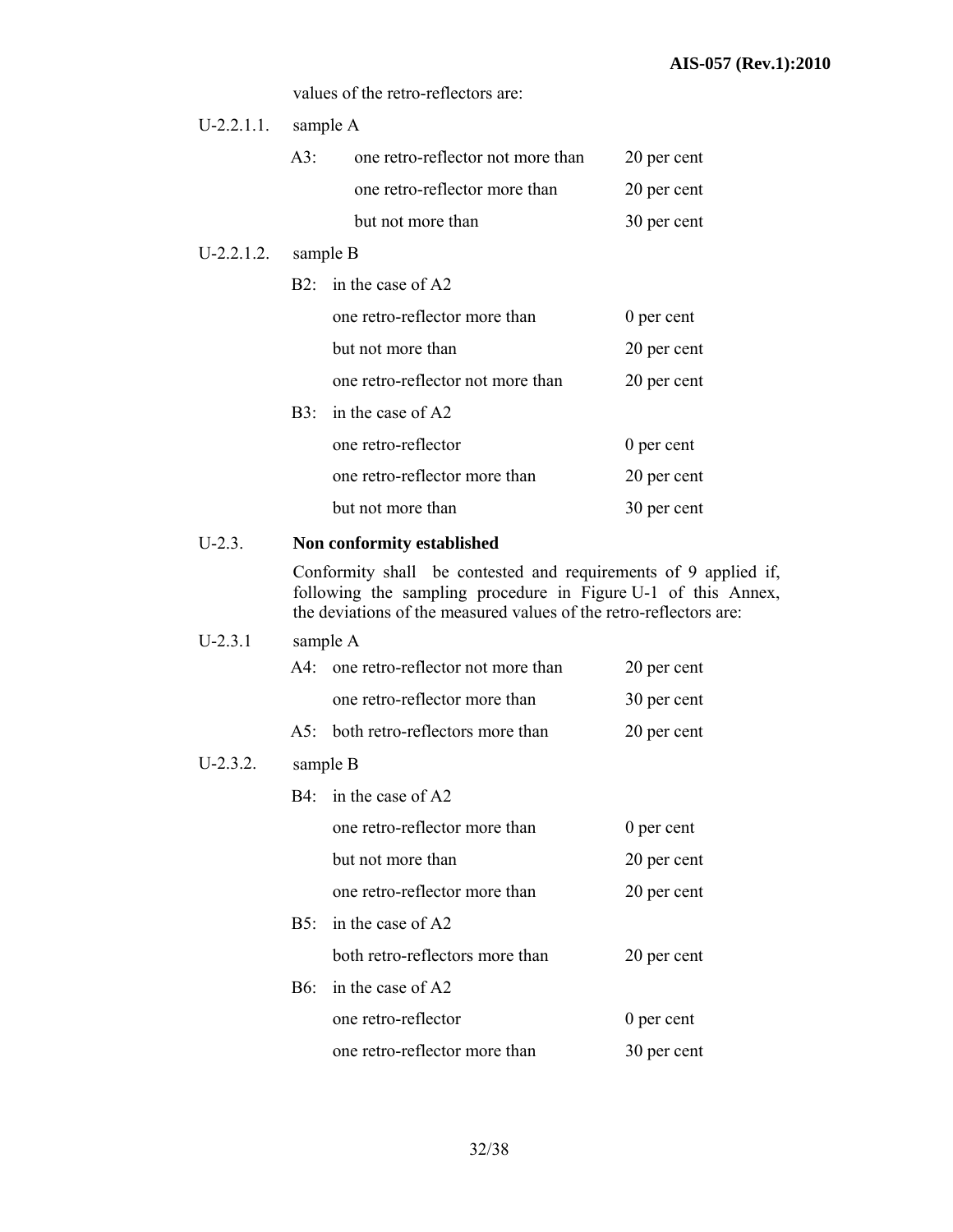#### **U-3. Repeated sampling**

In the cases of A3, B2, B3 a repeated sampling, third sample C of two retro-reflectors and fourth sample D of two retro-reflectors, selected from stock manufactured after alignment, is necessary within two months' time after the notification.

#### U-3.1. **The conformity is not contested**

- U-3.1.1. Following the sampling procedure shown in Figure U-1 of this Annex the conformity of mass-produced retro-reflectors shall not be contested if the deviations of the measured values of the retro-reflectors are:
- U-3.1.1.1. sample C

| $\mathbf{C}$      | one retro-reflector               | 0 per cent  |
|-------------------|-----------------------------------|-------------|
|                   | one retro-reflector not more than | 20 per cent |
| $($ $\mathcal{D}$ | both retro-reflectors more than   | 0 per cent  |
|                   | but not more than                 | 20 per cent |
|                   | go to sample D                    |             |
|                   |                                   |             |

#### U-3.1.1.2. sample D

| $D1$ : in the case of C2 |            |
|--------------------------|------------|
| both retro-reflectors    | 0 per cent |

#### U-3.2. **The conformity is contested**

U-3.2.1. Following the sampling procedure shown in Figure U-1 of this Annex the conformity of mass-produced retro-reflectors shall be contested and the manufacturer requested to make his production meet the requirements (alignment) if the deviations of the measured values of the retro-reflectors are:

#### U-3.2.1.1. sample D

| D2: in the case of $C2$           |             |  |
|-----------------------------------|-------------|--|
| one retro-reflector more than     | 0 per cent  |  |
| but not more than                 | 20 per cent |  |
| one retro-reflector not more than | 20 per cent |  |

#### U-3.3. **Non conformity established:**

 Conformity shall be contested and 9 applied if, following the sampling procedure in Figure U-1 of this Annex, the deviations of the measured values of the retro-reflectors are: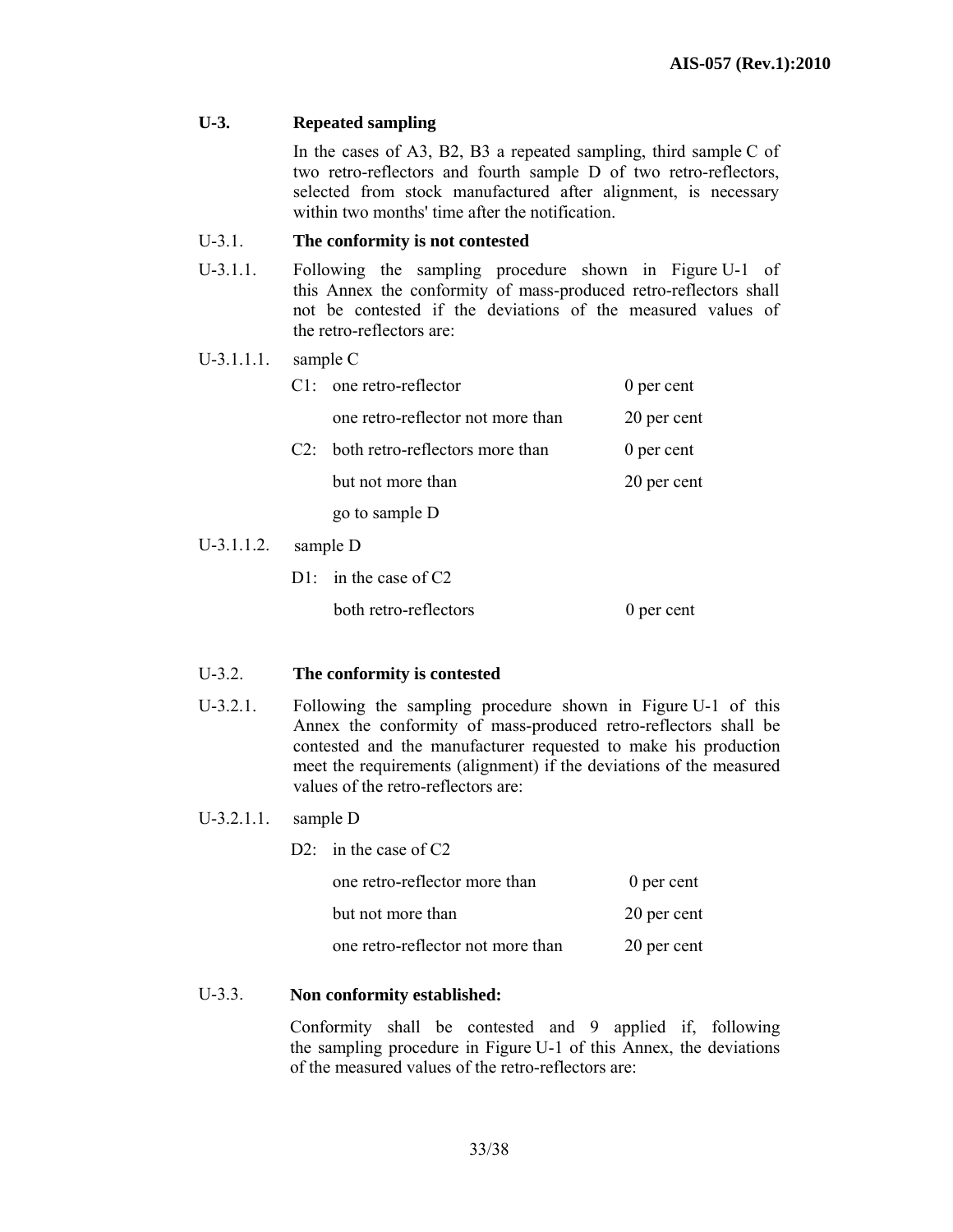## U-3.3.1 sample C

|            |  | C3: one retro-reflector not more than  | 20 per cent |
|------------|--|----------------------------------------|-------------|
|            |  | one retro-reflector more than          | 20 per cent |
|            |  | $C4$ : both retro-reflectors more than | 20 per cent |
| $U-3.3.2.$ |  | sample D                               |             |
|            |  | D3: in the case of $C2$                |             |
|            |  | one retro-reflector 0 or more than     | 0 per cent  |
|            |  | one retro-reflector more than          | 20 per cent |

#### **U-4. Resistance to penetration of water**

With respect to the verification of the resistance to penetration of water, the following procedure shall be applied:

One of the retro-reflectors of sample A, after sampling procedure in Figure U-1 of this Annex, shall be tested according to the procedure described in H-1 of Annex H, respectively P-3. of Annex P for Class IVA reflectors.

The retro-reflectors shall be considered as acceptable if the test has been passed.

However, if the test on sample A is not complied with, the two retro-reflectors of sample B shall be subjected to the same procedure and both shall pass the test.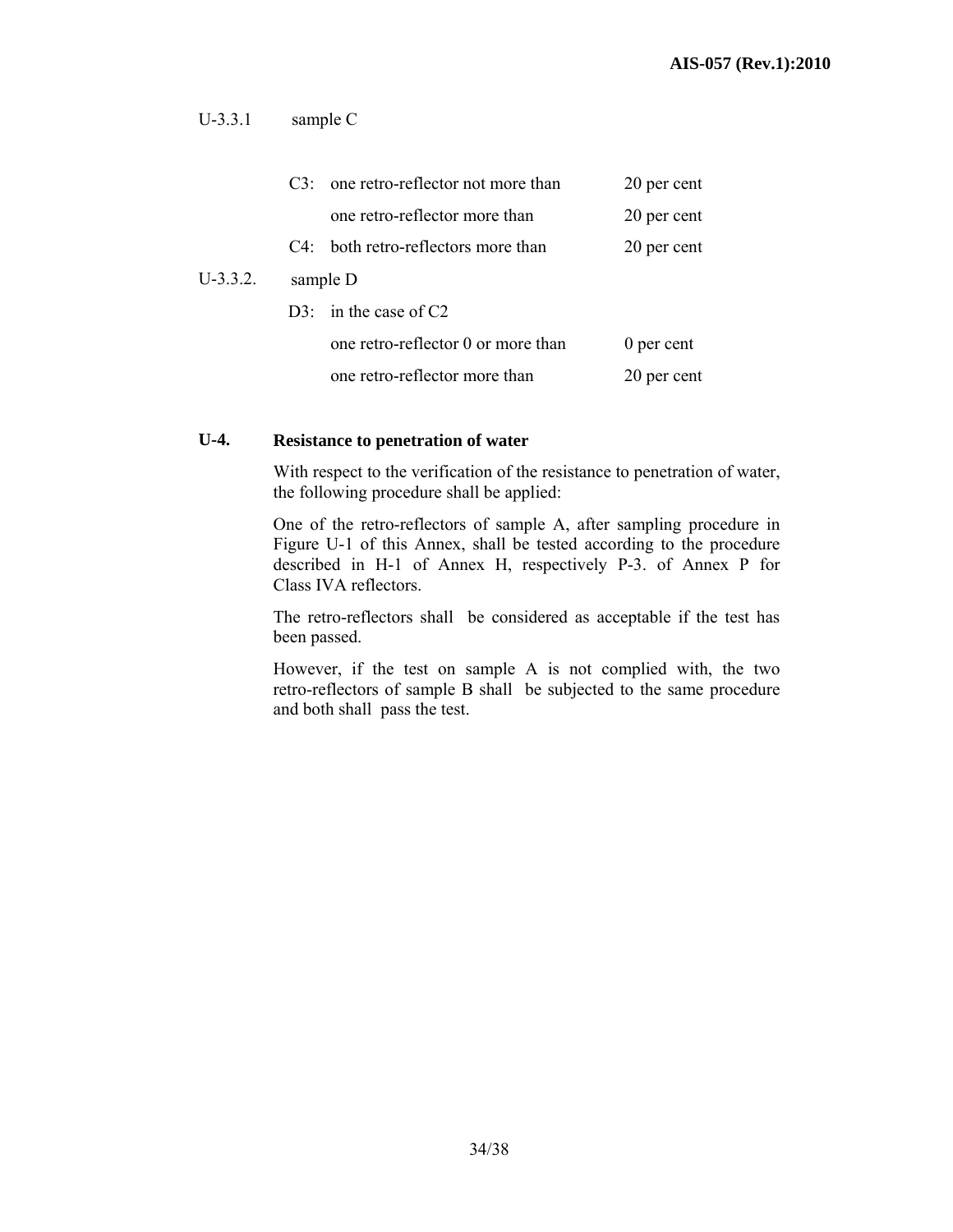



-----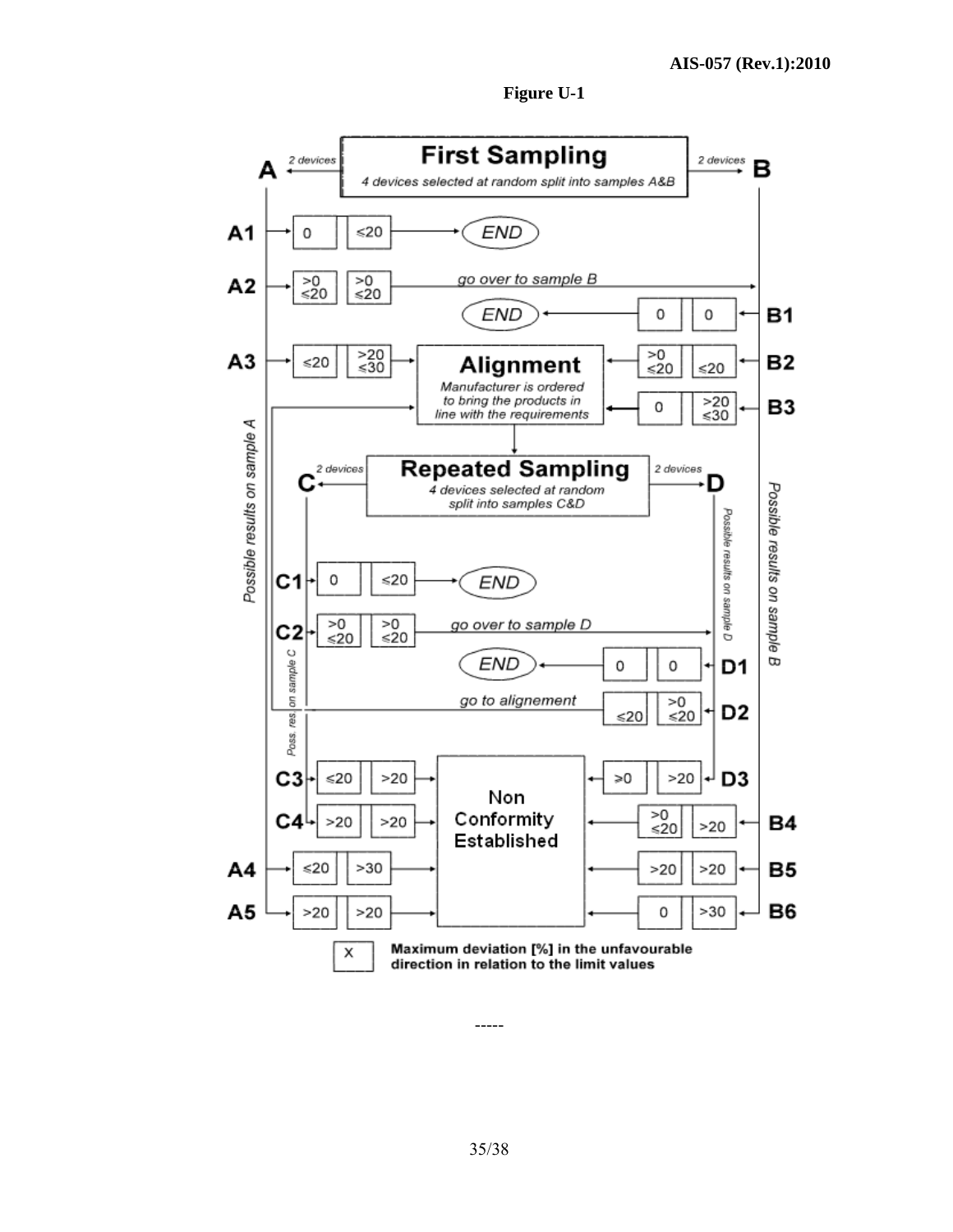#### **ANNEX V**

# (See Introduction)

# **COMPOSITION OF AISC PANEL ON LIGHTING AND LIGHT SIGNALLING DEVICES\***

| Convener              |                                                                                        |
|-----------------------|----------------------------------------------------------------------------------------|
| Mr. T. M. Balaraman   | Bajaj Auto Ltd., (SIAM)                                                                |
| <b>Members</b>        | <b>Representing</b>                                                                    |
| Mr. A. S. Bhale       | The Automotive Research Association of India (ARAI)                                    |
| Mr. B. V. Shamsundara | The Automotive Research Association of India (ARAI)                                    |
| Mr. D. P. Saste       | Central Institute of Road Transport (CIRT)                                             |
| Mr. V. D. Chavan      | Central Institute of Road Transport (CIRT)                                             |
| Dr. Madhusudan Joshi  | International Centre for Automotive Technology (ICAT)                                  |
| Mr. G.R.M. Rao        | Vehicle Research & Dev. Estt. (VRDE)                                                   |
| Dr. N. Karuppaiah     | National Automotive Testing and R&D Infrastructure Project<br>(NATRIP)                 |
| Mr. K. K. Gandhi      | Society of Indian Automobile Manufacturers (SIAM)                                      |
| Mr. G. K. Binani      | Society of Indian Automobile Manufacturers (SIAM)<br>(Tata Motors Ltd)                 |
| Mr. P. K. Banerjee    | Society of Indian Automobile Manufacturers (SIAM)<br>(Tata Motors Ltd)                 |
| Mr. R. M. Kanitkar    | Society of Indian Automobile Manufacturers (SIAM)<br>(Force Motors Ltd.)               |
| Mr. Z. A. Mujawar     | Society of Indian Automobile Manufacturers (SIAM)<br>(Mahindra and Mahindra Ltd)       |
| Mr. Nagendra H.V.     | Society of Indian Automobile Manufacturers (SIAM)<br>(Toyota Kirloskar Motor Pvt. Ltd) |
| Mr. Prakash Vemali    | Society of Indian Automobile Manufacturers (SIAM)<br>(Mercedes Benz India Ltd.)        |
| Mr. Jitendra Malhotra | Society of Indian Automobile Manufacturers (SIAM)<br>(Maruti Suzuki India Ltd)         |
| Mr. Sumit Sharma      | Society of Indian Automobile Manufacturers (SIAM)<br>(Volkswagen India Private Ltd.)   |
| Mr. Harjeet Singh     | Society of Indian Automobile Manufacturers (SIAM)<br>(Hero Honda Motors Ltd)           |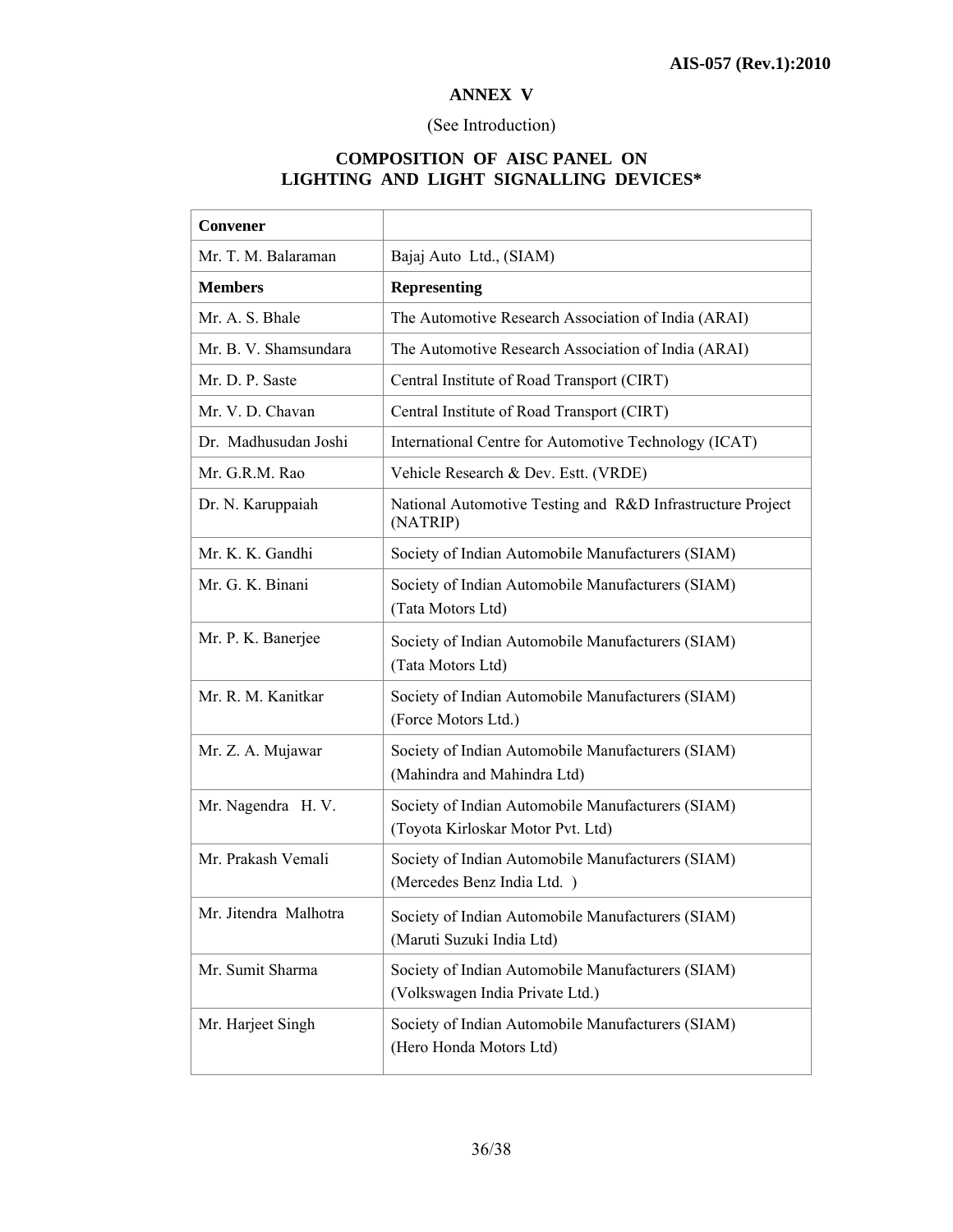| Mr. Harsh Agrawal            | Society of Indian Automobile Manufacturers (SIAM)<br>(Hero Honda Motors Ltd)     |
|------------------------------|----------------------------------------------------------------------------------|
| Mr. S. Ramiah                | Society of Indian Automobile Manufacturers (SIAM)<br>(TVS Motor Company Limited) |
| Mr. T.C. Gopalan,            | Tractor Manufacturers Association (TMA)                                          |
| Mr. K. N. D.<br>Nambudiripad | <b>Automotive Component Manufacturers Association (ACMA)</b>                     |
| Mr. G. V. George             | FIEM Industries Ltd. (ACMA)                                                      |
| Mr. Rajagopalan              | FIEM Industries Ltd. (ACMA)                                                      |
| Mr. Virendra Sachdev         | Lumax Industries Ltd. (ACMA)                                                     |
| Mr. Sagar Kulkarni           | Rinder India Pvt. Ltd. (ACMA)                                                    |
| Mr. T. V. Singh              | Bureau of Indian Standards (BIS)                                                 |
| Mr. Rajiv Agarwal            | All India Auto & Miniature Bulbs & Component Mfrs.<br>Association                |
| Mr. C. K. Choudhari          | All India Auto & Miniature Bulbs & Component Mfrs.<br>Association                |

\* At the time of approval of this Automotive Industry Standard (AIS)